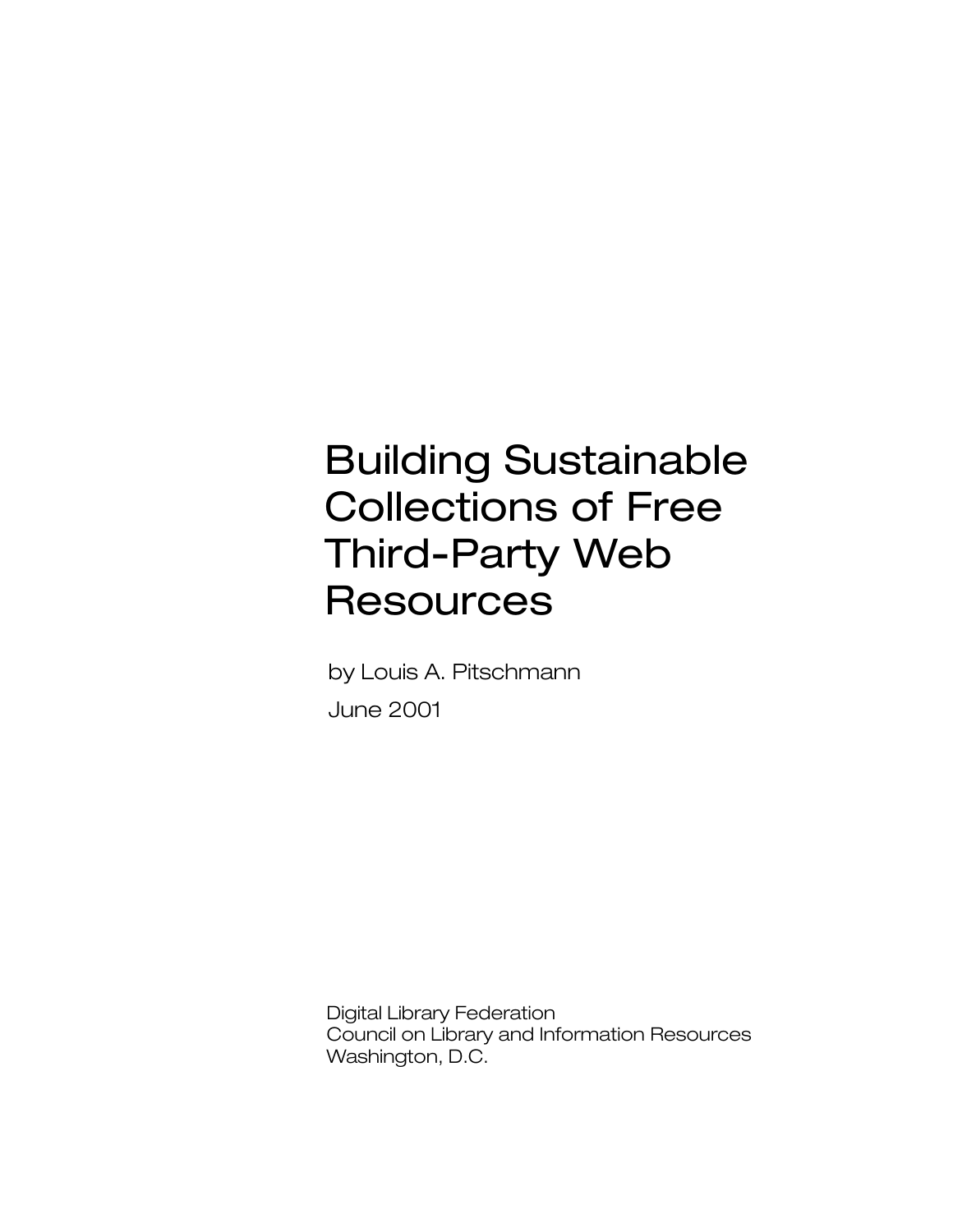## **About the Author**

 $\infty$ 

Louis A. Pitschmann is the incoming dean of libraries at the University of Alabama. At the time of this report's publication, he was completing a fifteen-year tenure as associate director for collection development and management at the University of Wisconsin-Madison. Before that, he worked for almost a decade at the Cornell University Libraries. Mr. Pitschmann received his Ph.D. and M.L.S. from the University of Chicago. He has presented papers and written several articles on various aspects of collection development and management in research libraries.

ISBN 1-887334-83-1

Published by:

**Digital Library Federation Council on Library and Information Resources 1755 Massachusetts Avenue, NW, Suite 500 Washington, DC 20036**

Web site at http://www.clir.org

Additional copies are available for \$20 per copy. Orders must be placed online through CLIR's Web site.

The paper in this publication meets the minimum requirements of the American National Standard for Information Sciences—Permanence of Paper for Printed Library Materials ANSI Z39.48-1984.

Copyright 2001 by the Council on Library and Information Resources. No part of this publication may be reproduced or transcribed in any form without permission of the publisher. Requests for reproduction should be submitted to the Director of Communications at the Council on Library and Information Resources.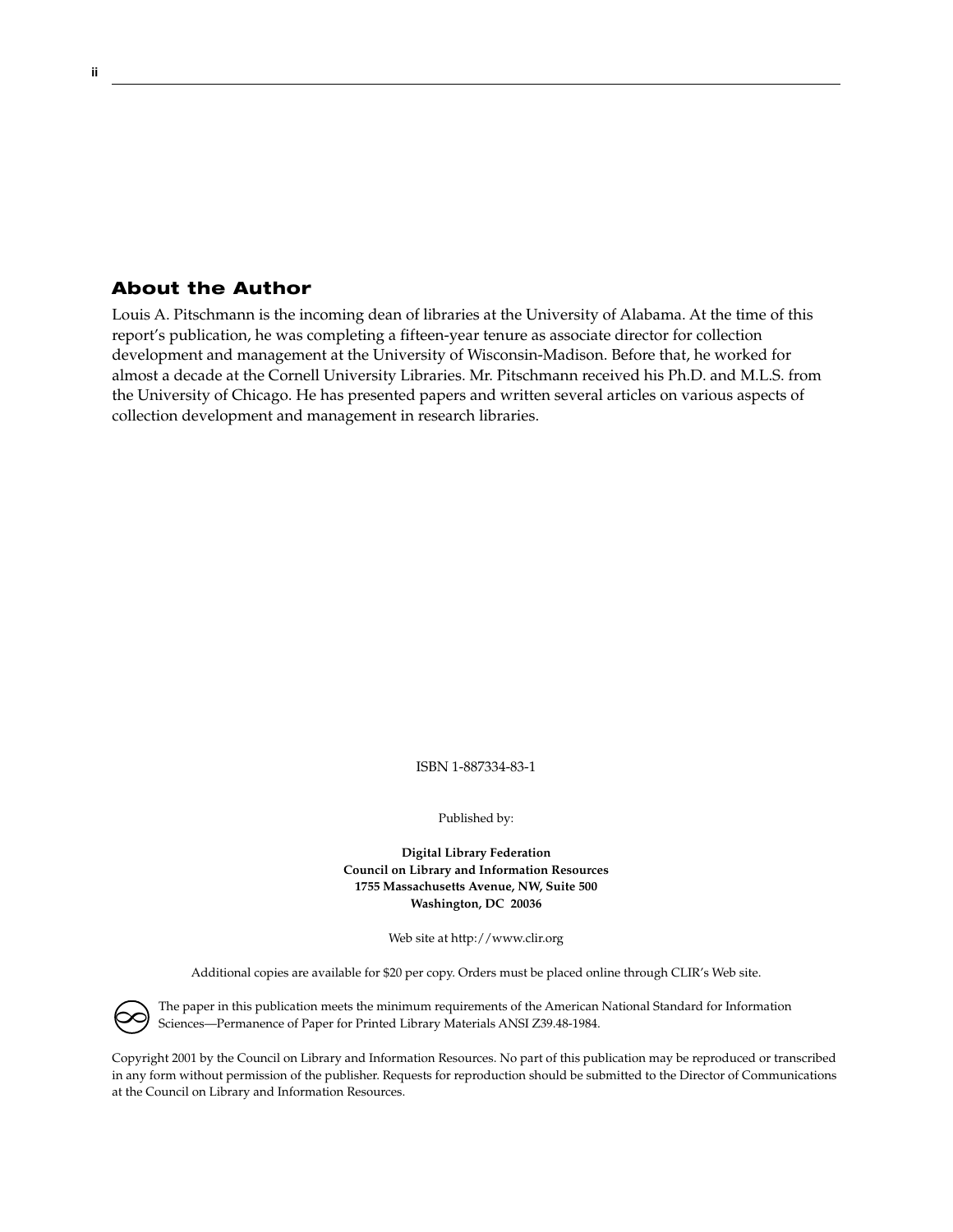# **Contents**

| 3.4.3.3 Recognized Standards and Appropriate Technologies  19               |  |
|-----------------------------------------------------------------------------|--|
|                                                                             |  |
|                                                                             |  |
|                                                                             |  |
|                                                                             |  |
|                                                                             |  |
|                                                                             |  |
|                                                                             |  |
|                                                                             |  |
|                                                                             |  |
|                                                                             |  |
| 5. Data Management: Collection Maintenance, Management, and Preservation 26 |  |
|                                                                             |  |
|                                                                             |  |
|                                                                             |  |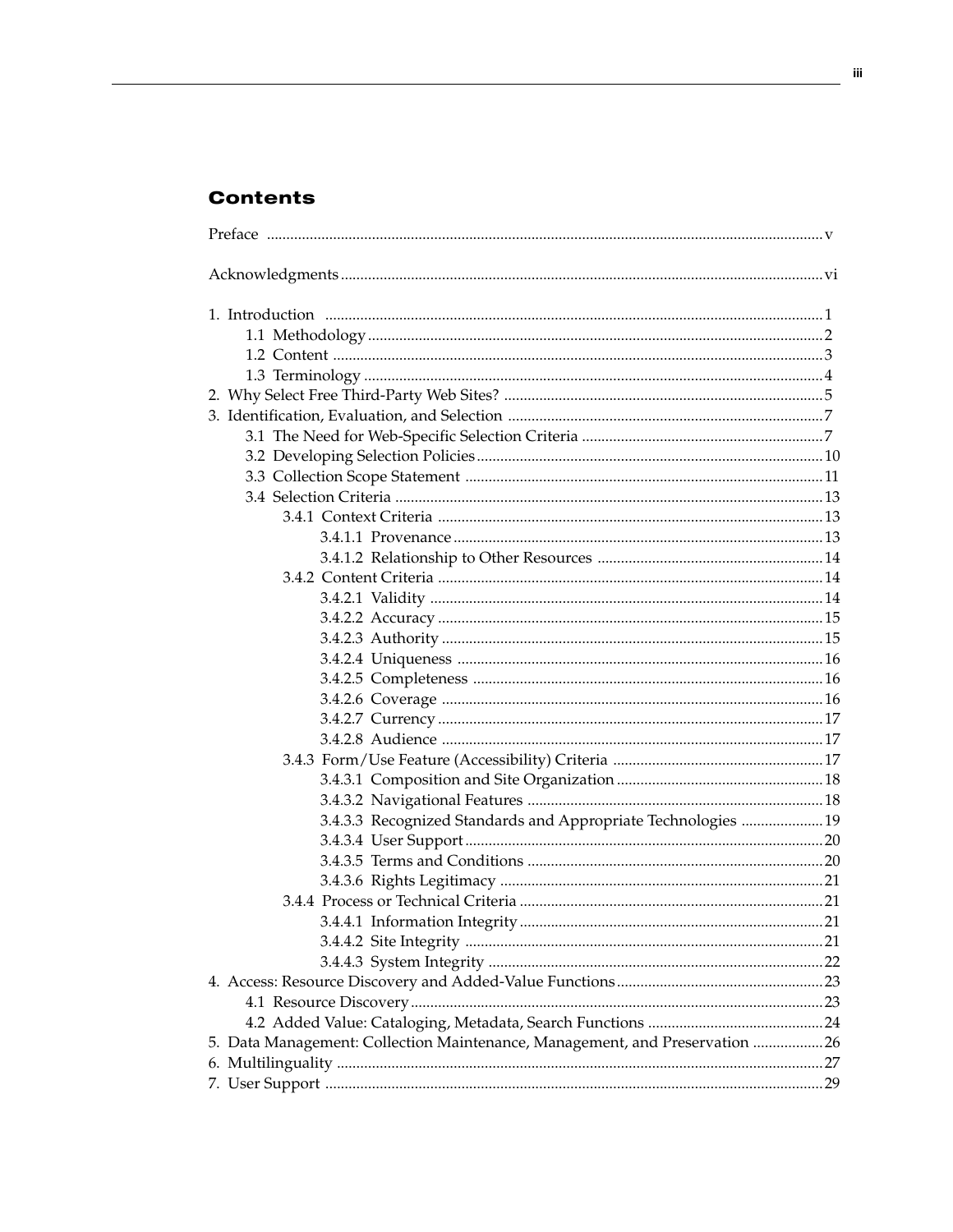| 8.3.3 Staffing Models: The Individual versus the Collaboratory 35 |  |
|-------------------------------------------------------------------|--|
|                                                                   |  |
|                                                                   |  |
|                                                                   |  |
|                                                                   |  |
|                                                                   |  |
|                                                                   |  |
|                                                                   |  |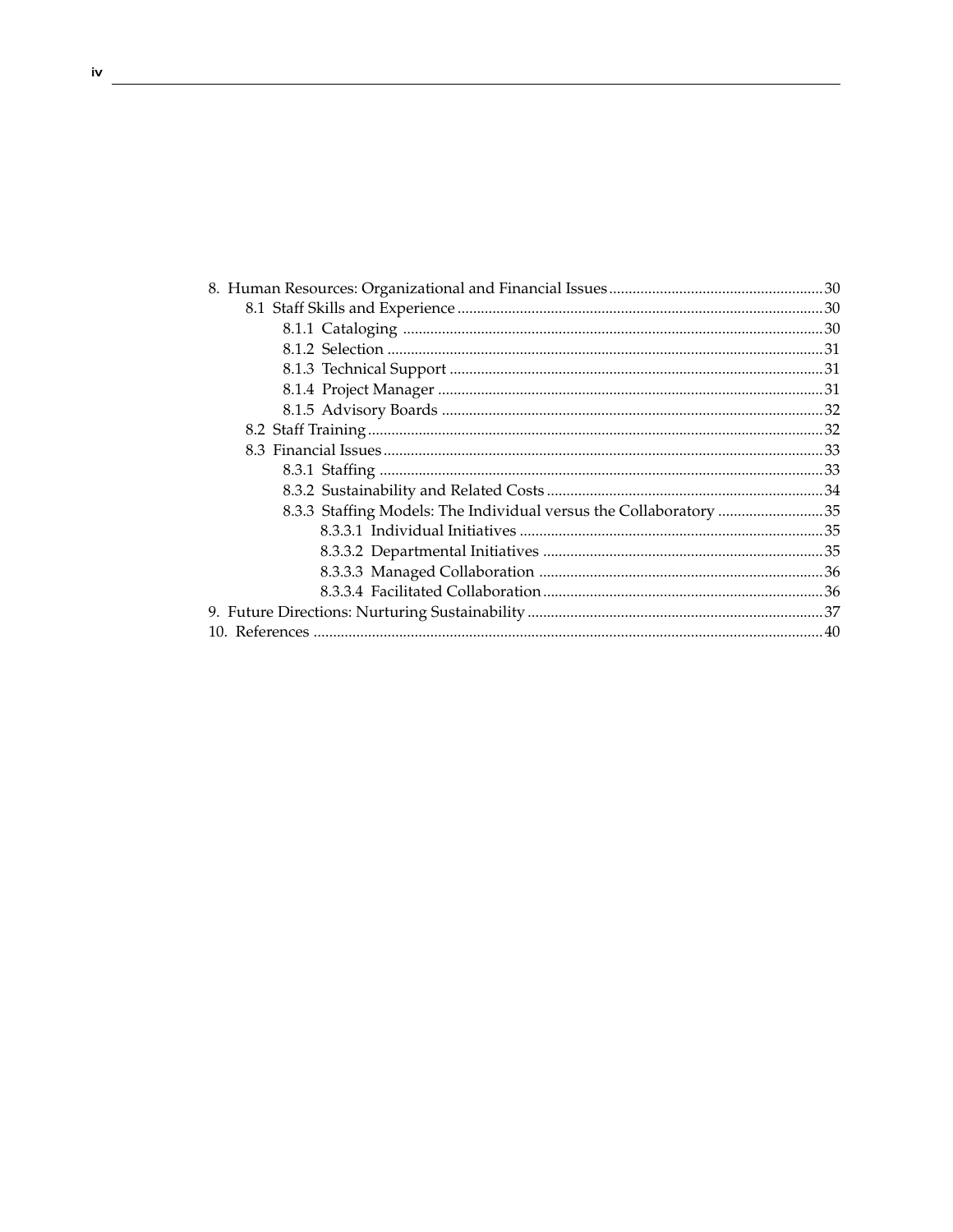## **Preface**

In January 2000, the Digital Library Federation (DLF) launched an informal survey to identify the major challenges confronting research libraries that use information technologies to fulfill their curatorial, scholarly, and cultural missions. With astonishing unanimity of opinion and clarity of voice, respondents pointed to digital collection development as their single greatest challenge. Whether the digital information came from a commercial publisher or from a digitization unit within the library, it seemed to exist under a cloud of profound and unsettling uncertainty. Would it be useful and useable in its present or intended form, or require additional work on the part of catalogers, systems staff, or subject bibliographers? What new demands would its availability make on library reference staff? What level of continued investment would be necessary to ensure its accessibility on current hardware and software?

The survey also revealed that leading research libraries had learned a great deal about their digital collections through experience. Though substantial, that learning had rarely been expressed outside the collection policies, working papers, and implementation guidelines that libraries create to coordinate and manage their collection development efforts. Accordingly, in April 2000, the DLF commissioned three reports to address broader concerns about digital collections. The three reports deal respectively with commercial electronic content, digital materials created from library holdings, and Web-based "gateways" that link to selected Internet resources in the public domain. The reports mark a starting point for what we hope will emerge as an evolving publication series.

Working to a common outline and based on learned experience, the authors demonstrate how decisions taken by a library when acquiring (or creating) electronic information influence how, at what cost, and by whom the information will be used, maintained, and supported. By assembling and reviewing current practice, the reports aim where possible to document effective practices. In most cases, they are able at least to articulate the strategic questions that libraries will want to address when planning their digital collections.

In this report, Louis Pitschmann deals with the widespread practice of listing "useful" Internet resources. Variously billed as subject gateways, Internet resource guides, and "related Internet resources," these inventories appear on library Web pages across the country. Their construction has become a cottage industry, often fuelled by the voluntary and devoted effort of individuals who have taken it upon themselves to identify and catalog worthy resources that occupy some definable segment of the World Wide Web. The redundancy involved in this work is as substantial as its long-term hidden costs. The author's treatment of the practice is critical, yet fair. He has few doubts about the value that such Internet resource guides offer to library users. At the same time, he asks searching questions about whether they may be developed and maintained outside the mainstream of collection development efforts and without the resources that typically support such efforts. Drawing extensively on evolving international experience, Mr. Pitschmann's work is essential for any institution that seeks to build its collection in part through reference to "free" Internet resources.

> *Daniel Greenstein Director, Digital Library Federation*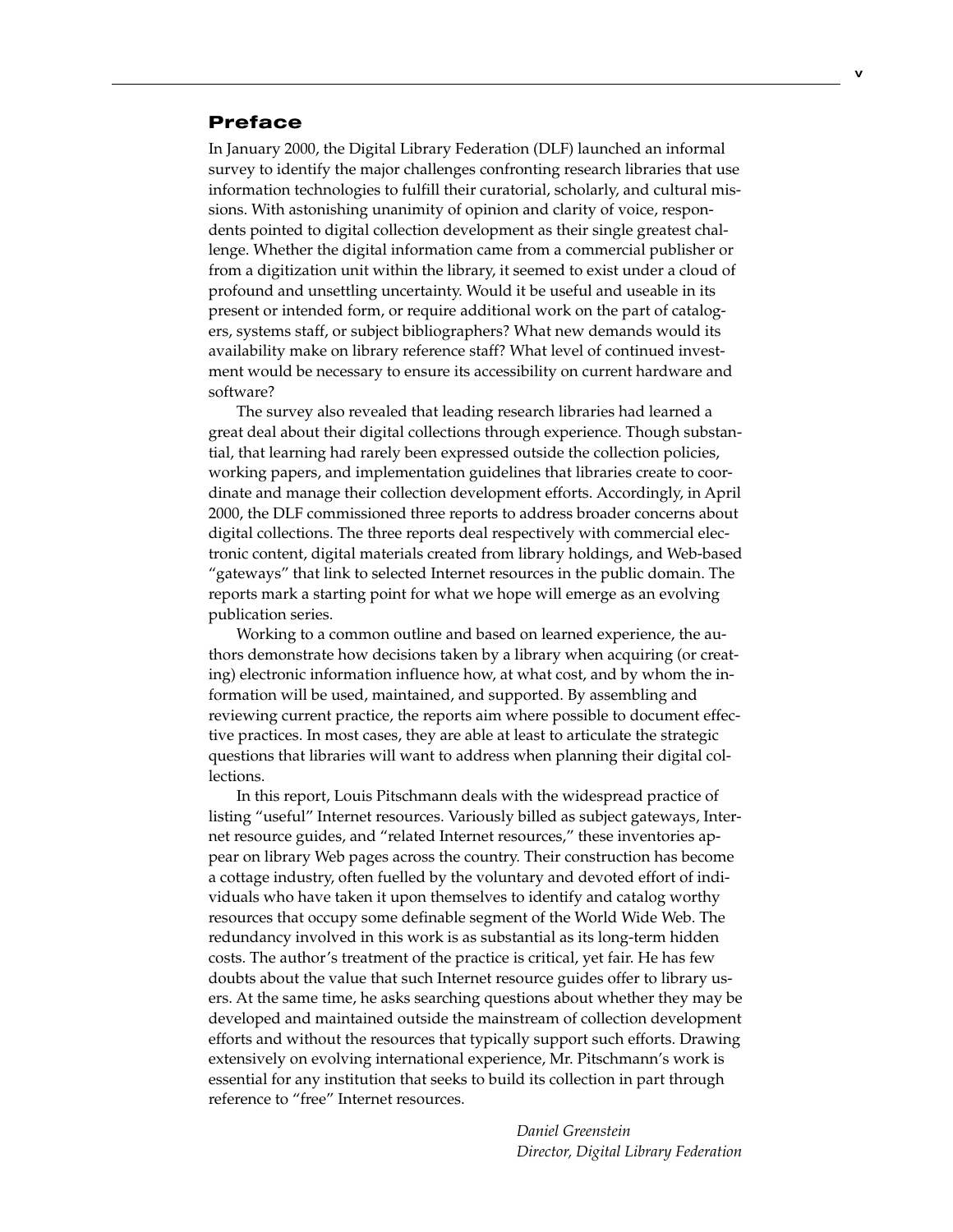## **Acknowledgments**

The author wishes to acknowledge the advice offered by colleagues, especially Susan Barribeau, Jo Ann Carr, and Barbara Walden of the University of Wisconsin-Madison, and Michael Seadle and Amy Tracy Wells of Michigan State University, who provided important leads and suggestions in the early stages of the project. Bonnie McEwan of The Pennsylvania State University provided much welcome advice on the penultimate draft of this paper. Tim Jewell, head of collection management services at the University of Washington, and Abby Smith, director of programs at the Council on Library and Information Resources, are owed a special debt of thanks for their unfailing moral support and encouragement throughout the project. The author also wishes to thank Daniel Greenstein, director of the Digital Library Federation, without whose guidance and counsel this report would not have been possible. Most importantly, the author wishes to acknowledge his wife's patience and understanding while this report was researched and written.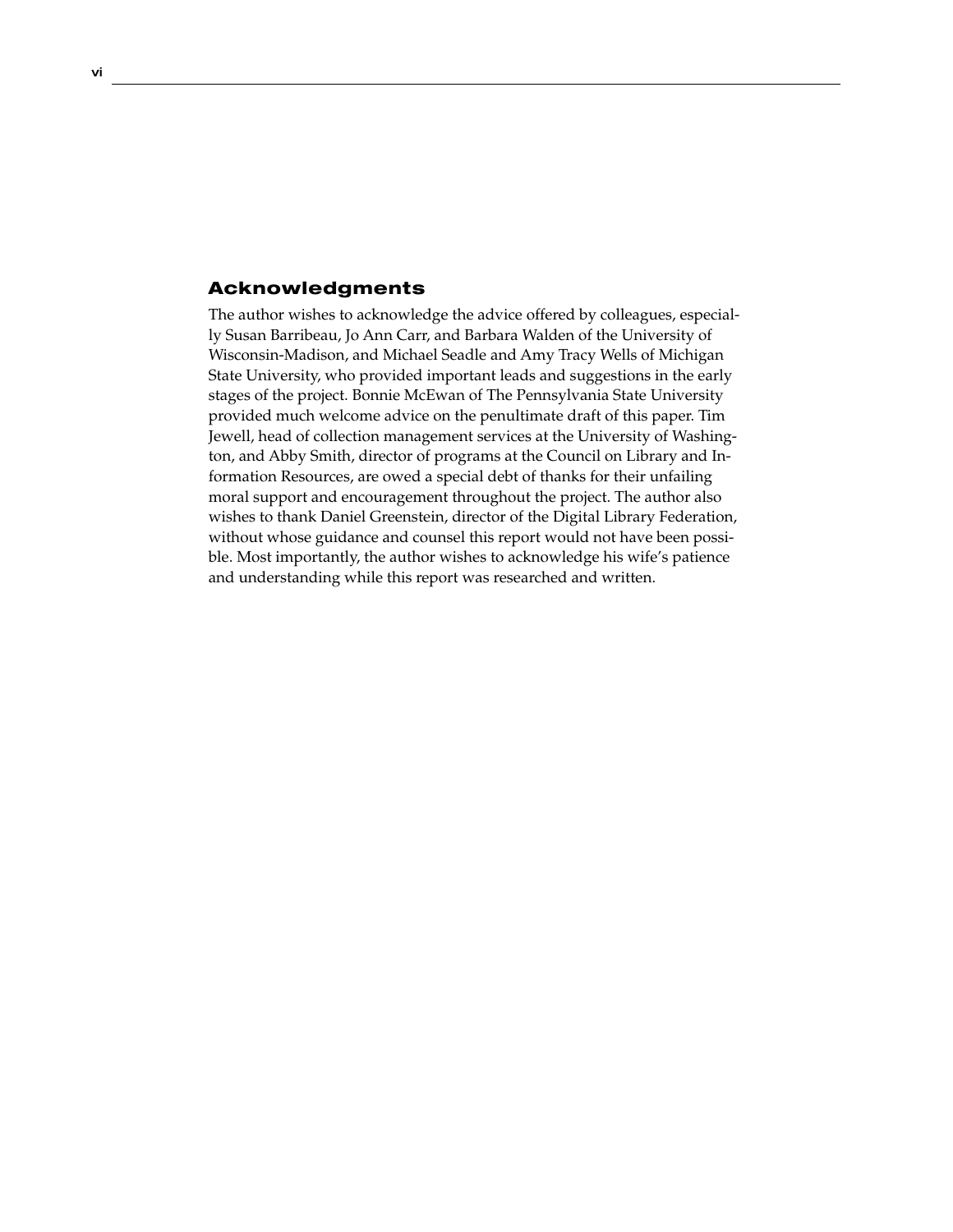## **1. INTRODUCTION**

The purpose of this report is to identify and synthesize existing<br>practices used in developing collections of free third-party<br>Internet resources that support higher education and research.<br>A review of these practices and practices used in developing collections of free third-party Internet resources that support higher education and research. A review of these practices and the projects they support confirms that developing collections of free Web resources is a process that requires its own set of practices, policies, and organizational models. Where possible, the report recommends those practices, policies, and models that have proved to be particularly effective in terms of sustainability, scalability, cost-effectiveness, and applicability to their stated purpose.

Background work for this report confirmed John Kirriemuir's observation that the selection of free third-party Web-based resources in North American academic libraries remains largely the responsibility of individuals working alone (Kirriemuir 1999). This background work also revealed that tasks ranging from identification of resources to their delivery through a library OPAC, Web page, or portal are seldom documented in a manner that would permit others to build upon existing practices, regardless of whether those practices demonstrate poor choices or good practices. This fact obtains whether one is looking for criteria used by an individual librarian or adapted by a library as institutional policy. For example, when interviewed about his Web selection criteria, one area studies librarian responded that he selected only "quality sites." When asked to define "quality," he replied, "We all know how to select good books, and Web resources are no different." Third-party public domain Web resources, however, are fundamentally different from scholarly print and analog formats as well as from commercially produced digital resources.

This report outlines the similarities and differences between print and free Web resources and describes how the nature and complexity of free Web resources comply with or challenge traditional library practices and services pertaining to analog collections. The report also recommends, where appropriate, certain practices that have proved effective in meeting desired goals in specific contexts. There is no single set of preferred or "best" practices that one should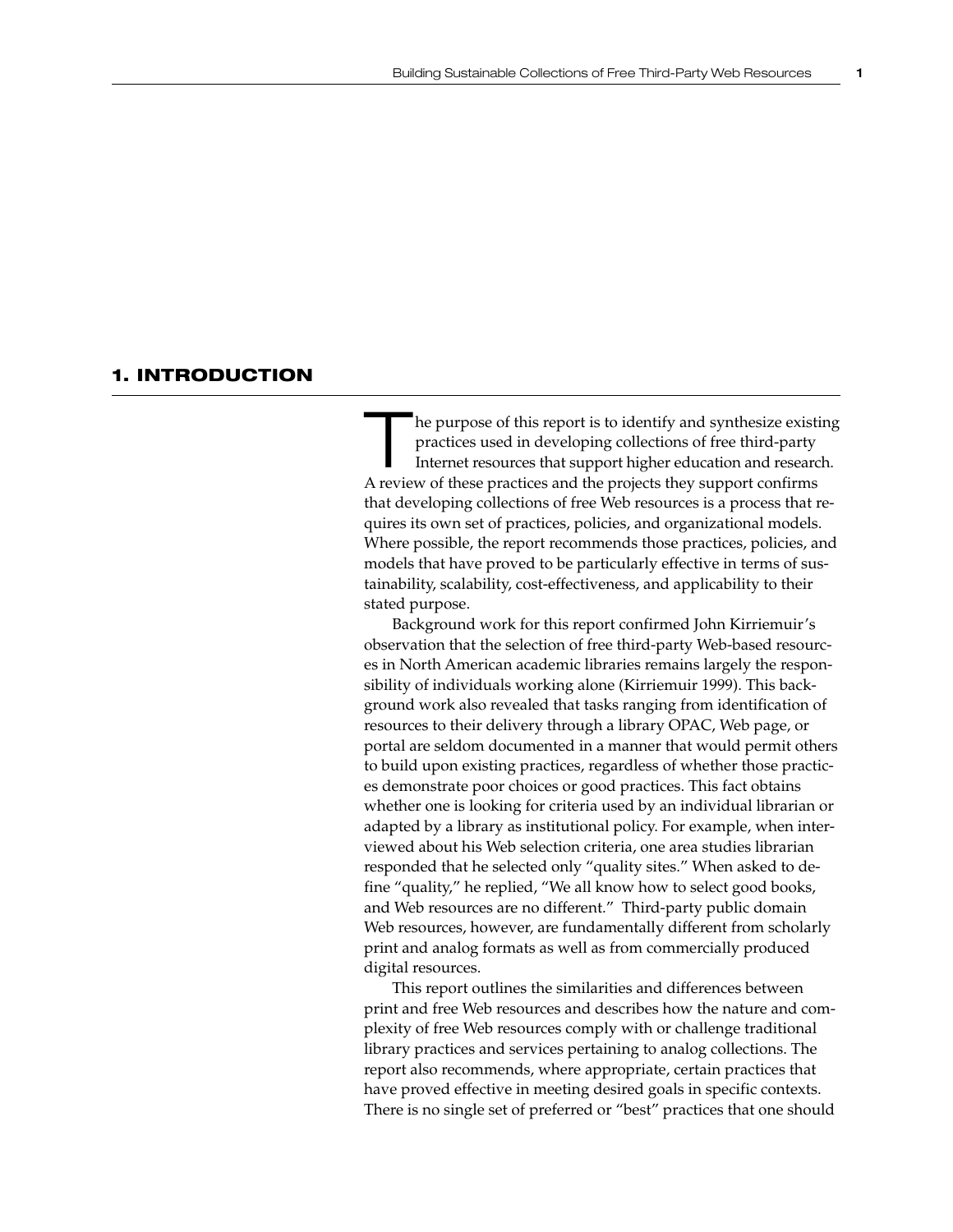follow in collecting free Web resources. What succeeds in one context might prove fruitless in another. The practices recommended in this report have proved effective in a specific project or show promise for broad applicability, regardless of the fiscal, technical, or human resource parameters in any specific institutional setting. Ultimately, it is not the practice per se, but rather how well that practice lends itself to a particular set of goals, workflows, and staffing preferences, that determines its effectiveness and value in any given setting.

## 1.1. Methodology

Because of the paucity of formal documentation, writing this paper required the use of several methods of data gathering.

- 1. *Interviews*. Librarians were asked to identify sites they considered to be "high quality" and to describe their criteria for evaluating the quality of a site. Every attempt was made to avoid implying or providing a definition of "high quality" when eliciting the librarians' opinions. This methodology proved useful for several reasons. First, it demonstrated the degree of subjectivity in defining this term. It made it possible to identify a large number of sites in the humanities and social sciences, as well as in science, technology, and medicine (STM), that document their developers' selection criteria. Interviewees who are directly involved in "collecting" free Web resources were asked to describe their experiences hiring and training staff, establishing and applying selection and cataloging criteria, identifying resources, and developing end-user interfaces.
- 2. *Web Browsers*. Using basic and advanced search strategies, the phrase "selection criteria" was used to locate Web sites where these terms were used and where criteria for selecting Web-based resources were discussed. This methodology was the least valuable of those used in researching this report, but it did confirm that little information on this topic is easily retrievable through browsers. Web browsers also permitted the identification of a number of highly developed subject gateways, the policies and practices of which proved very relevant to this report.
- 3. *Gateways*. More than 50 subject gateways, ranging from small to large, were reviewed in an effort to locate and evaluate their selection criteria, staffing patterns, and cataloging and related practices. Reviewing these sites and communicating with their staff was the most useful of all the forms of data gathering used for this report, and it yielded by far the most valuable findings. Creators of European and Australian sites have refined and articulated selection and related criteria to a far greater degree than have their North American colleagues. The selection criteria and documented practices of gateways such as the Internet Scout Report, however, approach or equal the high standards set by gateway creators in the Nordic countries, the Netherlands, Germany, the United Kingdom, and Australia.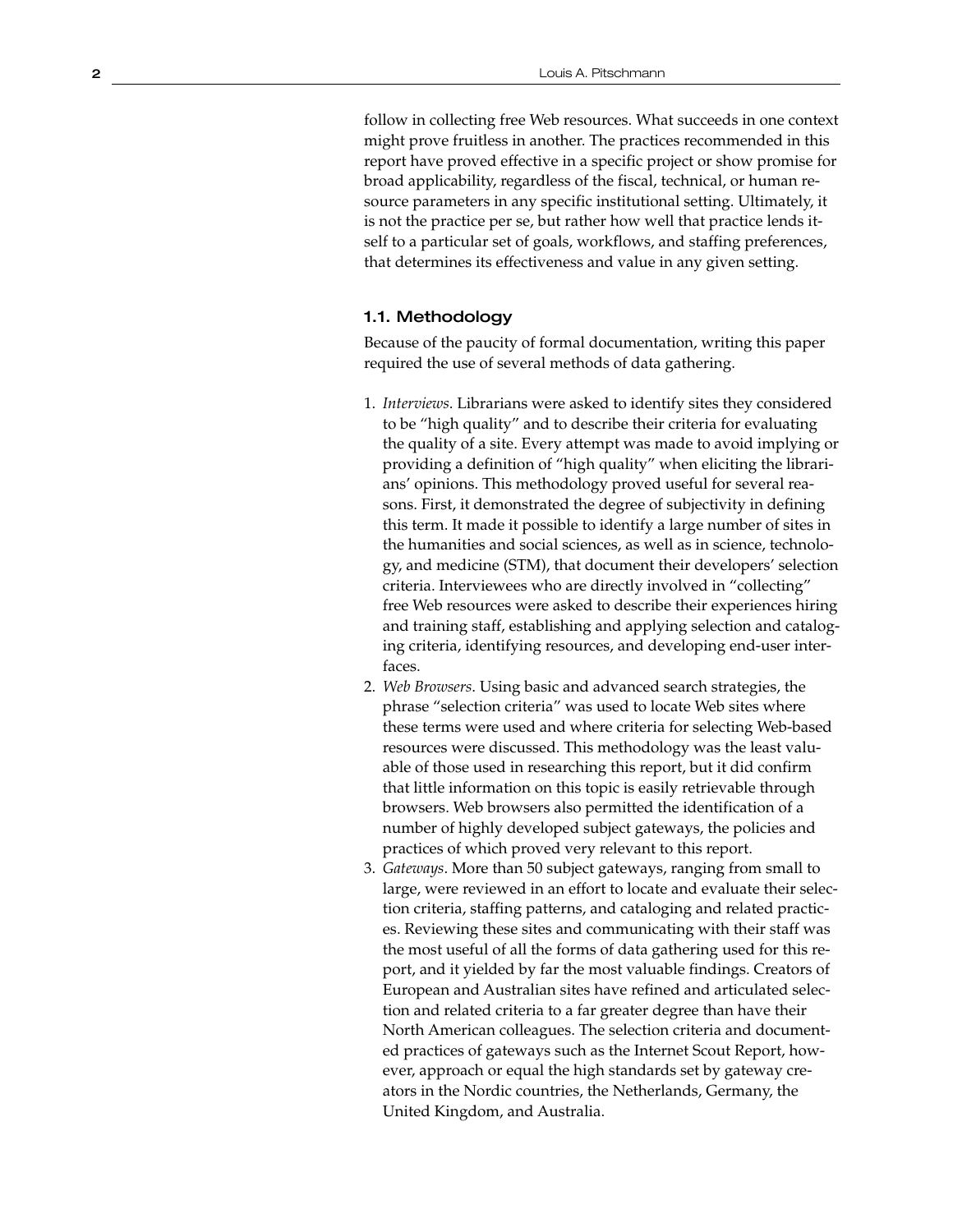4. *English Language*. Because this report was written for professionals involved in developing digital collections in North American libraries, only sites that provide documentation in English were evaluated. Owing to the extent to which the English language dominates the Web, limiting the report to English-language documents did not restrict the scope of the investigations upon which it is based. On the contrary, many of the most promising practices discussed in this report are for gateway projects in non–Englishspeaking countries and in which the documentation and user interface are provided in English and at least one other language.

#### 1.2. Content

This report focuses on issues pertaining to the development of sustainable collections of free Web resources. The findings that emerged from the research done for this report document that developing and managing collections of free Web resources have wide-ranging, longterm implications for human resources, organizational issues, and fiscal matters that extend well beyond the circle of individuals responsible for selecting these resources. What one selects and how one wishes to deliver it to the end user frequently have significant implications for workloads and priorities in traditional cataloging and metadata departments, technical support units, and user-services programs. Free Web resources are challenging how libraries have traditionally processed and added value to print and analog publications. Many of the practices and policies developed by the projects reviewed for this paper shed light on how to address and manage the myriad access, staff development, user training, and cost issues associated with collecting free Web resources. Thus, in addition to the specific collection-development policy issues of collection scope, selection criteria, and resource discovery, a discussion of the broader issues pertaining to managing collections of free Web resources is included. Among these issues are the following:

- a. *Added Value or Cataloging*. What levels of description, ranging from free-text notes to MARC records with traditional subject headings and metadata, are necessary or adequate to provide efficient access to free Web resources?
- b. *Access and Archiving*. Options for integrating free Web resources into collections and services must be explored. For example, do OPACs provide sufficient and appropriate access? Are separate files required, or are new Web pages with a series of links adequate to ensure users will find these resources once they are selected? Once the resources are identified, how can extended availability be assured, given the ephemeral nature of Web-based content?
- c. *User Support*. How do users learn of free Web resources after they have been selected? What are the end users' support needs, and what are the implications of these needs for staffing and services?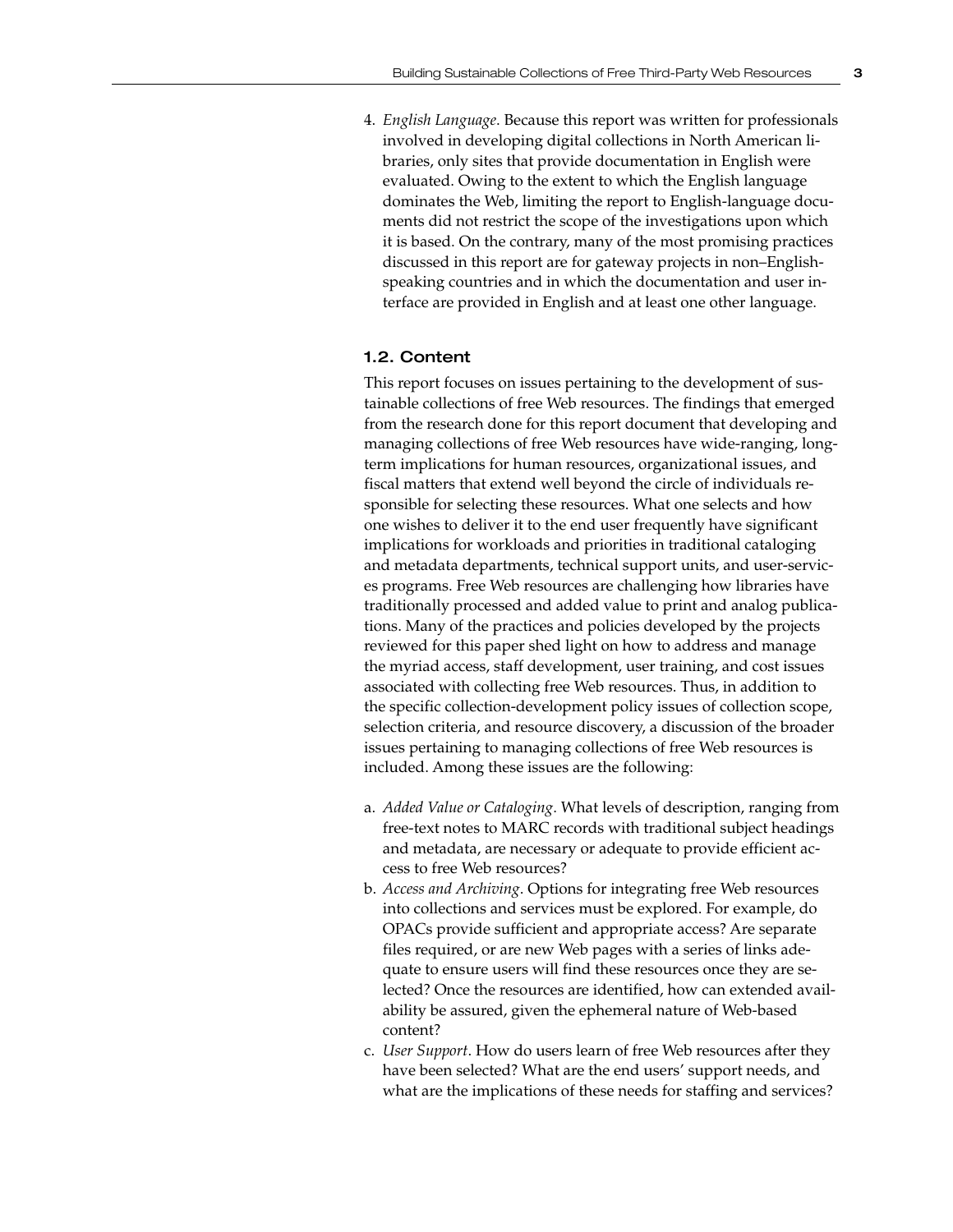- d. *Human Resources*. What expertise is needed to select wisely and efficiently? The qualifications for staff who select Web resources are not as clearly defined as they are for staff who select printbased and analog resources for research library collections. How does one incorporate selection of free Web sites, a new job responsibility, into existing workloads? What skills and expertise best qualify an individual to be involved in the selection, cataloging, and technical support processes?
- e. *Workflow and Organizational Issues*. Making free Web resources available to users directly has an effect on multiple work units and workflows. Decisions pertaining to Web resource selection, processing, and delivery have specific implications for preexisting workflows and priorities. In building sustainable collections of free Web resources, planners must recognize that there are connections between decisions that relate to Web resources and decisions that relate to analog collections.
- f. *Fiscal Implications*. Free Web resources are not unlike gift collections: their acquisition has direct budgetary and workload implications. Identifying, selecting, and making available free Web resources incur costs to the library. These costs are not trivial, and they can ultimately influence both the selection and access delivery processes. Identifying the implications of free Web content and at what cost it will be managed and made accessible to end users influences planning, outcomes, and costs throughout the library.

### 1.3. Terminology

The research performed for this report revealed that not all individuals recognized for their Web resource expertise use technical terms or jargon uniformly. In some cases, variant terms were used synonymously; in others, experts used the same terminology quite differently, or at least with a variant nuance. To prevent ambiguity and to ensure consistent usage, it was deemed appropriate to define several terms. In reviewing these definitions, readers should bear in mind that much of the literature in which these terms are used most consistently has been prepared in the European Union, where British usage is more common. The definitions presented here, however, do not vary significantly from North American usage.

*Free.* Describes Web-based resources for which no compensation is required by the creator or host site in order to have full access to the content.

*Collection*. Two or more related items, the relationship of which is determined by the scope of the collection, as defined by the staff responsible for building that collection.

*Gateway* (i.e., subject or information gateway and synonymous with subject guide, subject page, megasite, virtual library, clearinghouse, and, increasingly, portal). The Internet Detective defines a "subject gateway" as differing from a search engine in that the content of a gateway has been selected through some form of human input, normally a critical evaluation by an information professional or subject expert. IMesh defines a subject gateway as "a web site that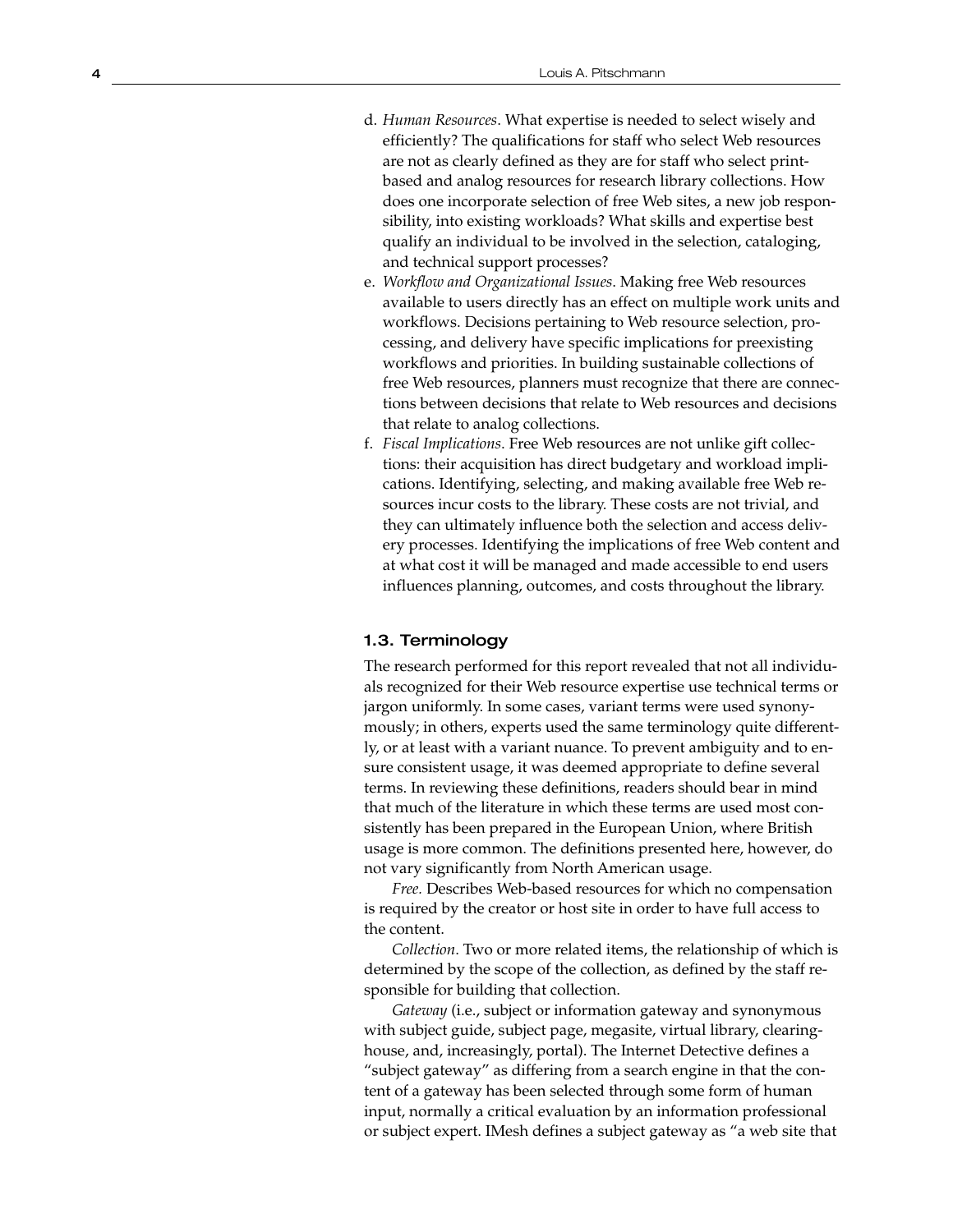provides searchable and browsable access to online resources focused around a specific subject. Subject gateway resource descriptions are usually created manually. For this reason, they are usually superior to those available from a conventional web search engine" (IMesh Toolkit 2000).

Andy Powell provides a detailed set of definitions for the Resource Development Network (Powell 2000).

## **2. WHY SELECT FREE THIRD-PARTY WEB SITES?**

Today, researchers in all disciplines are creating scholarly Web-based resources, and students and faculty regularly browse the Internet in search of sites related to their interests. Some create profiles describing their needs so that search engines or harvesters relying on userfriendly language-retrieval systems can locate sites matching a given profile and notify the user. What is the role for librarians, other subject experts, and information specialists in developing relatively labor-intensive and costly handcrafted collections (i.e., subject guides, catalogs, gateways) of otherwise freely accessible Web sites?

Many free Web-based resources are merely collections of links to other sites or combinations of links and scanned files of texts, images, or sound and video. A growing number contain information not readily available elsewhere. Once found, many of these sites are easily viewed and downloaded. More sophisticated sites may require specialized or domain-specific tools, technologies, or guidance to view or use certain types of content (e.g., geospatial, scientific, or statistical information). These sites are difficult or impossible to find, even by scholars and information specialists. Search results can be so overwhelming that the user cannot be expected to evaluate them in a reasonable length of time. Moreover, organization within the Web presents most scholarly users with a technological labyrinth. Results may be far removed from, or totally unrelated to, the desired findings. Finally, the artificial intelligence technologies employed by the major Web discovery tools are insufficient to retrieve and adequately evaluate scholarly content.

Many of the inadequacies of the Web are due to the fact that the Web is still best described as "quantity without quality." A more accurate statement would be that the Web reflects the full spectrum of quality, ranging from minimal or null to highly authoritative. Searching the Web on any topic will retrieve all information pertinent to one's query, but there will be no qualitative evaluation or filtering of the content. Even the relevance rankings offered by some browsers do not reveal the quality of the information retrieved; they reveal only the frequency of terms stated in the query. Thus, a recent google.com search for "Mozart" retrieved more than 800,000 sites. They offered information not only about the composer and his works but also about composers influenced by Mozart, opera houses and companies, music processors, programming software, greeting cards, museums, the Salzburg airport, Austrian bonbons, and even person-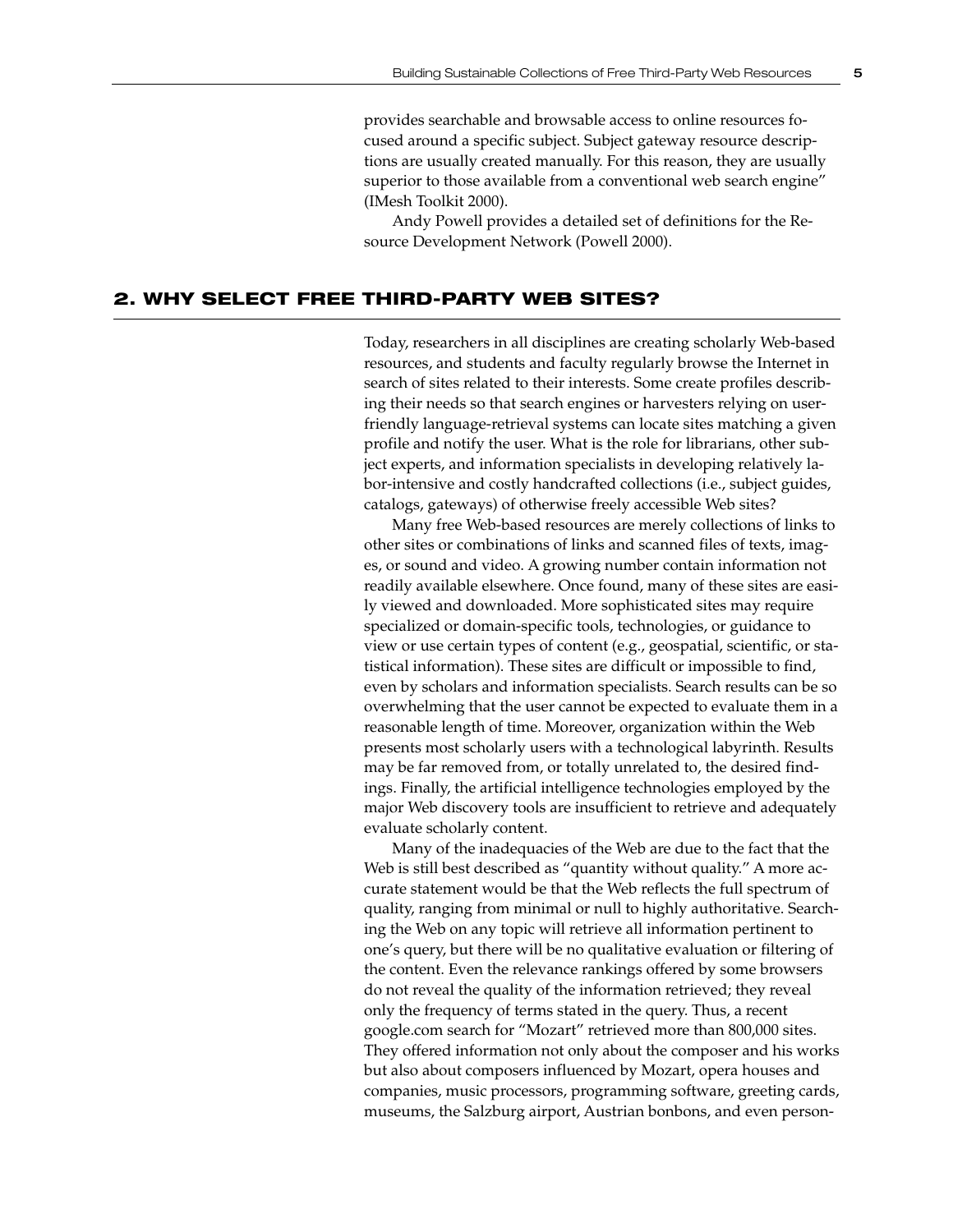al pages in which the name Mozart appeared. Refining the search to "Wolfgang Amadeus Mozart" reduced the number of hits by a factor of 10, to a still-unwieldy 78,000+ sites. "Mozart biography" retrieved 322, and then "about 392" sites; "biography of Mozart" yielded "about 437" sites.

In cases such as these, relevancy ranking can significantly facilitate resource discovery. Search engines that display results according to relevance do so on the basis of the following factors:

- search term frequency in the document
- inverse document frequency of the search term (i.e., the lower the frequency of the term in the entire database, the higher the relevance)
- length (density) of the document
- date of the document
- occurrence of the term in the document title or only within the document
- p roximity of two or more terms (the greater the distance between terms, the lower the relevance)
- link popularity (i.e., the frequency with which other Web resources link to the document); similar to citation frequency measures used to evaluate the importance of a print resource or its author

Unfortunately, relevancy rankings do not ensure precise retrieval. They do not provide the higher education community with an evaluation of the intellectual level of content, nor do they provide the levels of organization and selectivity students and faculty require to take full advantage of free Web-based information. Only when sites have been reviewed, evaluated, selected, and cataloged will users be spared the ambiguities resulting from the randomness and "quantity without quality" of Web search results. Until technological advances permit rapid and highly precise retrieval of only that free Web-based content that is both authoritative and useful in the context of higher education and research, expert human intervention will be needed.

And therein lies the role of librarians and other subject specialists. The value-added services that libraries have traditionally provided for print formats need to be applied to free Web-based resources as well. The selection and cataloging functions of a physical library assure users that titles found there have met predetermined quality criteria and have been described in a manner that facilitates their identification and retrieval. Moreover, the cataloging process provides the authoritative and consistent grouping of related materials so vital to browsing and to the winnowing-and-sifting process that characterizes learning and research in an academic setting. As Sarah Thomas states, "Libraries can add value by promoting filtering and ranking which would prefer [Web-based] resources . . . that meet a set of established criteria, such as having a strong likelihood of authenticity, accuracy, or endorsement by others of standing" (Thomas 2000).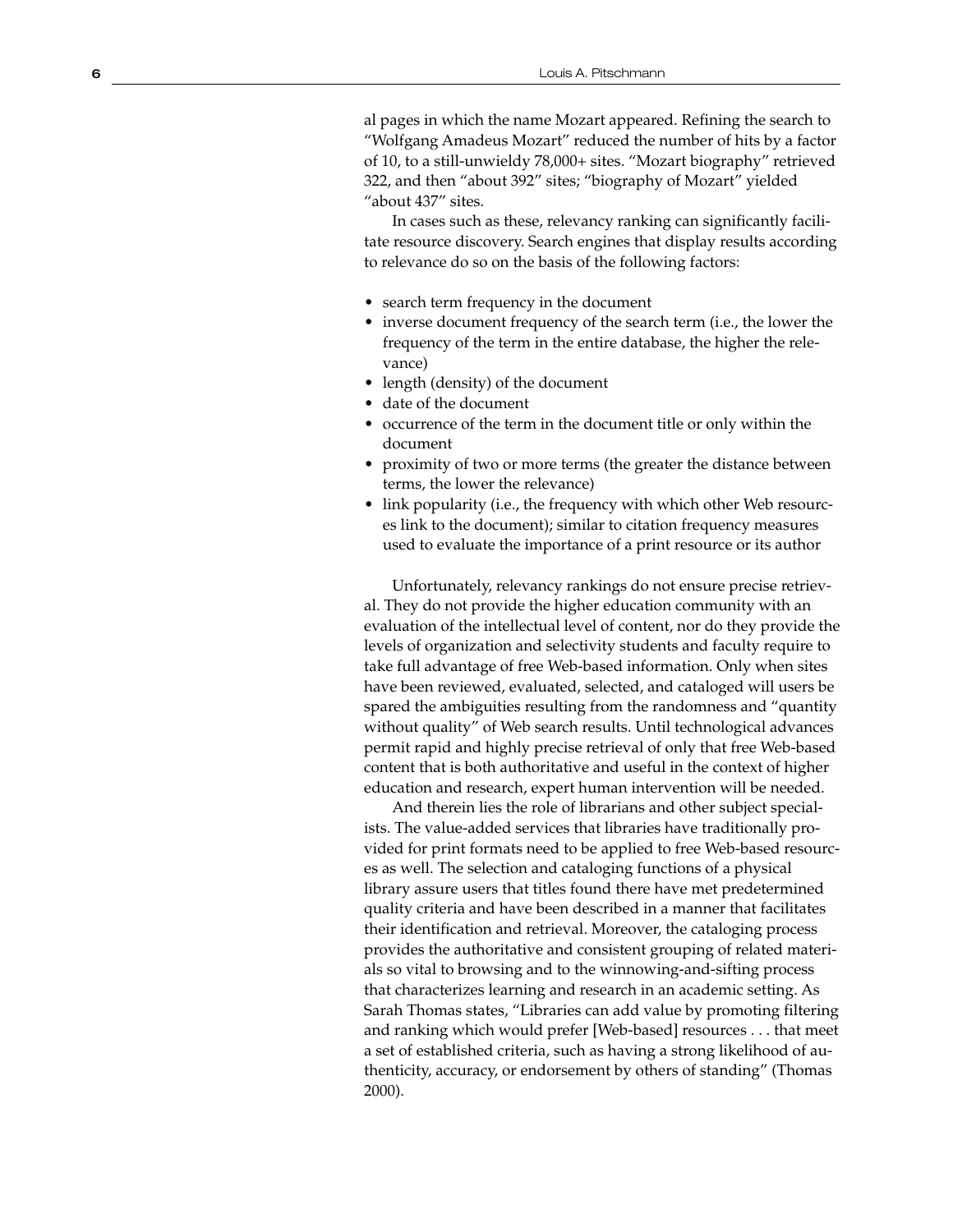Another traditional library service that is absent in the Web environment is storage or archiving. Once print resources have been selected and integrated into a research collection, most of them will be retained indefinitely, or at least until their physical condition requires withdrawal or their content has been superseded to such a degree as to warrant replacement. This is not the case with Web-based information. Web content is not durable; there are no archival guarantees. Information available at any given moment can move or cease to exist without warning. Were libraries to select and archive Web resources in much the same way as they have collected print formats, users could be assured indefinite (i.e., archival) retrieval and delivery of what is otherwise an ephemeral format. How best and at what cost free sites should be archived and by whom are questions currently under discussion. (See Section 5: Data Management: Collection Maintenance, Management, and Preservation for further discussion of issues pertaining to archiving Web-based information.)

Librarians and other subject specialists have myriad opportunities to select and organize Web-based information. The current realities of the Web validate the need for human intervention in facilitating access to Web-based resources within the higher education context. By selecting a subset of resources that meet predetermined criteria and by facilitating access to them, librarians impose a quality structure on those resources. Users can be assured that sites found in such collections—selected, evaluated, and described by persons with recognized subject expertise, and made available through a catalog that provides a single interface to an integrated collection—are of related quality. Users can also be assured that access to these sites will be stable, and that resource discovery will be tailored to the characteristics of the collection and its content, rather than to the features of a specific search engine.

For a description of the role of librarians and subject experts as performed in an applied setting, see Lagoze and Fielding 1998.

## **3. IDENTIFICATION, EVALUATION, AND SELECTION**

## 3.1. The Need for Web-Specific Selection Criteria

During the second half of the twentieth century, the library literature devoted much space to collection development and management theory and practice as they pertain to print and analog formats. Library school curricula and professional development workshops gave considerable attention to these topics as well as to selection practices and polices. Learning the component parts of collection policy statements and drafting sample statements were basic requirements in library school programs, and for many years they provided the focus for professional development and continuing education forums. In addition, library administrators have traditionally expected selectors to apply these theories and principles in formal policy statements. Although written policy statements frequently lie dor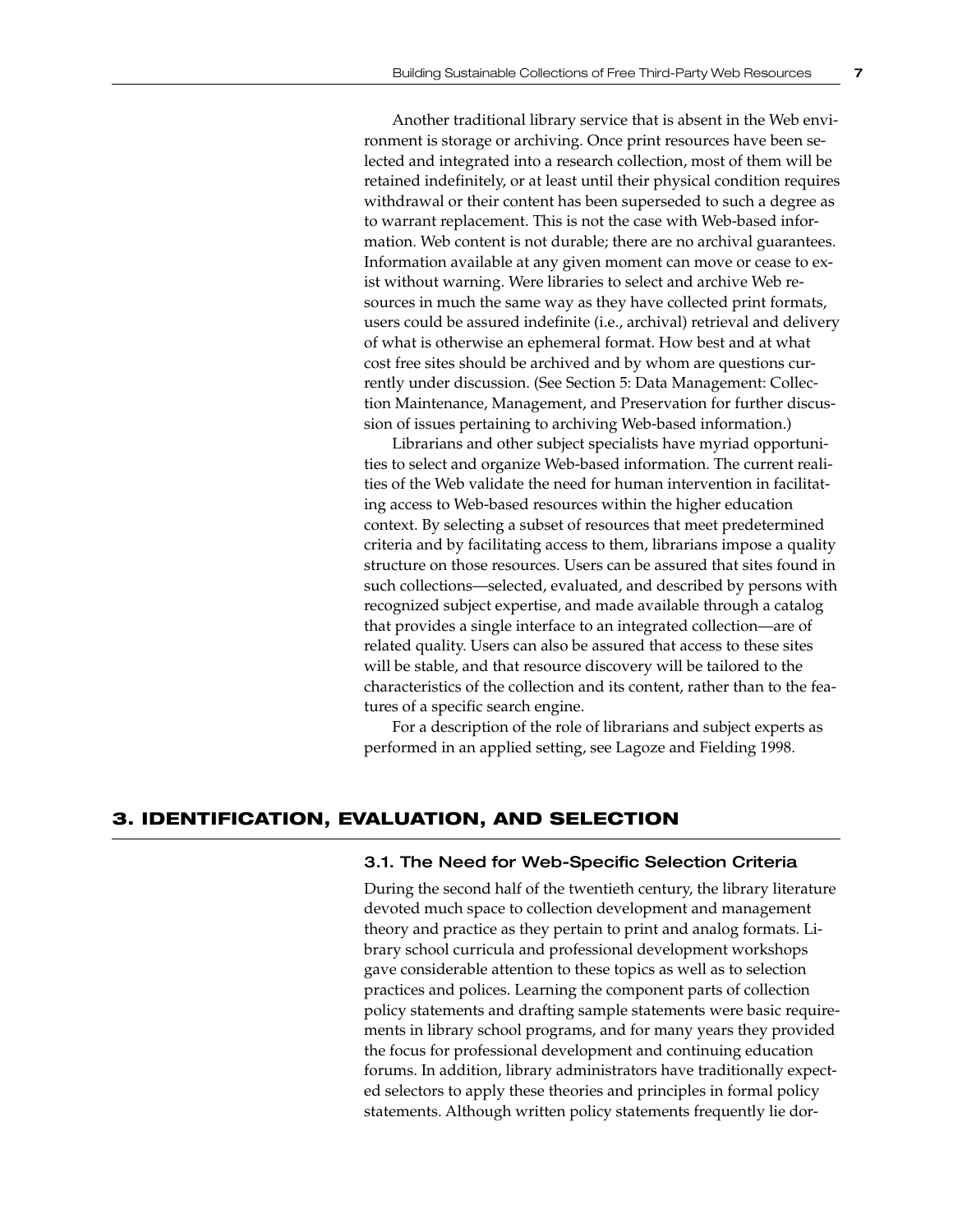mant for extended periods, they steer day-to-day selection decisions and determine the nature and quality of collections over time. Formally articulated collection-management policy statements are crucial to collection building in that they document the intended scope of a collection (i.e., what it excludes as well as what it includes) and explain historical strengths and weaknesses within a defined context.

This long-established practice of documenting collection policies for print and analog formats notwithstanding, there was at the close of the 1990s a paucity of documentation describing the practices followed in North American academic libraries when selecting free Web resources. Many subject specialists developing guides to free Web resources do not recognize the need to articulate their collection policies, as even a cursory survey of the Web will reveal. Online policy statements are rare; written documentation describing the goals and objectives in creating and maintaining these guides are rarer still.

This absence of formal, well-articulated, and commonly accepted criteria or guidelines for selecting free Web resources is due in part to the way in which such resources have thus far been acquired and added to academic library collections. By and large, administrators and subject specialists alike have perceived the selection of digital resources to be an extension of the print selection process. Staff charged with selecting print resources are the primary selectors for all or most digital formats, whether or not those resources are free. Blurring distinctions further is that information resources produced by and for academic and research communities have many similarities, whether these resources are print-based, analog, or digital. Scholarly resources can be textual, image-based, numeric, or geospatial. Their creators can be personal, corporate, governmental, nongovernmental, or even anonymous. Their content can be fact or fiction, original works of art or music, interpretive performances, or critical studies. Despite these differences, their single intended audience remains the academic community. Given this scenario, the need to articulate new or additional selection criteria for free Web-based resources is not immediately apparent. Indeed, many of the evaluative criteria that apply to print-based publications also pertain, to varying degrees, in the Web environment. The most obvious of these criteria are *content quality* and *programmatic need.*

As appropriate as these and other traditional selection criteria for print and analog formats may be, they quickly prove insufficient when selecting Web-based resources. Many print-based criteria lend themselves only partially to the evaluation of Web-delivered content; other criteria are not applicable at all. Web resources exhibit qualities that do not exist in print and analog formats and for this reason require additional evaluative measures. To evaluate their content, format, and dependence on technology and to describe their value and applicability to higher education and research, new criteria are needed.

Free third-party Web resources are particularly challenging. Their availability does not bear the imprimatur or *nihil obstat* that the traditional scholarly vetting process confers on the printed word. Frequently, the authority of those who have created these resources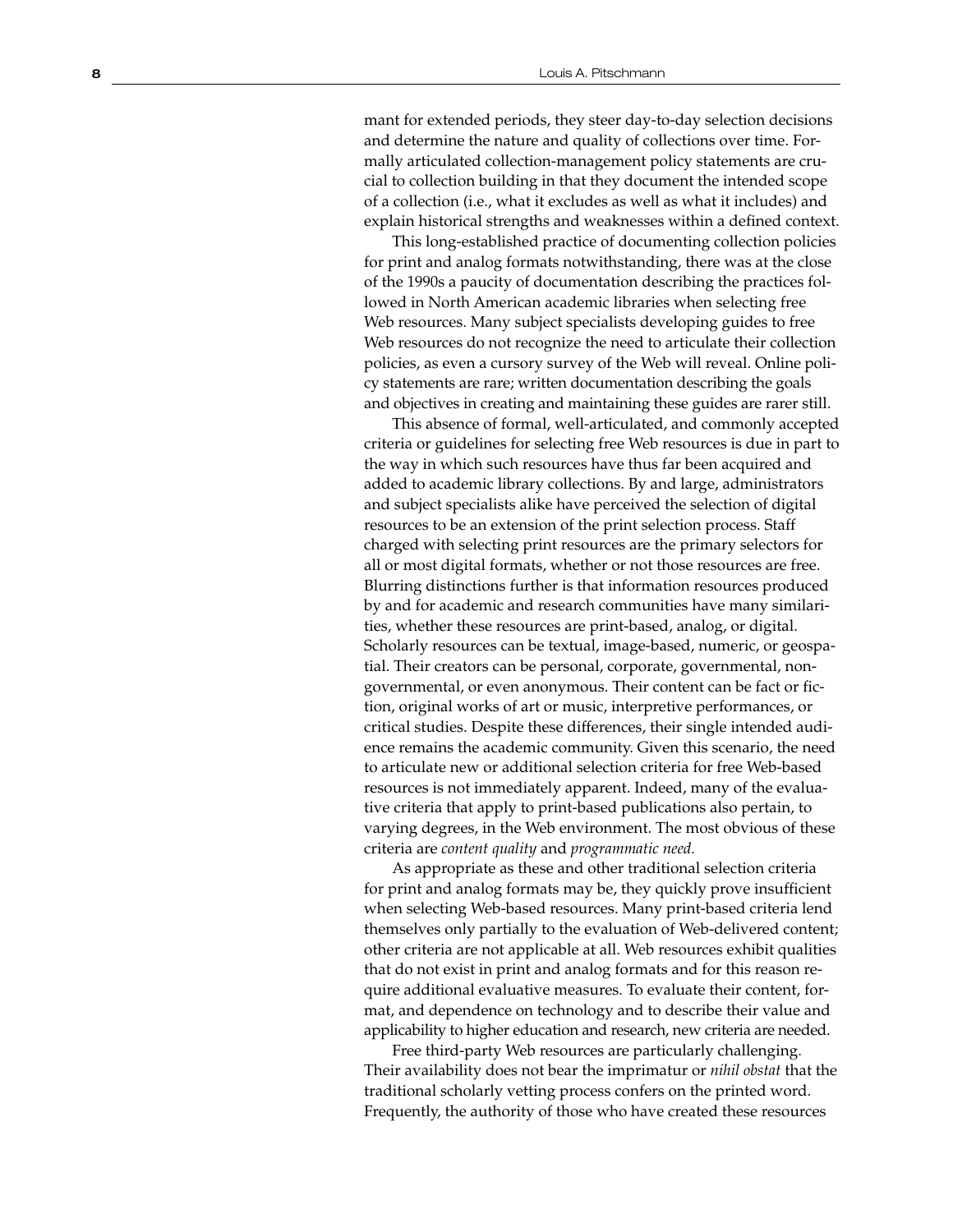is not immediately discernible, and the veracity of their content cannot be surmised from the names and reputations of scholarly publishing houses. The concept and role of publisher in the case of free resources are oftentimes vague. Is the publisher the site hosting the file where the content is found? Or is it the person or body that developed the site? Further, most of the traditional services associated with marketing and distributing print resources are lacking. Vendors do not facilitate the acquisition of Web resources through any type of notification service, blanket order, or approval plan. National bibliographies do not record their existence. Rarely if ever do unsolicited mailings or the traditional print or electronic blurb announce their "publication." Only a small number, far fewer than one percent by anyone's measure, receive a formal review. Simply stated, the basic selection guidelines and principles of how to identify, evaluate, and acquire print-based and analog library materials—principles that are articulated so clearly in the collection-development canons—do not pertain in the environment of the Web. The successful inclusion of Web resources in academic library collections requires new or, at a minimum, additional selection criteria.

Fortunately, the number of clearly articulated, high-quality selection criteria for free Web resources is growing. The American Library Association (ALA) has promulgated basic guidelines for selecting Web sites suitable for public libraries, reference services, and the fields of education and business (2000, 1999, 1997). Some individuals have published well-written articles on general principles pertaining to selection of free Web resources (McGeachin 1998, Fedunok 2000, Sweetland 2000). A valuable collection of articles on major projects to harvest and organize Web-based content is *The Amazing Internet Challenge: How Leading Projects Use Library Skills to Organize the Web* (Wells, Calcari, and Koplow 1999*).* The extent to which staff have applied or adapted these guidelines in other projects remains largely undocumented.

Nevertheless, Web selection criteria are only rarely found in professional journals and other print formats. Instead, they are customarily found as Web-based documents, imbedded in scope statements and collection policies of the increasing number of subject gateways and in the background papers on resource discovery systems. For example, well-delineated and highly articulated criteria can be found at Web sites developed by the Internet Scout Report, the Research Discovery Network in Great Britain, sites in the Netherlands (e.g., DutchESS), and at various Scandinavian sites, such as those developed at the Kuopio University Library in Finland, all of which are available in English. The Internet Detective and the DESIRE Handbook are also valuable.

What follows is both a synthesis and an amalgamation of criteria and practices for evaluating free Web sites described at these and related sites in North America, Europe, and Australia. These criteria cover the full range of issues associated with evaluating free sites: provenance, authorship, content, design, user support, standards and technologies, navigation, and system integrity. The criteria have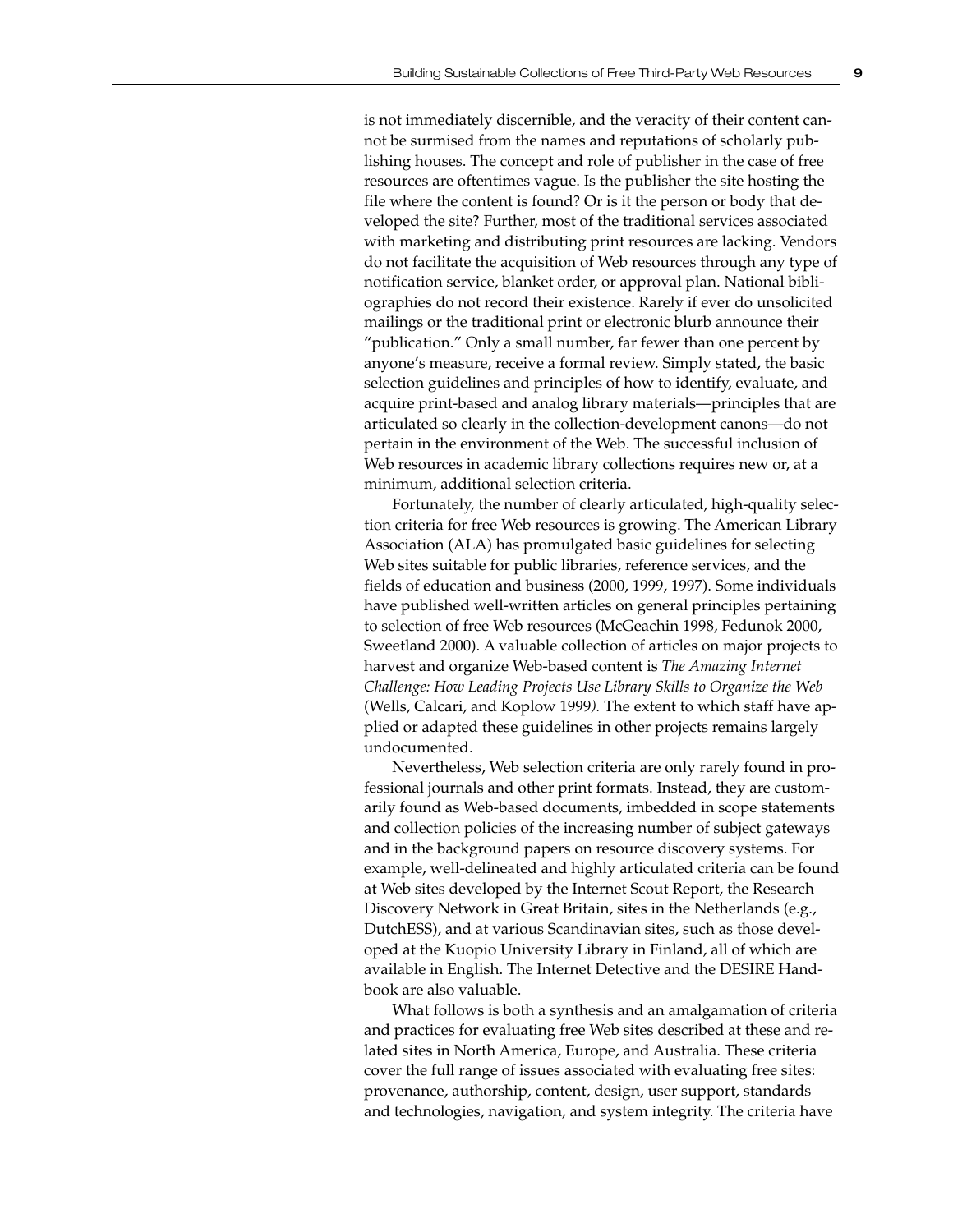been selected for inclusion in this paper because of their universality. They apply equally to scientific, technical, medical, social science, and humanities Internet resources. Their application in existing projects has led to the creation of consistent and coherent collections of "high-quality" content. The *DESIRE Information Gateways Handbook* uses service-driven definitions to describe "high quality.*"* Thus, "quality" depends on users' needs, and a "high-quality" site is one that meets their needs because it is relevant for their purposes. Further, quality is determined on the basis of inherent features of a resource. Thus, high quality can be ascertained only if a skilled and knowledgeable human evaluates both user needs and the inherent features of the Web resource. Building on this premise, Kuopio University Library staff expressly state that "Information content should comply with the needs of the frame organization" (Kuopio University Library Group 1996). That is to say, the resources selected should support the teaching, research, and information services of the library selecting them for their collection.

## 3.2. Developing Selection Policies

The need to define collection parameters and to articulate content criteria is equally important in the print and digital contexts. Development and maintenance of consistent and coherent collections of high-quality print or digital resources can succeed only in an envi ronment in which value judgments are made on the basis of previously defined and agreed-upon collection policies and selection criteria. Clearly articulated policies allow staff, over time, to select content that is consistent with their institution's mission and longterm goals. Formal policy statements afford users an opportunity to understand and evaluate the rationale underlying a collection and to determine its ultimate value in relation to their needs and expectations. How users conceptualize the nature and features of a collection significantly influences how they perceive that collection will serve their needs.

The *DESIRE Information Gateways Handbook* notes the following advantages of developing formal policies specific to free Web resources and making them available online to both staff and users. Such policies:

- 1. help users appreciate that the service is selective and quality controlled;
- 2. help users understand the level of quality of information they will find when using the service;
- 3. help staff be consistent in their selection and to maintain the quality of the collection;
- 4. help train new staff; and
- 5. ensure consistency in collections that are developed by a distributed team.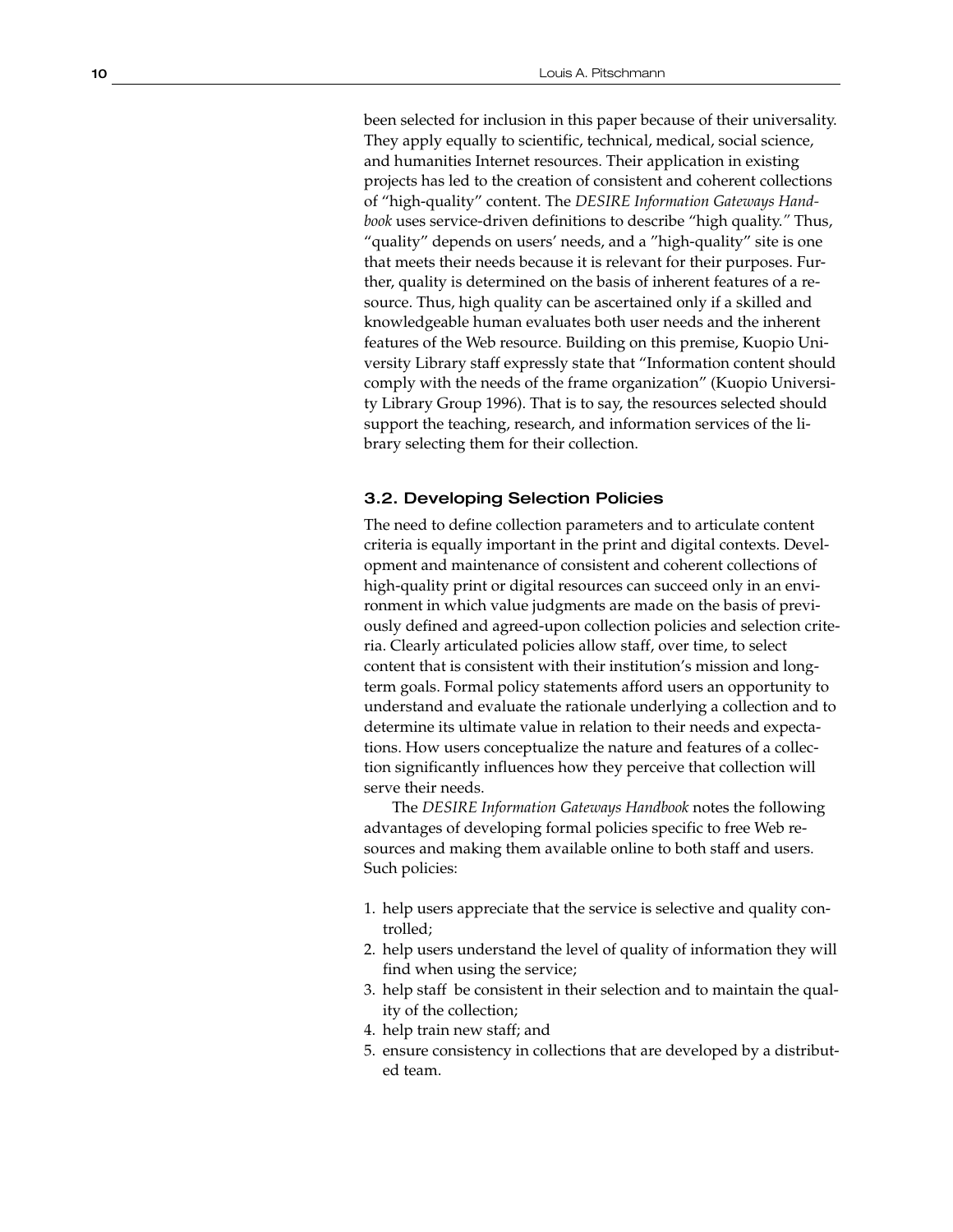According to this list, formal policies are equally valuable for staff and users. Similarly, quality and consistency receive equal emphasis; this underscores the need for a formal policy that staff members apply and users understand. Only when selection practices are broadly understood and consistently applied can quality be defined and identified. Through the consistent application of accepted practices, the integrity of the collection (i.e., the value of the individual pieces and of the collection as a whole) will be assured and consistent.

As these five points demonstrate, the fundamental principles and components found in policy statements pertaining to collections of print and analog formats apply to a certain extent to free Web resources. Understanding and acknowledging this fact will facilitate developing and articulating policies suited for free Web resources. This understanding will also assist staff in recognizing that Web resources are a continuum in the history of scholarly communication, and that their intellectual content is not inherently different from that of other formats. Nonetheless, while much of the rationale for developing collection policies in the print and analog environment applies to developing collections of free Web resources, evaluating the full essence and nature of free Web resources requires additional evaluative criteria—criteria that evaluate the unique aspects of information contained in and delivered through free sites.

#### 3.3. Collection Scope Statement

A well-developed collection policy includes a *scope statement* as well as *selection criteria*. The scope statement is the first filter in the resource evaluation process. It defines the parameters of the collection in broad terms by describing what is included in and excluded from the collection. The justifications for these inclusions and exclusions should be clearly stated and based on the needs of the intended users. At a minimum, the scope statement outlines the subjects included in the collection. It clarifies the acceptable sources for information (e.g., academic, government, commercial, nonprofit, personal resources) and the acceptable level(s) of difficulty (i.e., suitable for use in higher education settings, scholarly, kindergarten through twelfth grade, or popular) that will be considered. The scope statement also describes the resource types presumed to be relevant to the subject and the primary audience. The following list of resources included in the Humbul Humanities Hub can serve as a guide to defining collection scope:

- primary/original sources in electronic format (i.e., information mounted on the same server as the site and created or produced by the owners of the site)
- secondary sources, whether published solely on the Web or as surrogates for printed editions (i.e., "third-party information," located and created at another site and made available through a link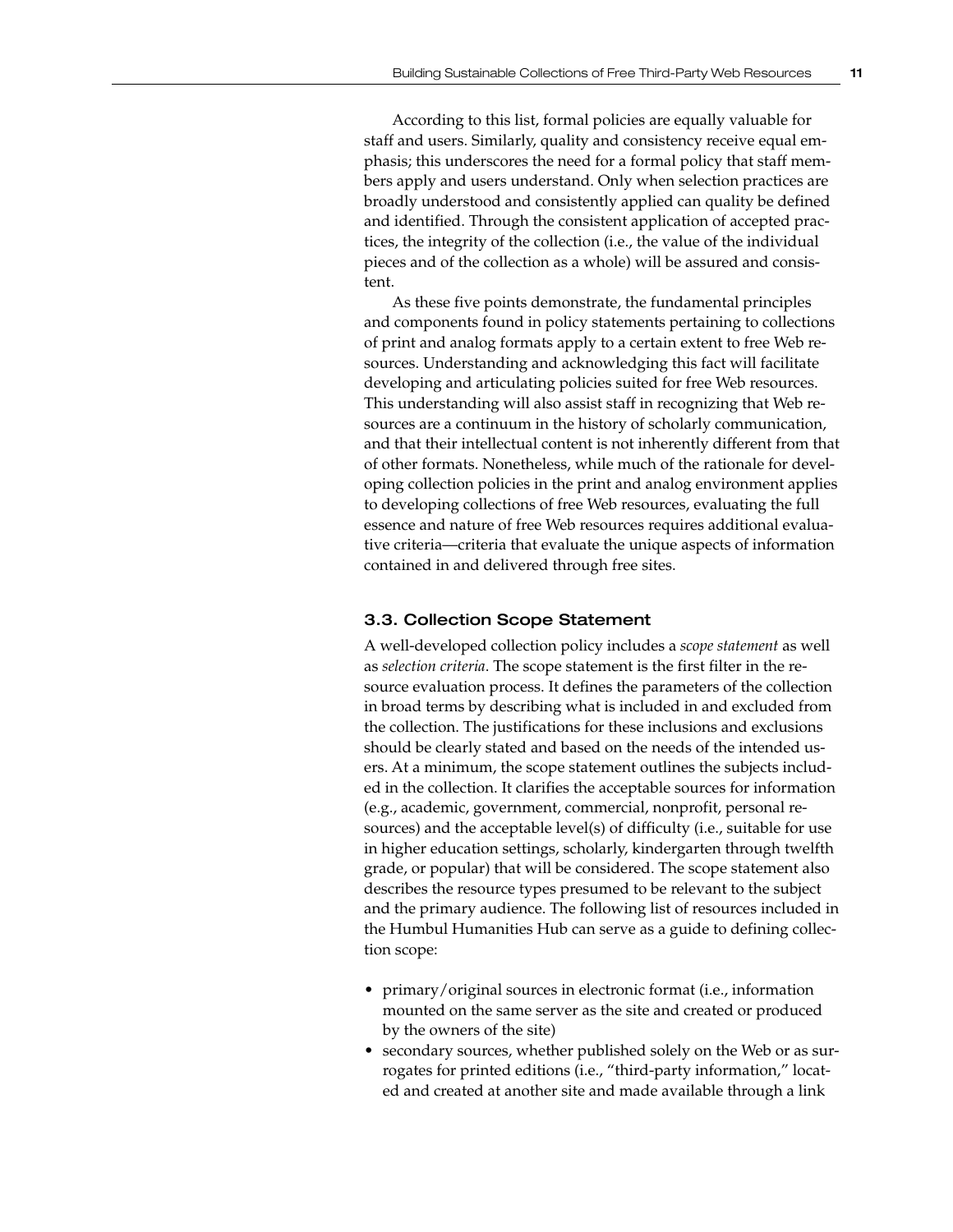that takes the user to the other site; secondary information may be primary information at its host site)

- research projects and reports
- bibliographies and bibliographic databases
- electronic journals
- e-mail lists where online archives exist
- academic department Web pages
- professional association Web pages
- resource directories

If resources that one might expect to find are excluded on the basis of access restrictions (e.g., technological barriers, cost, or registration) or of content, the scope statement should list these exclusions and give the rationale for not providing access to them.

Other aspects of scope concern language and geographic parameters. Although often overlooked because of the predominance of English-language resources on the Web, the increasing number of bilingual and multilingual high-quality sites calls for greater consideration and clarification of the language parameters imposed on a collection. The growing number of scientific sites, especially mathematics sites, where numbers, signs, symbols, and formulas are not language-specific demonstrates the importance of evaluating narrow or highly restrictive meta-language parameters before they are put in place. Similarly, geographic parameters need to be carefully reviewed and clearly stated. The Web is one of the primary forces reducing, if not erasing, geographic barriers to communication and access to information. The decision to limit the scope of a collection to resources developed in a particular country or in a particular language may be appropriate, but the justifications for that decision need to be stated.

## RECOMMENDED EXAMPLES OF SCOPE STATEMENTS

DutchESS. Dutch Electronic Subject Service. DutchESS Scope Policy. Available at http://www.kb.nl/dutchess/manual/ scope\_eng.html.

Humbul Humanities Hub. Available at http://www.humbul.ac.uk/ about/colldev2.html.

Internet Detective. Creating a Scope Policy for Your Service. Available at http://www.netskills.ac.uk/TonicNG/content/detective/56.html.

Jennings, Simon. 2000. RDN Collections Development Framework. Version 1.1 (May). Available at http://www.rdn.ac.uk/publications/ policy.html.

Library of Congress. BEOline: Selection Criteria for Resources to be Included on the BEOnline+ Project. Available at http://lcweb.loc.gov/ rr/business/beonline/beonsel.html.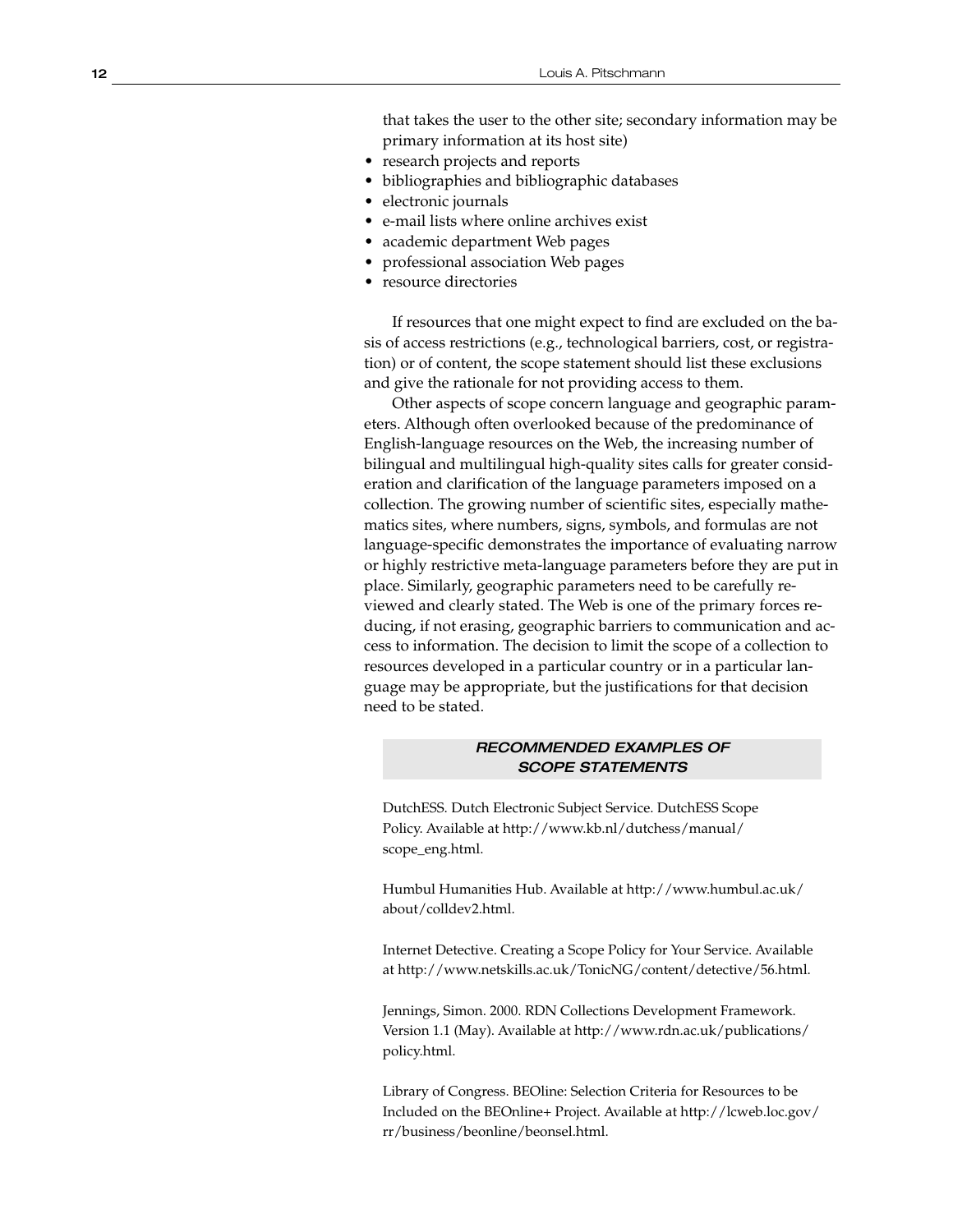SOSIG Social Science Information Gateway. Training Materials and Support. Available at http://www.sosig.ac.uk/about\_us/ user\_support.html.

## 3.4. Selection Criteria

Although resources that do not fall within the parameters of a collection scope statement should be rejected without further review, not all resources that do fall within the scope of a collection necessarily warrant inclusion. Further review and evaluation using established selection criteria assure that a collection will include only those materials that best meet users' needs and expectations (i.e., those that meet the definition of "high quality"). Responsibility for setting these selection criteria varies from one gateway to another. Some gateways openly state that "no [selection] criteria were established" (e.g., ALA Machine-Assisted Reference Section [MARS] (1999)). Others provide brief selection criteria statements (e.g., Best of the Best Business Web Sites [BRASS]). An increasing number of specially funded projects are built on highly articulated selection policies (e.g., Dutch Electronic Subject Service [DutchESS]; Engineering Electronic Library [EEL], Sweden; and Internet Scout Report).

The selection criteria described in the selection policies and collection statements reviewed for this paper can be categorized into four groups: context, content, form/interface, and technical criteria. Each of the four groups comprises multiple criteria. No one criterion will adequately evaluate a site, and frequently several criteria overlap and intertwine—a process that blurs their definitions yet ultimately reveals more effectively the quality of the site under evaluation. A review of the collections using the following criteria did not reveal that any of them are more important than any other; moreover, no stated or implied priority order for applying these criteria can be found. Therefore, the order in which criteria and their categories are presented here should not be construed to imply any hierarchy or relative importance. Rather, they appear in an order that might facilitate the culling process. Their inclusion is based on their repeated occurrence among selection criteria used and described by various projects and programs committed to the development of high-quality collections of free Web resources.

#### 3.4.1. Context Criteria

"Context" applies to the origin (provenance) of a site and its content, as well as to the suitability of a new resource to an existing collection. How a site meshes with and enhances existing or anticipated content within a collection will determine the quality of the collection over time.

*3.4.1.1. Provenance*. The origin or source of a site reveals and confirms much about its value and provides important information about its overall quality. Parsing a site's URL often yields sufficient information to judge the affiliation of its creator and the reliability of its server.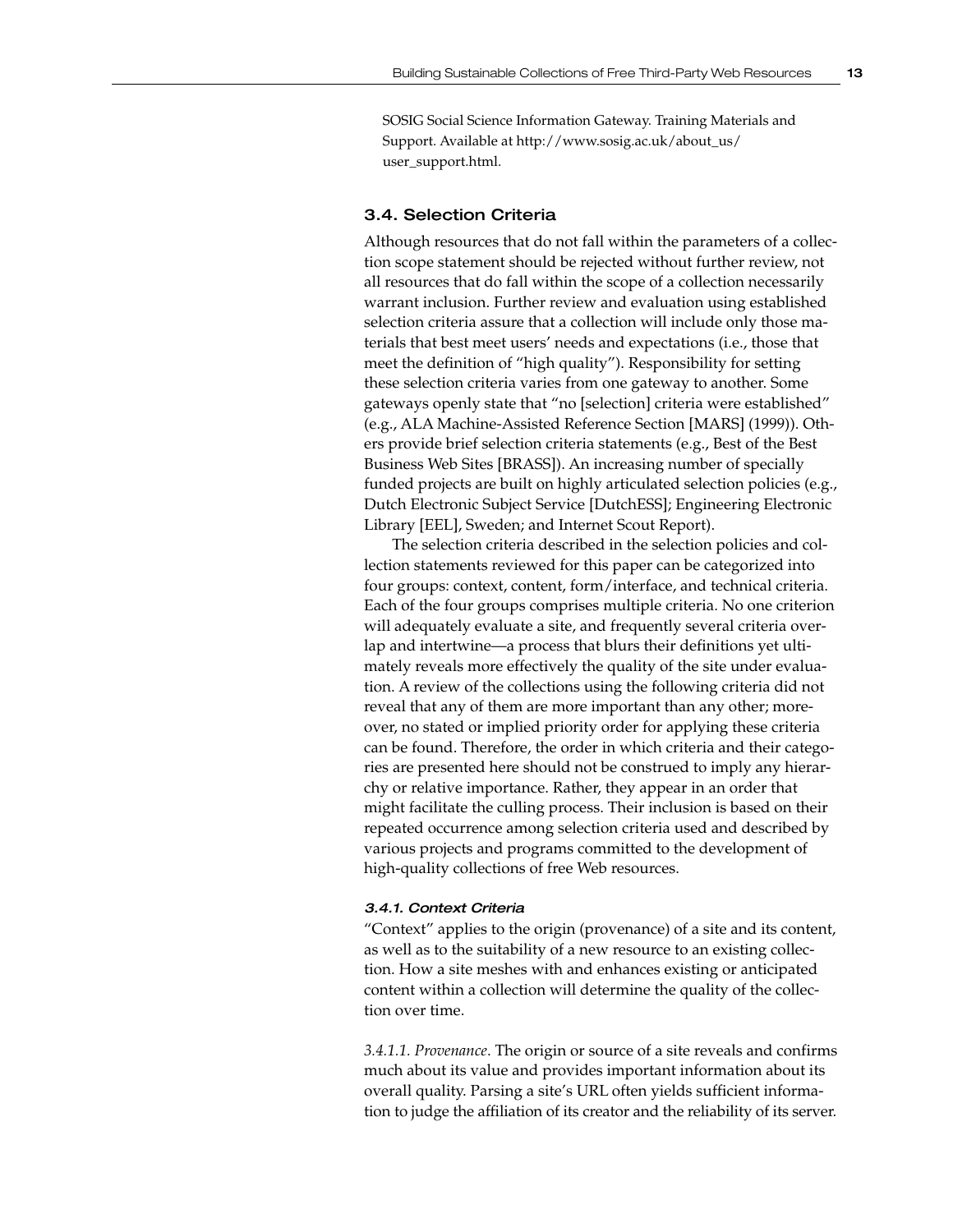*3.4.1.2. Relationship to Other Resources*. Like print resources, free Web resources can stand alone or in aggregate with other resources. As with any collection, however, the value of a collection of Web sites lies in the integrity of its individual components. The greater the degree to which each site (component) within a collection relates to and enhances others within the same collection, the greater its value of the collection as a whole. Evaluations of free Web sites have shown that many of them contain links to the same sites. This redundant content will increase the size, but not the quality, of the collection. Each site added to a collection must be viewed as an integral part of a larger mosaic. Redundant, superfluous, unrelated, or poorly suited pieces will not enhance the collection; they will only encumber it and ultimately discourage or confuse users.

#### 3.4.2. Content Criteria

Content is arguably the most important criterion used when selecting resources, and it must apply equally to all sites. The term applies to the information contained in a resource, and it is used both qualitatively and quantitatively. A high-quality site with little content may or may not prove to be a useful site; however, the content of a lowquality site that has high quantity requires close scrutiny, for if little else exists on a specific subject, its mere availability may prove useful. Content should be evaluated on the basis of multiple factors and ultimately judged on the degree to which it supports the purpose of the collection to which it will be added.

*3.4.2.1. Validity*. Editors, reviewers, and publishers carefully vet the content of printed scholarly resources before they are published. This is not true in the case of free Web resources. Anyone with certain basic skills and access to server space can make information accessible to anyone who happens upon it. Web-based information that is flawed, whether intentionally or inadvertently, is not always easily discernible from information that has been carefully and thoroughly verified. Especially when combined with high-quality Web features such as attractive graphics and slick navigational functions, misinformation, false claims, and factual errors may not be self-evident. For example, an essay by I. Newton on the theory of gravity or by W. von Braun on rocketry may not contain the ideas of the great scientists these names imply, but rather the work of Ian Newton and Wesley von Braun, 12-year-olds hard at work on their middle school science projects.

The validity of free Web resources should be measured on the basis of several factors. Is the source of the content clearly identified? Does the URL support the claims of the "author's" affiliation and credentials? Is contact information readily available, and, if so, what does it reveal about the person or team responsible for the content? Is the information available in print? If so, does the print version imply or state a critical review or validation of the information contained therein? To what extent has the Web resource been vetted by a third party; has it passed through any kind of "quality filter"? Is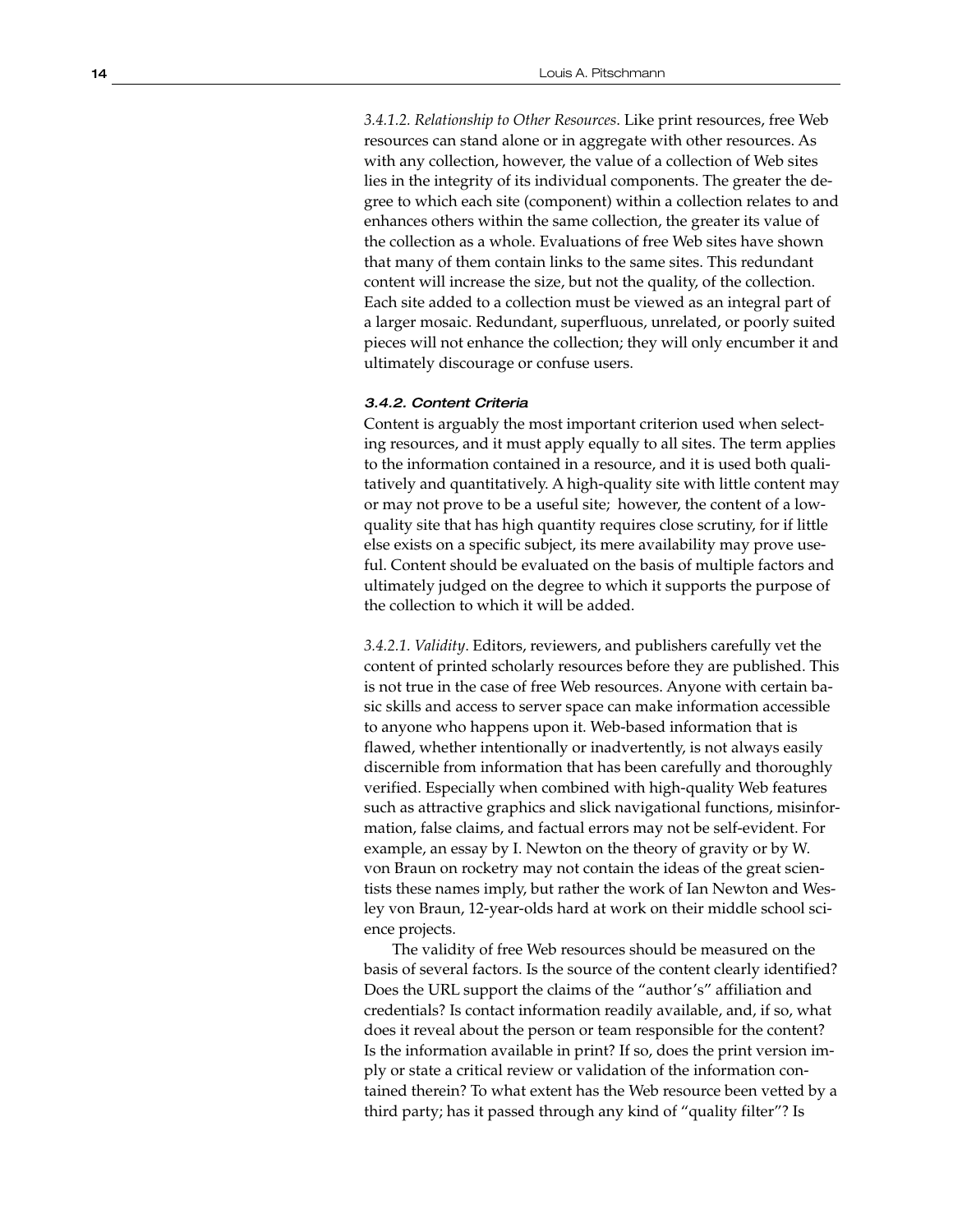there evidence of or description of the extent and nature of quality checks, review, or evaluation of the content? Is the source of the information adequately described? Is the research process leading to the creation of the content described? Are references cited? Is a bibliography or webography provided?

*3.4.2.2. Accuracy*. Whereas validity measures the degree of objective truth, accuracy is a measure of the degree of correctness in the details. A resource may exhibit validity but lack a high decree of accuracy. Not all books that have successfully passed through the vetting process because of the validity of their content are as highly reviewed when evaluated for the accuracy of their supporting details. To some degree, the same is true of Web site content, which may exhibit inaccuracies caused by errors in data entry or by intentional biases of the person or team who developed the content. Even errors in spelling and keying are important indicators of the accuracy of the content. A high error rate in one aspect of a site (e.g., keyboarding) is often a good indicator of other potential flaws. Many of the measures for judging validity also apply to evaluating accuracy. Judging accuracy is difficult. It requires subject expertise and can prove to be highly subjective.

*3.4.2.3. Authority*. The authority of a site is dependent on the reputation, expertise, and credentials of the person(s) responsible for creating the site and providing access to it (in traditional terms, the author and publisher). The experience and credentials of individuals who create free Web sites vary radically. Authors may be enthusiastic hobbyists or recognized authorities who have devoted years of study to the topic. Does the site provide biographical information or resumes about the author? Knowing whether the site content is attributable to Sir Isaac Newton or to the hypothetical Ian Newton referred to earlier may provide an important measure of the site's authority. Similarly, the location of the server may prove valuable in evaluating authority. Servers maintained by colleges, universities, museums, scholarly societies, or professional associations imply high levels of expertise in the development of site content. URLs containing a tilde  $(\sim)$ , even if on a server maintained by such institutions or organizations, require closer evaluation, because a tilde normally signifies a personal page that is merely maintained at that location. Other indicators of authority are postal and e-mail addresses that can support authors' claims regarding their credentials and affiliations. The primary measures of authority are

- the creator of the site
- the creator's reputation
- where the server is located
- how many other sites link to it

Sites that do not identify authorship require particularly close evaluation through the application of other content criteria. Anonymity is normally not associated with high-quality content.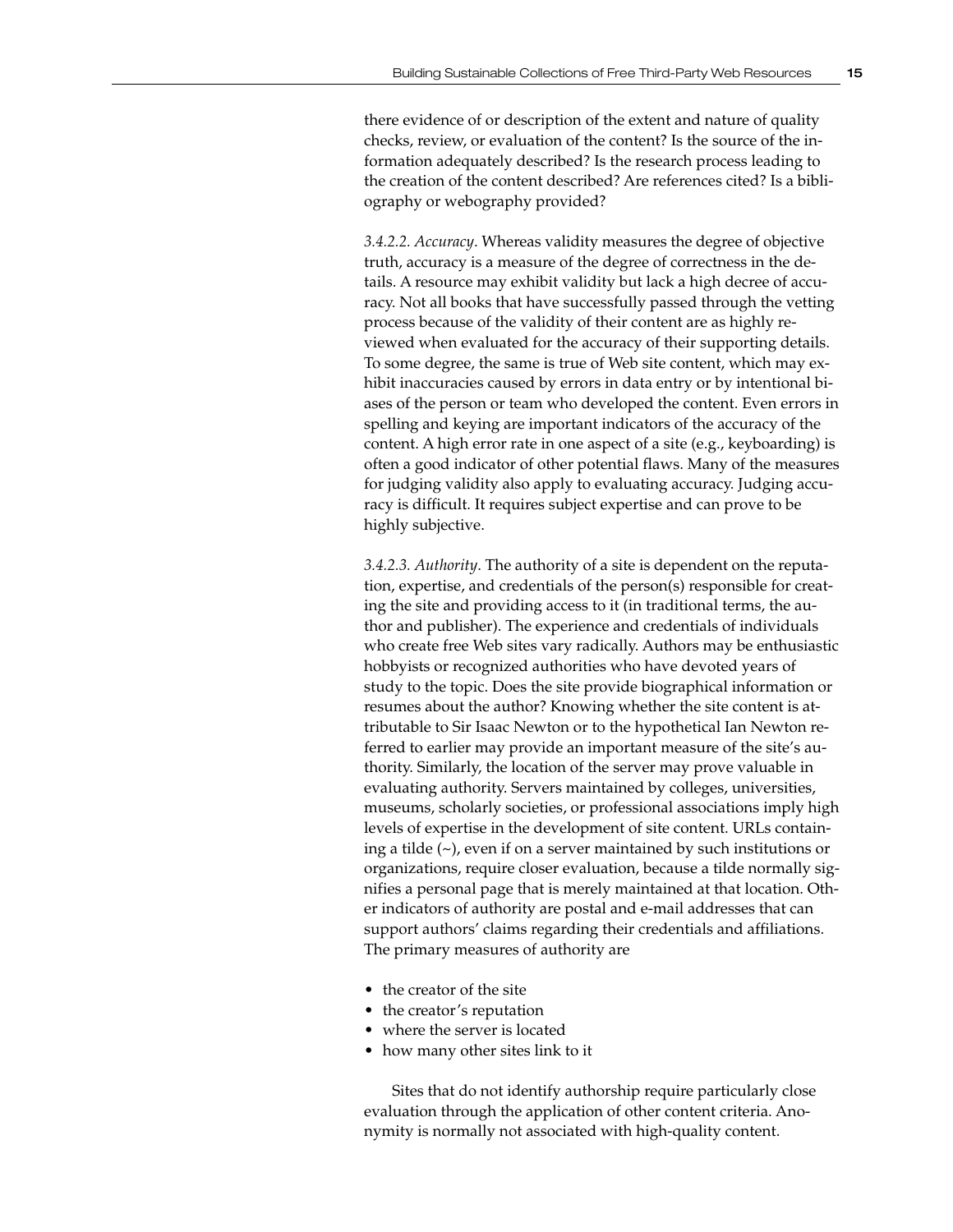*3.4.2.4. Uniqueness*. Uniqueness is a measure of the amount of primary (i.e., original) information contained in a site. It also is a measure of the extent to which information at a site under review is duplicated in sites that have already been selected for the collection. Some degree of content redundancy is acceptable; one common characteristic of free Web resources is that their content duplicates that of other sites. The context and manner in which duplicate information is presented at other sites may argue in favor of selecting sites that contain information currently in a collection. Redundancy, however, must be evaluated carefully. The nature of digital information and its accessibility by multiple simultaneous users nullify all legitimate arguments for duplicate copies of information in print and analog collections. Users searching a specific collection will not be well served if their search yields multiple hits, all of which point to the same information and accessible through multiple sites. Sites that contain primary information not available through other sites, depending on how the site measures up against other criteria, will undoubtedly prove to be of greater value than will sites containing secondary information—unless the secondary information offers significant added value. "About this site" links can prove highly beneficial in evaluating uniqueness. An evaluation of the URLs to which the site links will reveal whether they point to information at the site (primary information) or to external sites that have probably been created by someone else. Links to external sites can be desirable, particularly if they offer significant added value.

*3.4.2.5. Completeness*. Completeness does not mean comprehensive coverage of information or exhaustive treatment of a topic. Rather, it refers to the availability of content at a particular site. The phrase "under construction" signals that the creators of the site are eager to inform others of their work but that the content or site design remains incomplete. However, the absence of the phrase "under construction," similar wording, or icons conveying that message does not assure that the content is indeed complete. A site is incomplete if it points to non-networked resources or to print resources for the full "edition" of the "work" or if links are grayed out. Some links may not be grayed out but point only to empty files. The content may fail to support the purpose of the site; this is a serious indication that the site is not complete. The extent to which the content of a site is incomplete and the length of time it remains incomplete affect the quality of the site and the quality of any site or collection that links to it.

*3.4.2.6. Coverage*. Coverage refers to the depth to which a subject is treated. The term is used both qualitatively and quantitatively. How adequately the site treats the topic and to what degree (i.e., depth) it treats it determine the quality of coverage. Is the topic sufficiently represented, or are the various aspects of the topic treated superficially or not at all? Is there primary information? If little or none, how successfully does the site provide linkage to primary content maintained at other sites? What are the gaps in coverage? Even the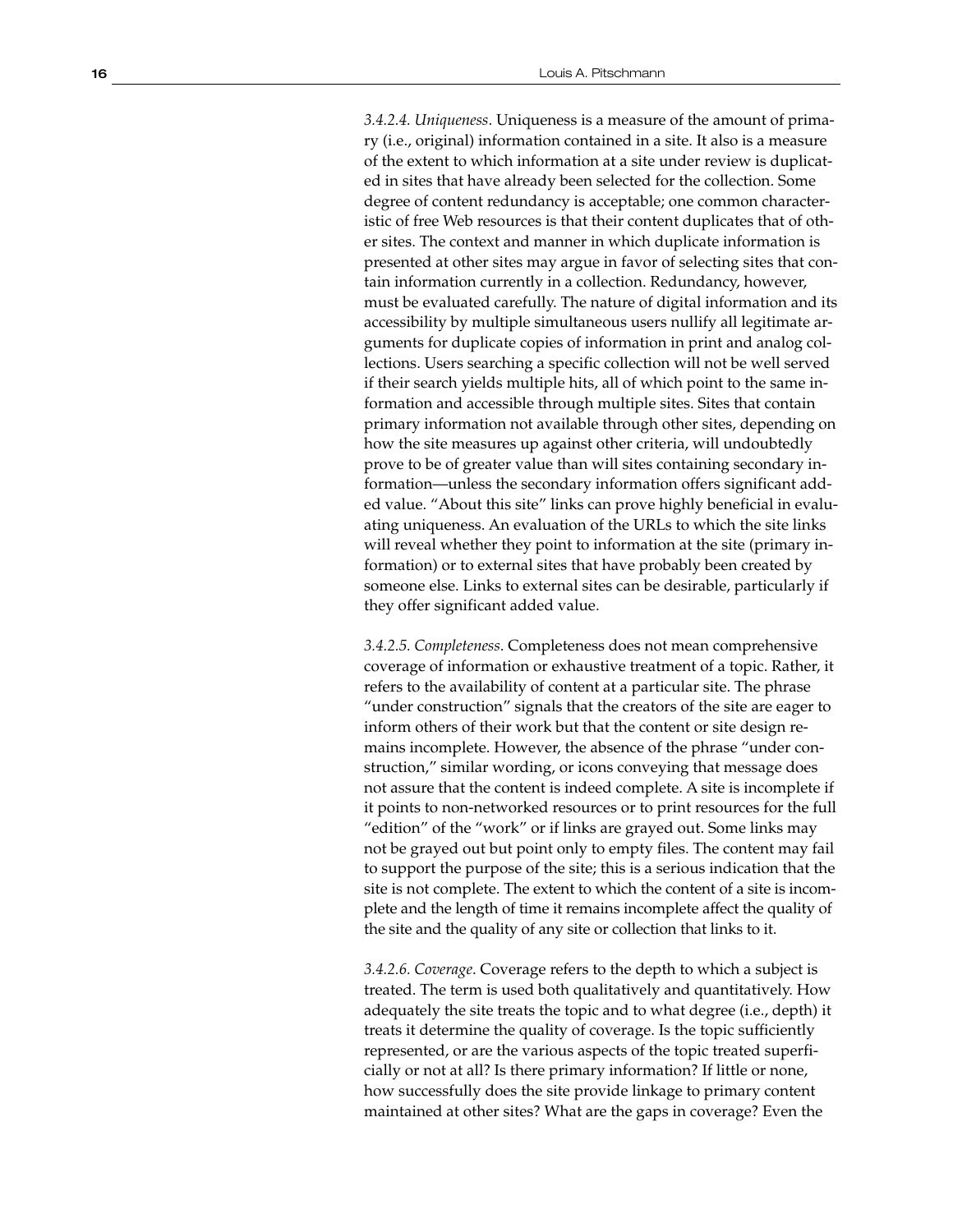finest print collections have lacunae, but there is a limit to the extent and nature of gaps, in both print and digital collections, beyond which the limited coverage affects the quality of a specific item or the collection generally. Links that are present, but broken, adversely affect coverage. Indexes, contents pages, and bibliographies facilitate the evaluation of the coverage; however, sites that are limited only to links or that consist only of enumerative bibliographies may prove inadequate if the bibliographic information is not supplemented with abstracts or links to the full texts. On the other hand, if the site provides the only bibliography on the subject or provides more substantive or current content than do other bibliographies, it may be an important site solely on the basis of its bibliographic coverage. At this time in the history of the Internet, users should not expect to find that coverage of a topic provided by a free Web site necessarily equals that of many print resources. Internet publishing, though maturing rapidly, is in its incunabulum phase.

*3.4.2.7. Currency*. Currency pertains to the degree to which the site is up-to-date; i.e., the extent to which it presents prevailing opinions, ideas, concepts, scientific findings, theories, and practices relating to the subject. Policy statements, for example, on the selection of "electronic resources" written in the early 1990s and concerned primarily with the evaluation and acquisition of information on CD-ROMs would appropriately receive a low currency score today because the digital formats currently available were unforeseen at the time the site was created and criteria for their evaluation had not yet been articulated. Currency, therefore, refers to content that describes the current thinking and the context in which higher education finds itself currently. Just as a library collection of print materials must reflect the latest research, so too should high-quality free Web site content. (See also a discussion of Information Integrity in section 3.4.4.1.)

*3.4.2.8. Audience*. Audience is what traditional print selection criteria describe as "intellectual level of content." That is, for whom is the information intended? Once the intended audience is discerned, the person selecting the site should ascertain how well the site meets the needs and interests of that group. A high-quality site on organ transplants that is created for middle-school students will not serve the needs of university students. The site itself could be outstanding, but if it fails to meet the needs of its intended users, it is of low quality.

### 3.4.3. Form/Use Feature (Accessibility) Criteria

Form criteria are features that determine how the content is presented and how accessible it is. They include, for example, organization and user support. How readily a user can access content at a site, display it on a monitor, and download or print content depends on site design, user aids, and software applications. Unlike print resources, Web sites are not uniform in structure. Their access and navigation are neither uniform nor based on centuries of tradition-bound organizational concepts. Web resources lack the physical structure and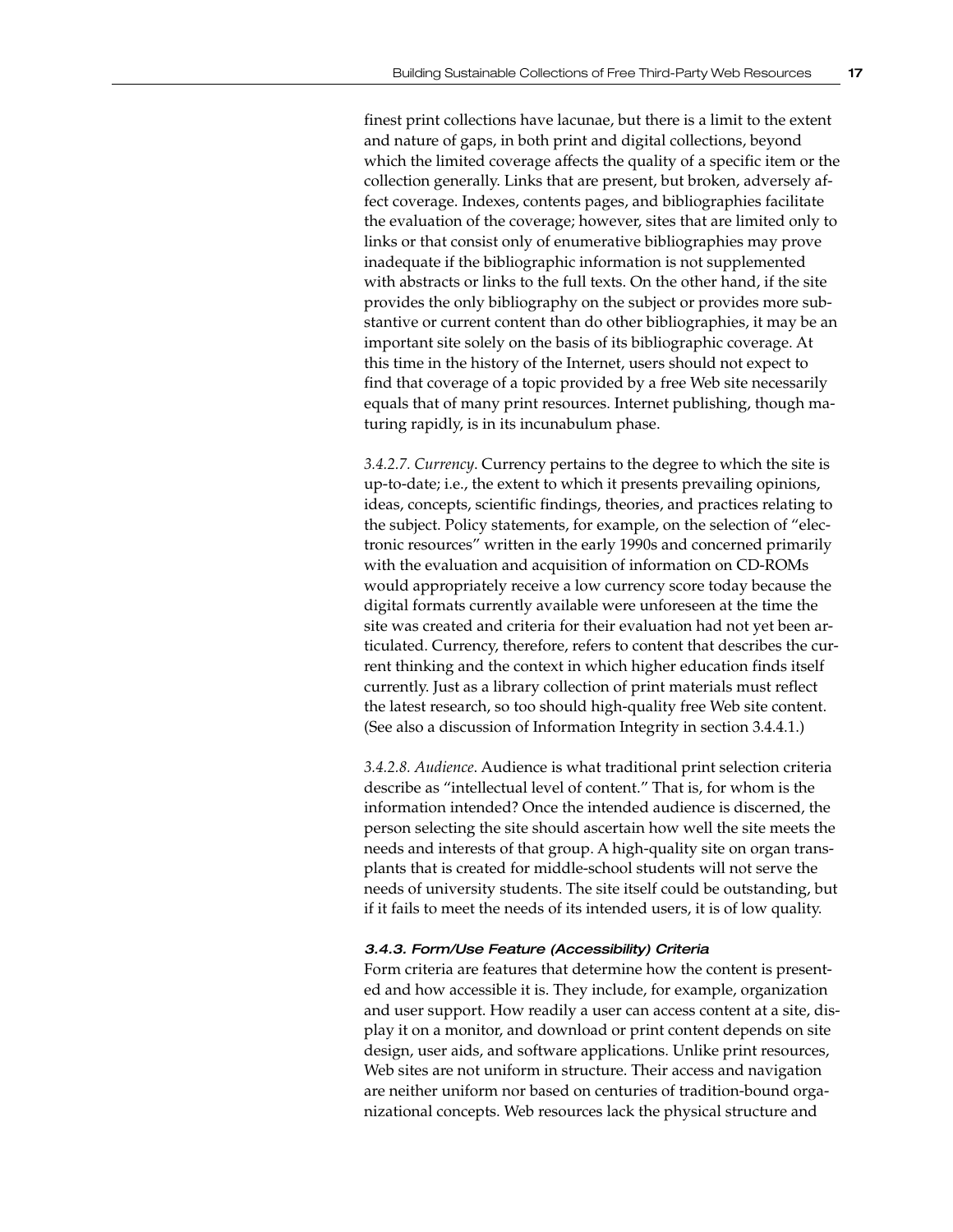content sequence (e.g., title page, foreword, introduction, table of contents, contents, and indexes) that characterize how printed matter is organized and that facilitate access.

Well-developed and organized digital content is far more than a series of pages to be read sequentially or accessed by page number or by specific indexing terms. Rather, it is multifunctional, allowing dynamic searching and downloading of content. Display, however, is a two-dimensional image that lacks the physical cues that permit or enhance use. Links and icons facilitate access to the content and permit the user to comprehend the purpose and content of a resource and use it effectively. Because these features may differ in quality, form (use features) must be as carefully evaluated as is content when selecting Web resources.

*3.4.3.1. Composition and Site Organization.* Because of the peer-review and editorial processes associated with print publications, an analysis of how information in a print format is organized, structured, and arranged requires only minimal evaluation during the selection process. Editors and reviewers contribute greatly to the final form of a printed work; spelling errors, bad grammar, poor style, and poor organization of content are removed in the vetting, revision, and editorial processes. Web resource creation does not consistently include equally rigorous evaluation and revision as does information in print format; in fact, the most extensive evaluation of composition and organization may occur after completion and then only by end-users. How well a site is composed and organized will determine how accessible users find the content of any Web resource. Thus, the selection process must include an evaluation of whether Web site content is logically or consistently organized or even divided into logical, manageable components that meet the needs of the intended users. Further, evaluators should take into consideration whether design enhances or hinders accessibility. A site may prove be "overly designed" if aesthetic features (e.g., wallpaper, graphics) require an unnecessary use of plug-ins or hinder access because they make images slower to load. Not all users have state-of-the-art computers or highspeed modem connections. Ease of access is relative and should weigh heavily in site evaluation (Wells, Calcari, and Koplow 1999, 210). For a good discussion of issues pertaining to composition and site organization, see "Training Materials and Support," on the Social Science Information Gateway (SOSIG) Web site.

*3.4.3.2. Navigational Features*. In addition to software applications (such as special viewers), layout, design, search functions, and user aids can facilitate or impede navigation of a site. Each of these features requires a separate evaluation, but it is their successful combination that produces a high-quality site. One measure of navigational quality is browsability. How easily can the user browse the content? Are logically organized subsets of related information grouped so that manageable amounts of data or information can be browsed? Browsability is directly related to the value of a search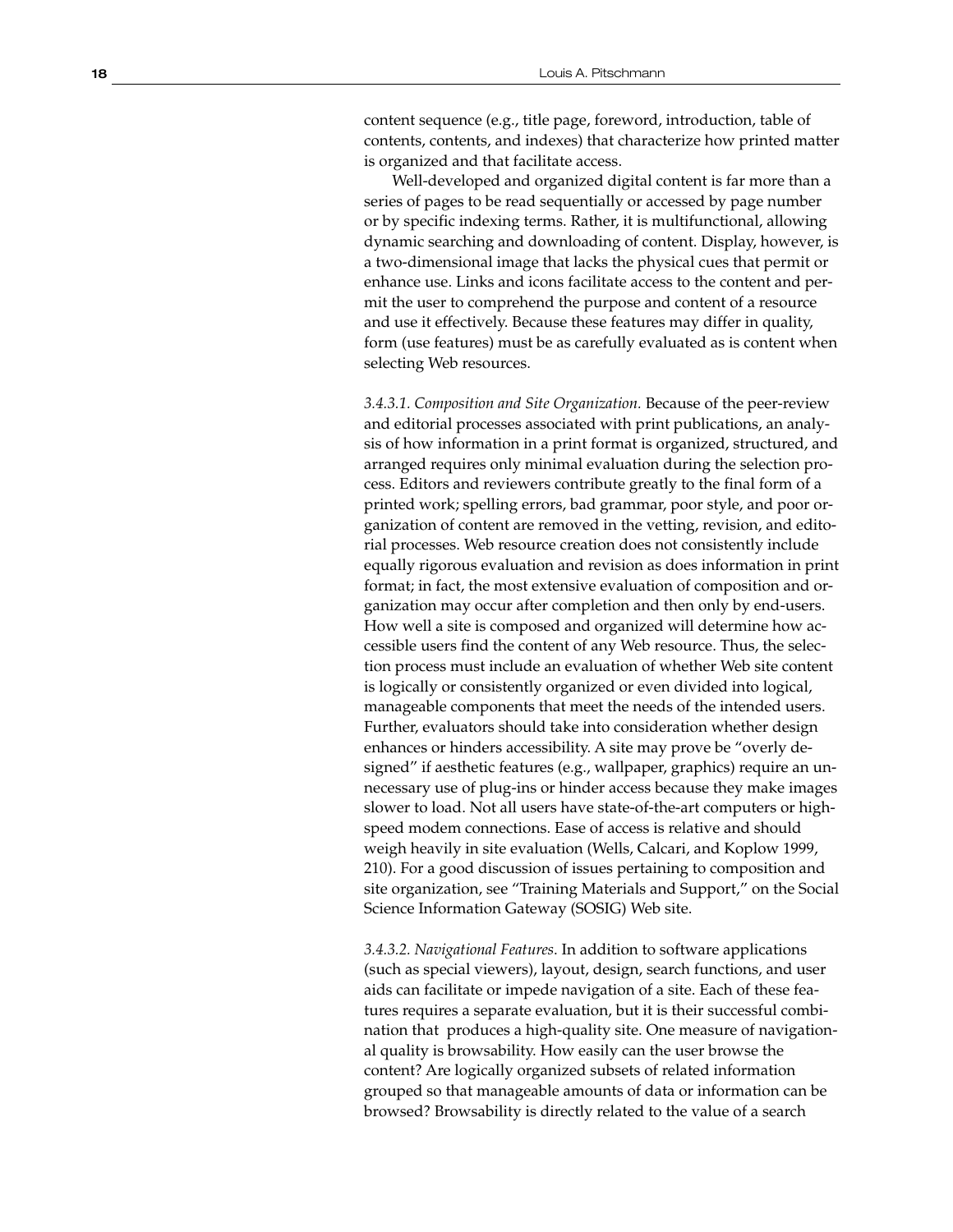function within a resource. Does one exist, and is it adequately designed and described? The availability of keyword search functions combined with Boolean operators should be expected.

The value of search results, however, depends on the quality of indexing. Whereas search functions pertain to how one searches; indexing pertains to choice of terms and to the depth to which terms are linked to content. Indexing and searching should, therefore, be evaluated separately. Superior search functions provide little added value if poor quality indexing standards or practices have been applied. Once a search has located information within the resource, how conveniently can the user print or download relevant content? For example, can a user print or download a single file of documents that is composed of a series of separate pages? Some site criteria suggest that substantive content should be no more than three clicks away, and that all links should be unambiguous and make it clear to the user where links are leading (see SOSIG). Some navigational features (e.g., tables of contents and indexes linked to content and buttons or icons directing users "home," "forward," and "back") are quite simple.

*3.4.3.3. Recognized Standards and Appropriate Technologies*. Closely related to composition and navigational features are the standards and technologies used in developing a site, for they determine the degree to which a user may access and use Web-based content. Today, accessibility weighs heavily in decisions pertaining to both technology and design, and closer attention is paid to developing and adhering to minimum design standards that will assure access to the largest number of users possible. The U.S. Department of Education Office of Civil Rights has defined these standards as those that ensure "timeliness of delivery, accuracy of the translation, and provision in a manner and medium appropriate to the significance of the message and the abilities of the individual with the disability" (Waddell 1998). Currently, the implementation of the Americans with Disabilities Act is receiving close review in higher education circles, for accessibility to the Web obtains whether one wishes to assure access by individuals with disabilities, distance learners, or users with slow modems and low bandwidths. The World Wide Web Consortium (W3C) has issued Web Content Accessibility Guidelines 1.0 (Chisholm, Vanderheiden, and Jacobs 1999).

Before selecting free Web sites, one must consider the range of these standards and technologies and determine which are most critical for prospective users. Two fundamental questions are whether sites function in generally available environments or whether special extensions are required. All users expect content to load quickly and access to be rapid and available at any time. The Internet Detective provides important introductory guidelines for evaluating accessibility and for determining how it is affected by the standards and technologies that designers employ. For example, does the resource use proprietary extensions to HTML that some browsers cannot recognize? Can the information be accessed if the user has keyboard-only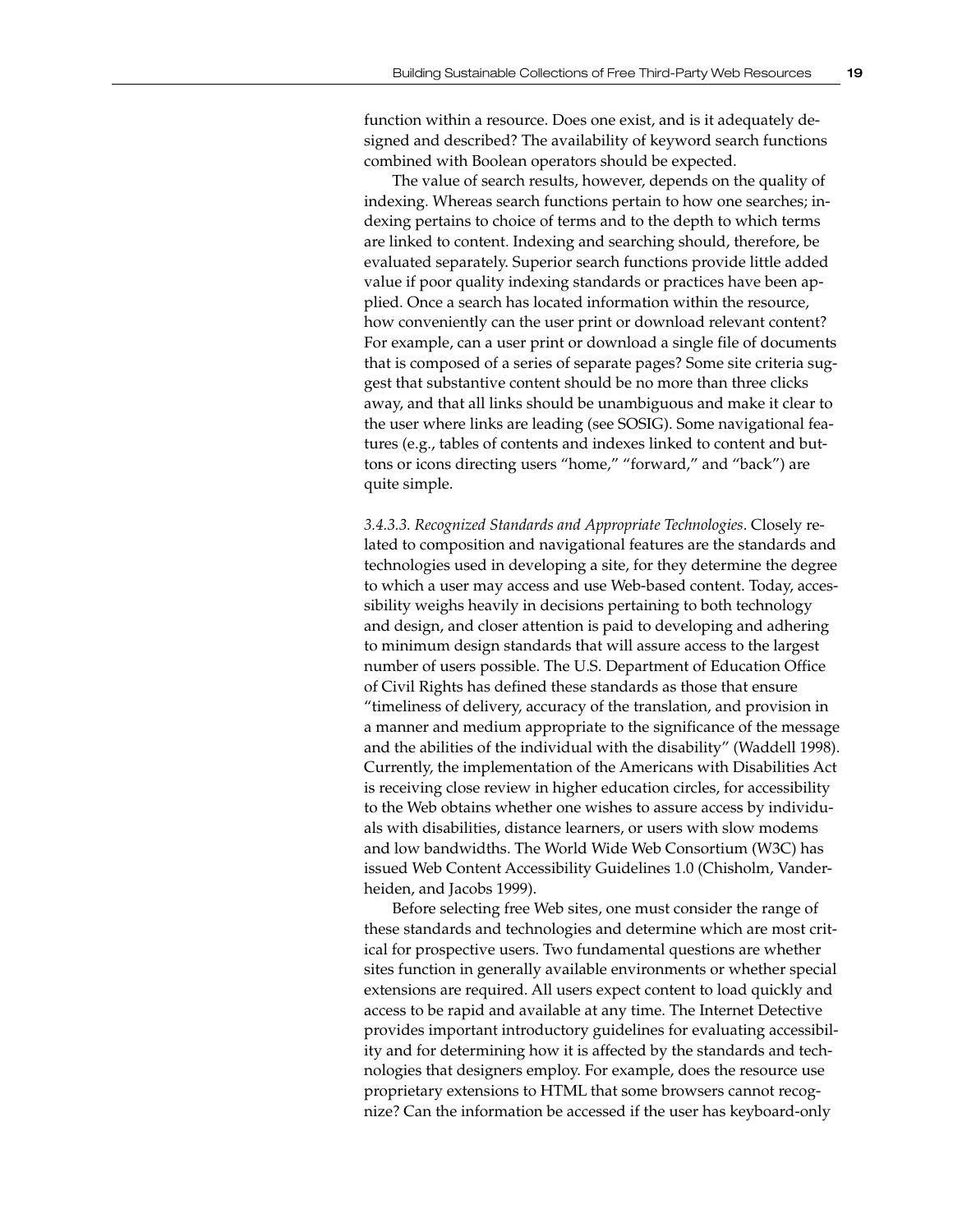navigation capabilities? The presence of metadata, alternative text when images are switched off, text captioning for audio material, and links and downloading instructions to any software that is required to use the resource are key to evaluating the extent to which currently accepted or recommended standards and technology have been used in developing a site. Simply stated, are the technologies used appropriate for the content and the intended audience? One basic question that should not be overlooked is whether a site offers users more than they might find in a print resource containing the same information. For further details on this subject, see the Internet Detective.

*3.4.3.4. User Support*. User support relates to content (e.g., scope statements and collection policies) and technological applications. A welldeveloped Web resource provides information that answers users' questions as they arise. Frequently, this information is provided through frequently asked questions (FAQs), which anticipate the most commonly requested or needed information about using the site.

FAQs, however, provide only static support. In some cases, this is sufficient. For example, if a particular viewer or audio software is necessary or preferable to provide full access to content, a simple statement to that effect may prove adequate for the user to proceed. When, however, interactive support would be more beneficial to the user, help screens or contact information should be easy to locate and user-friendly. "Contact Us," "Help Desk," or similar links (e.g., email, postal address, phone numbers, office hours, individuals' names) should be included in the design and be easily identifiable.

*3.4.3.5. Terms and Conditions*. Access to some free Web sites requires that users first agree to specific conditions. These may range from simple registration to user fees or agreements to download information only under specific conditions. A great deal of content delivered through the Web that supports higher education and research is accessible without any restrictions. Where restrictions do exist, one must evaluate whether they are appropriate. If registration is required, why is it necessary? How will user information be retained and used or shared with third parties? Registration information may be gathered to assist site developers in monitoring what and how users access content in order to improve content coverage and access over time. It may also be gathered for reasons that are not apparent or that go unstated. Where user fees are applicable, are they appropriate? If fees are required to access a site, does the service point only to resources that are themselves free? If so, does added value at the site warrant the required cost to users? Terms and conditions of use per se may not be inappropriate, but their validity should be confirmed before a site is added to a gateway or OPAC.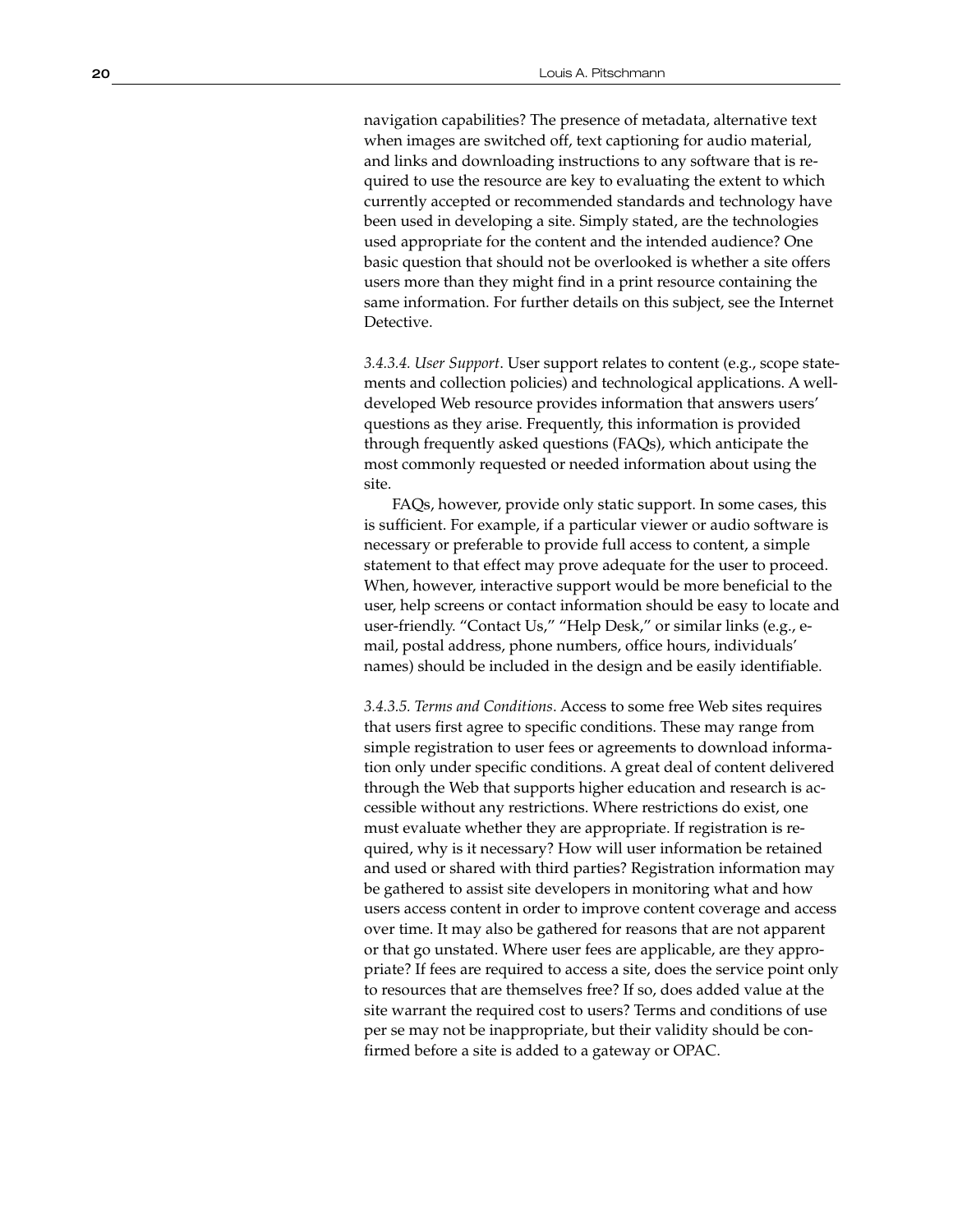*3.4.3.6. Rights Legitimacy*. Related to terms and conditions of use is the question of whether those responsible for the content and access to the site have the right to place restrictions on the content at that site. It is relatively easy to claim rights to information, but such claims may be unfounded and, therefore, not legitimate. Proving the legitimacy of such claims is difficult and time-consuming.

#### 3.4.4. Process or Technical Criteria

Among the most frequently cited characteristics of Web resources is volatility. Links within a site may abruptly cease to function; an entire site may disappear without warning. Free Web resources come with no guarantees that their content or accessibility will remain constant or improve over time. In extreme cases, an entire resource may cease to exist or change its URL without directing users how to access the same resource at a new URL. Process criteria are those technical features that measure the integrity of a site and the availability of content reported to be provided by the site. They are the functions and features that permit the end user to access the content selected and described by the provider (i.e., author or creator).

*3.4.4.1. Information Integrity*. Information integrity, or maintenance, pertains to the intellectual content offered by a site and is measured by how successfully the value of the content remains current or improves over time. Determining the value of content at any site requires knowing when a site was created, at what frequency updates and revisions are scheduled, and the date of the last revision. Without one or more of these "time stamps," one cannot know whether content is current. Criteria for evaluating these dates and intervals between revisions vary greatly, depending on the nature of the content. Time-sensitive data require frequent verification and revision; other types of information are quite durable. Information that is not time-sensitive may be well served by static resources that are updated only infrequently or not at all. An important indicator of information integrity is knowing whether the provider or creator of the site is likely to maintain the resource over time. For example, resources developed by students, especially those developed as part of a shortterm project, or by staff supported by one-time project funding, may not be maintained over time. The shelf life of such resources is frequently short, and the reliability of their content decreases at an accelerating rate over time. (See also Content Currency, Section 3.4.2.7.)

Site content that is revised periodically presents its own range of challenges. Whereas superseded information in print format remains accessible through the retention of earlier printings and editions, superseded Web content frequently ceases to exist. It is now, however, an increasingly accepted practice to archive superseded content when that content has potential durability or value over time.

*3.4.4.2. Site Integrity*. Site integrity pertains to the stability a site exhibits over time and to how a site is administered and maintained. It is, therefore, the responsibility of the site manager or Web master.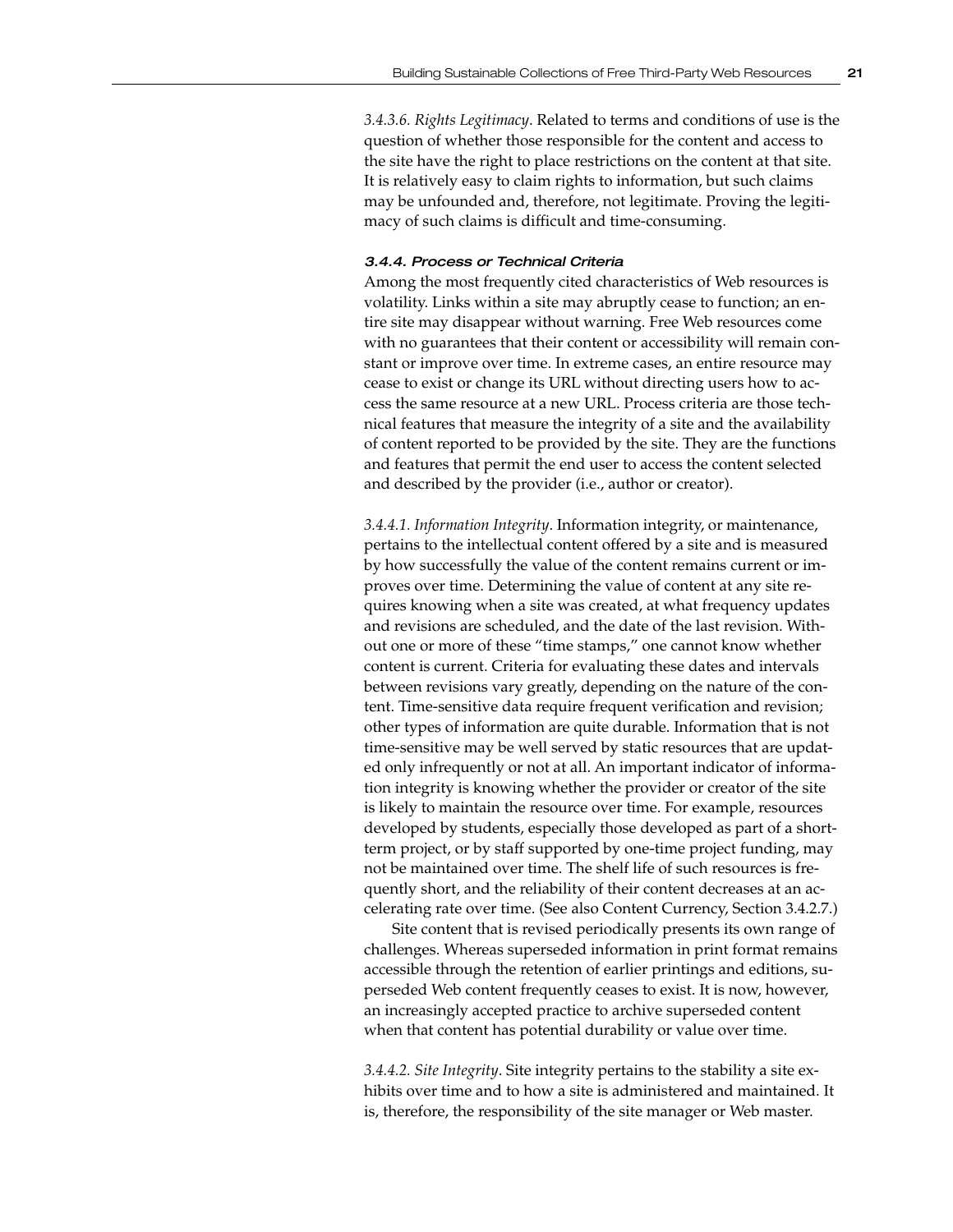Even static resources require oversight, lest access to the resource itself ceases. Site integrity requires a commitment to ongoing maintenance. Broken links must be fixed promptly. Updates and revisions should be noted and reflected in revision numbers. Whether superseded content is archived, the URL where that content is maintained, and how requests to access the archive should be made is critical information that should be included in FAQs or through other forms of information pertaining to the site. Without adequate information on these issues, the integrity of a site will be poor or nonexistent.

*3.4.4.3. System Integrity*. System integrity is a measure of technical performance. The term refers to the stability and accessibility of the server hosting the resource. Assuring the quality of system integrity is the responsibility of the system administrator, not the creator of the information or the site manager. Server stability is perhaps the single most important criterion in judging the quality of a resource. The quality of the server ultimately determines the value of a Web resource. A server that experiences more traffic than it can handle will not provide consistent ease of access and will reduce the value of the resource, regardless of the value of its content. Frequent downtime or poor response time renders a resource virtually inaccessible. Anticipated downtime should be announced in advance, and all downtime should be reported, along with a projected date and time when the resource will again be available.

Important evaluators when judging system integrity are whether a site is mirrored and whether one can access it multiple times within a specified period (e.g., a certain number of times per day or week). Internet Scout Report staff, for example, check the availability of each site three times in the days prior to making it available. Staff responsible for selecting free Web resources at the Kuopio University Library in Finland require that links work sufficiently well on the third and final attempts to access a site over set intervals (Kuopio University Library Working Group 1996).

## RECOMMENDED EXAMPLES OF SELECTION CRITERIA

Caywood, Carolyn. 1996. Selection Criteria for World Wide Web Resources. *Public Libraries* 60 (Summer):169.

DESIRE. Selection Criteria for Quality Controlled Information Gateways. Available at http://www.ukoln.ac.uk/metadata/desire/ quality/toc.html.

HealthWeb. Selection Methodology and Guidelines. Available at http:// healthweb.org/guidelines.cfm.

infor-quality-l. Selection Criteria for Internet Information Resources: A Poll of Members of infor-quality-l. Available at http:// www.vuw.ac.nz/~agsmith/evaln/poll.htm.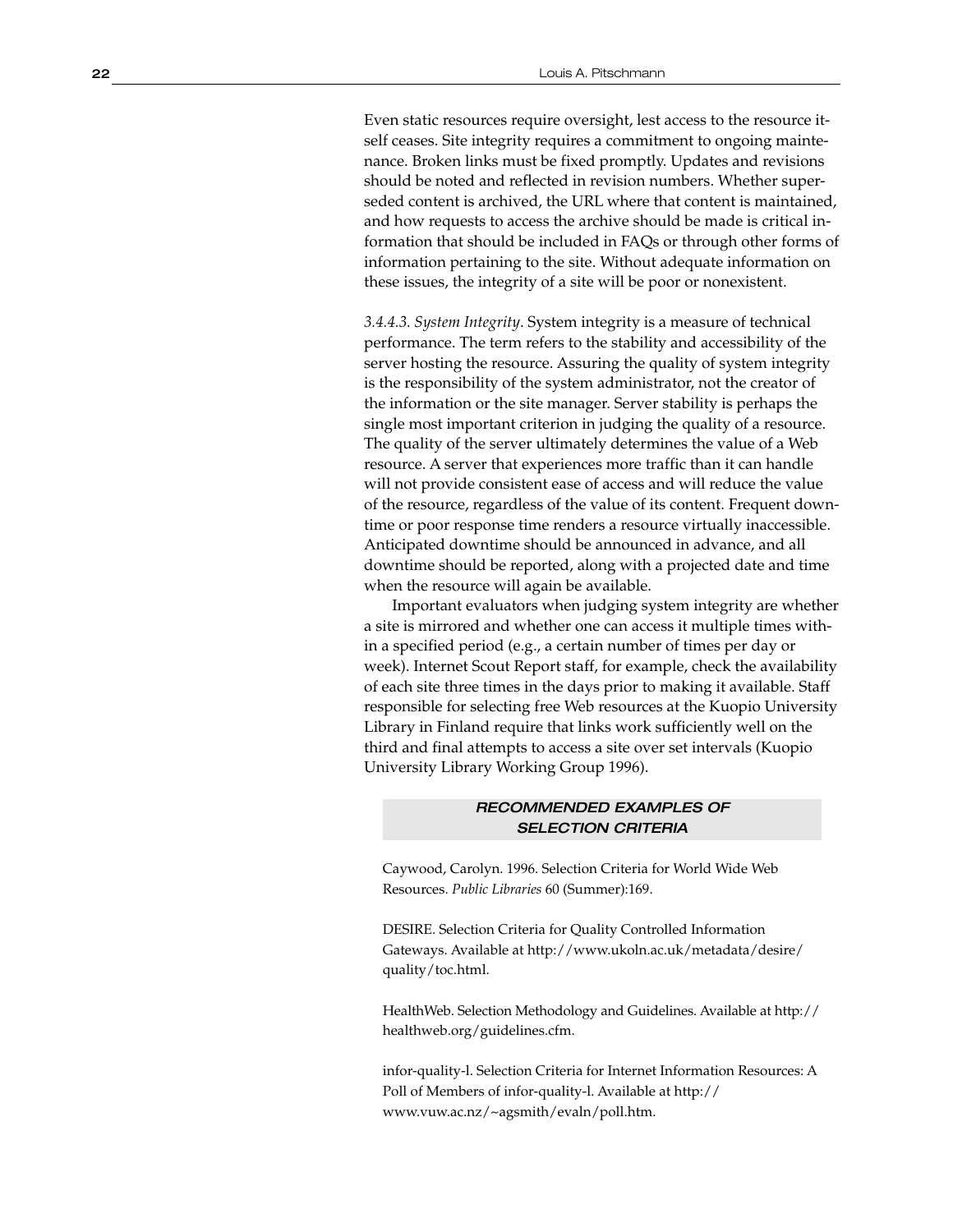Librarians' Index to the Internet. Selection Criteria for Adding Resources to the LII. Available at http://www.lii.org/search/file/ pubcriteria.

McGeachin, Robert. 1998. Selection Criteria for Web-Based Resources in a Science and Technology Library Collection. *Issues in Science and Technology Librarianship* 18 (Spring). Available at http:// www.library.ucsb.edu/istl/98-spring/article2.html.

MedWeb. Guidelines for Inclusion of Sites in MedWeb. Available at http://www.medweb.emory.edu/MedWeb/history.htm.

Pratt, Gregory F. 1996. Guidelines for Internet Resources Selection. *College & Research Libraries News* 3 (March):134-135.

Scout Report. Selection Criteria. Available at http://scout.cs.wisc.edu.

WWW-vlib. Summary of Selection Criteria. Available at http:// lists.w3.org/Archives/Public/www-vlib/msg00276.html.

## **4. ACCESS: RESOURCE DISCOVERY AND ADDED-VALUE FUNCTIONS**

#### 4.1. Resource Discovery

Many of the difficulties encountered by end users when searching the Web also confront library subject specialists and technology experts in their efforts to select free Web sites. Identifying high-quality Web resources is labor-intensive. Properly carried out, it is the most challenging and potentially most costly aspect of building scalable and sustainable collections. Although machine harvesting appears to be promising, it remains in nascent stages of development and is available only in limited settings. Resource discovery, evaluation, and indexing (i.e., cataloging) are still primarily manual processes that require well-formed strategies and efficiencies. The most clearly delineated resource discovery sources and strategies identified in preparing this report are those used by the Social Science Information Gateway. They include the following:

- joining discussion lists
- subscribing to distribution lists and e-mail publications
- monitoring and browsing sites
- *actively* searching the Internet
	- subject catalogs
	- higher education sources
	- Internet search tools
	- sites and lists that announce new Internet resources
	- Web agents
- searching non-Internet sources (e.g., scholarly journals, newsletters, Web reviews)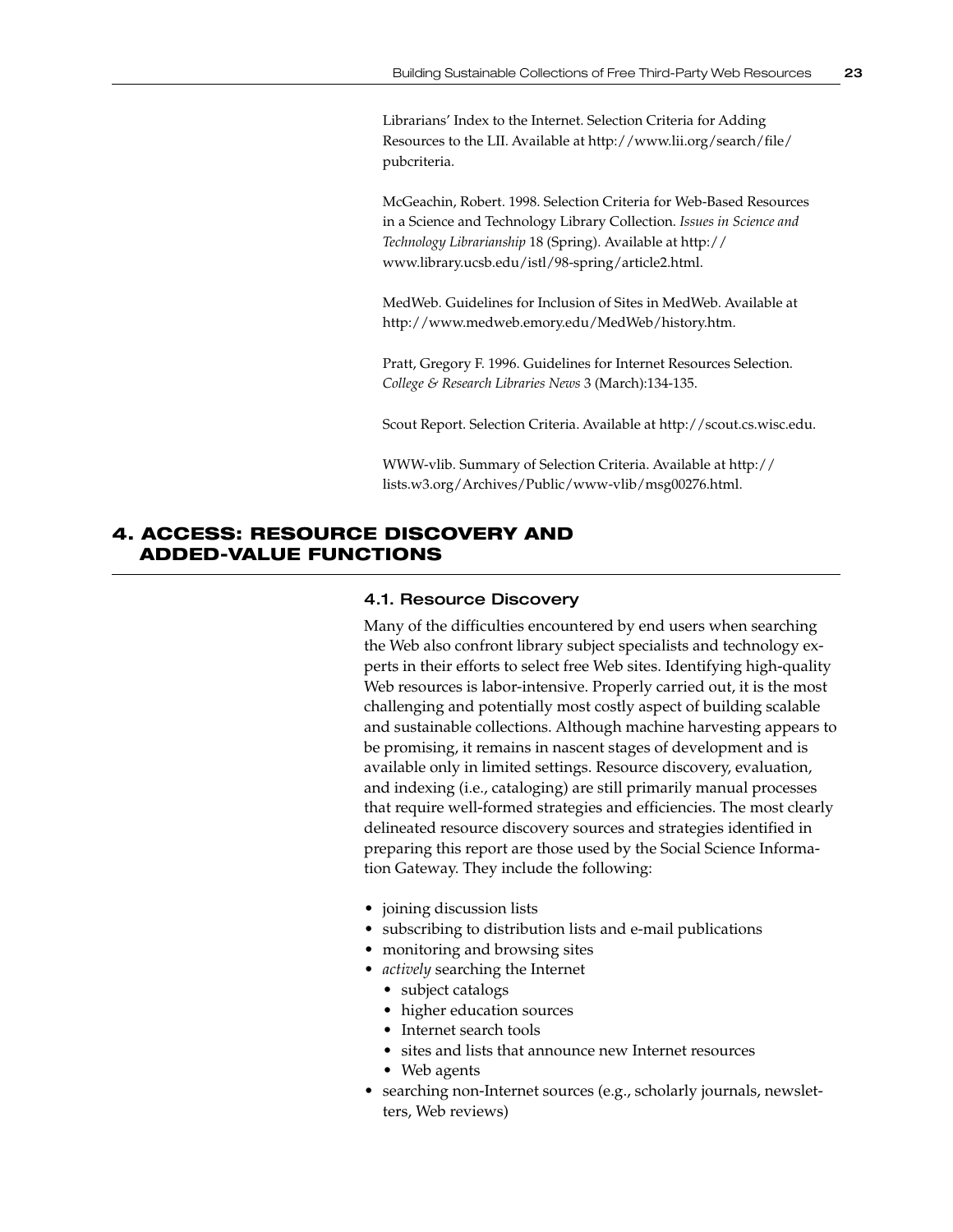Resource discovery strategies and procedures outlined in the *DESIRE Information Gateways Handbook* (section 2-2) are also recommended.

## 4.2. Added Value: Cataloging, Metadata, Search Functions

Resource selection is not the only acquisitions function of libraries. To assure access, a library must provide the following range of valueadded services:

- content description (e.g., descriptive and subject cataloging)
- resource organization (e.g., classification schema; indexing services)
- collection maintenance (e.g., provision of access over time, preservation, archiving, deselection)

These same responsibilities pertain to free Web resources. There is not yet full agreement on whether traditional cataloging practices (MARC, LCSH, MESH) and classification schema (Library of Congress or UDC) adequately describe digital formats or satisfactorily serve users. Some experts recommend the creation of MARC records stored in traditional OPACs, while others call for new methods of description and record storage. Regardless of the descriptive rules and type of catalog or database selected, there is a consensus that the minimum identification and retrieval data are as follows:

- title/name of resource
- location of resource (URL)
- author or editor (i.e., creator(s) of resource and of its intellectual content)
- publisher (i.e., organization making the resource accessible)
- free-text description, including audience

Other elements recommended for inclusion in the catalog record are those developed by the Dublin Core Metadata Initiative. They include the following:

- subject
- contributor
- date (created, last modified, data gathered)
- type (collection, database, guide/gateway, organization, service, home page, news service)
- format
- identifier
- source
- language
- relation (e.g., is part of, has part of, is a version of, replaces, is referenced by, is based on)
- coverage (geographic and temporal)
- rights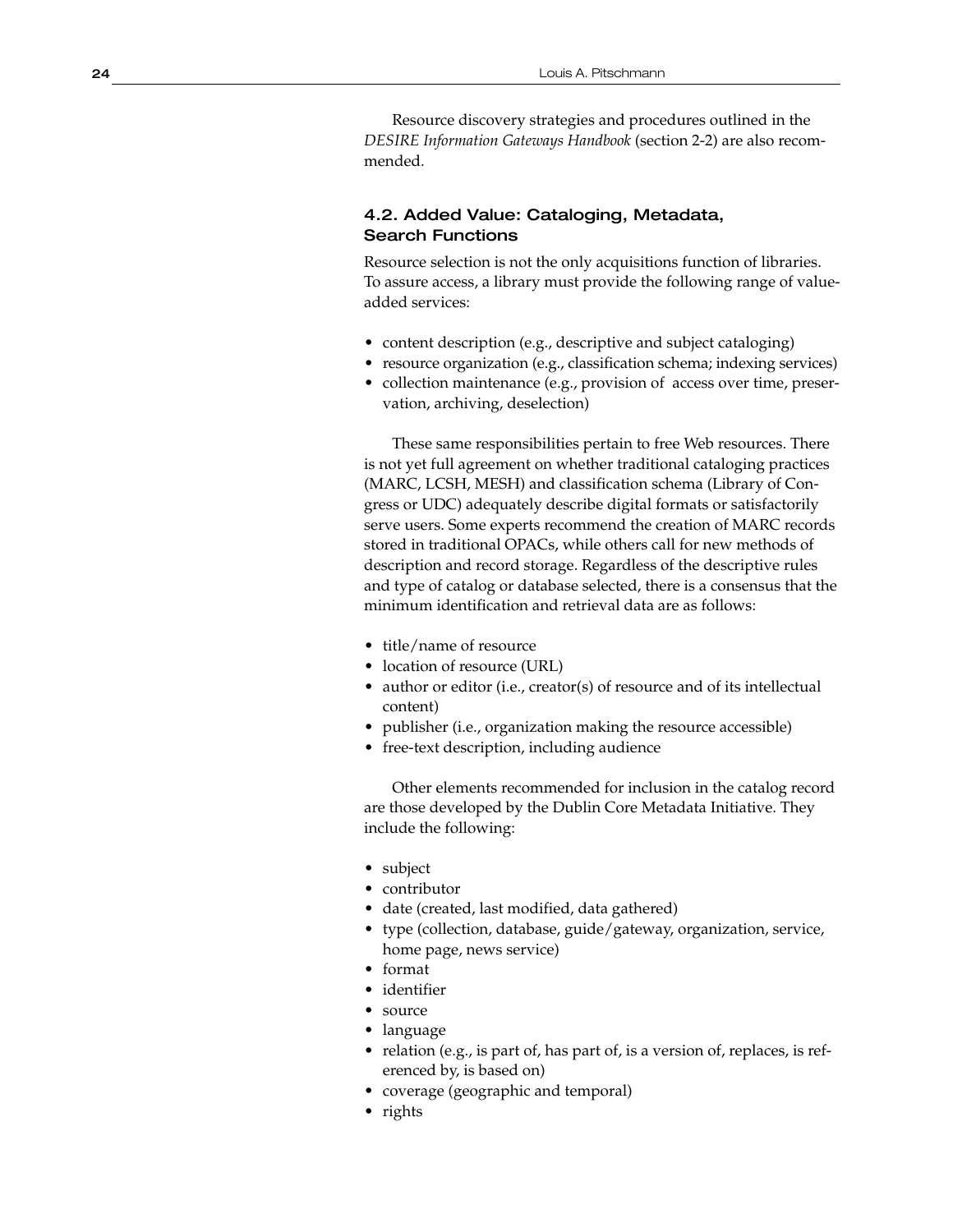Unrelated to the specific retrieval data one should record and the format in which it should be recorded (e.g., MARC, Dublin Core), other cataloging issues need to be resolved. For example, if a resource points to other sites, one should determine whether each site requires its own unique record or whether a record for the "primary site" or collection is appropriate. Similarly, at what level is cataloging content adequate? What level of granularity should the cataloging record reflect? How these questions are answered will determine the quality of the collection. Other issues suggest that librarians may need to rethink traditional library cataloging practices, lest metadata cataloging backlogs equal or surpass the backlogs of uncataloged print resources stored in research libraries throughout the world.

## RECOMMENDED EXAMPLES OF VALUE-ADDED SERVICES

Baruth, Barbara. 2000. Is Your Catalogue Big Enough to Handle the Web? *American Libraries* 31(August): 56-60.

*DESIRE Information Gateways Handbook*. 2.4 Cataloguing. Available at http://www.desire.org/handbook/2-4.html.

Dublin Core Metadata Initiative. Available at http://dublincore.org/.

Humbul Humanities Hub. Describing and Cataloging Resources, version 1.0 (modified 20 Feb., 2001). Available at http://www.humbul.ac.uk/about/catalogue.html.

MacCall, Steven L., Ana D. Cleveland, and Ian E. Gibson. 1999. Outline and Preliminary Evaluation of the Classical Digital Library Model. In Knowledge, Creation, Organization, and Use. Proceedings of the 62nd ASIS Annual Meeting, Washington, D.C., October 31– November 4, 1999: Medford, N.J.: Information Today.

RENARDUS. Executive Summary. Available at http://www.renardus.org/deliverables/d6\_1/doc0002.htm.

ROADS Cataloguing Guidelines. Available at http://www.ukoln.ac.uk/metadata/roads/cataloguing/.

Sowards, Steven W. 1998. A Typology for Ready Reference Web Sites in Libraries. *firstmonday Peer-Reviewed Journal of the Internet* 3(5). (See Elements in Typology of Ready Reference Web Site Designs, pp. 5-6.) Available at http://www.firstmonday.org/issues/issue3\_5/sowards/ index.html.

University of Virginia Libraries. 1998. Ad Hoc Committee on Digital Access. Final Report. Approved June 15, 1998.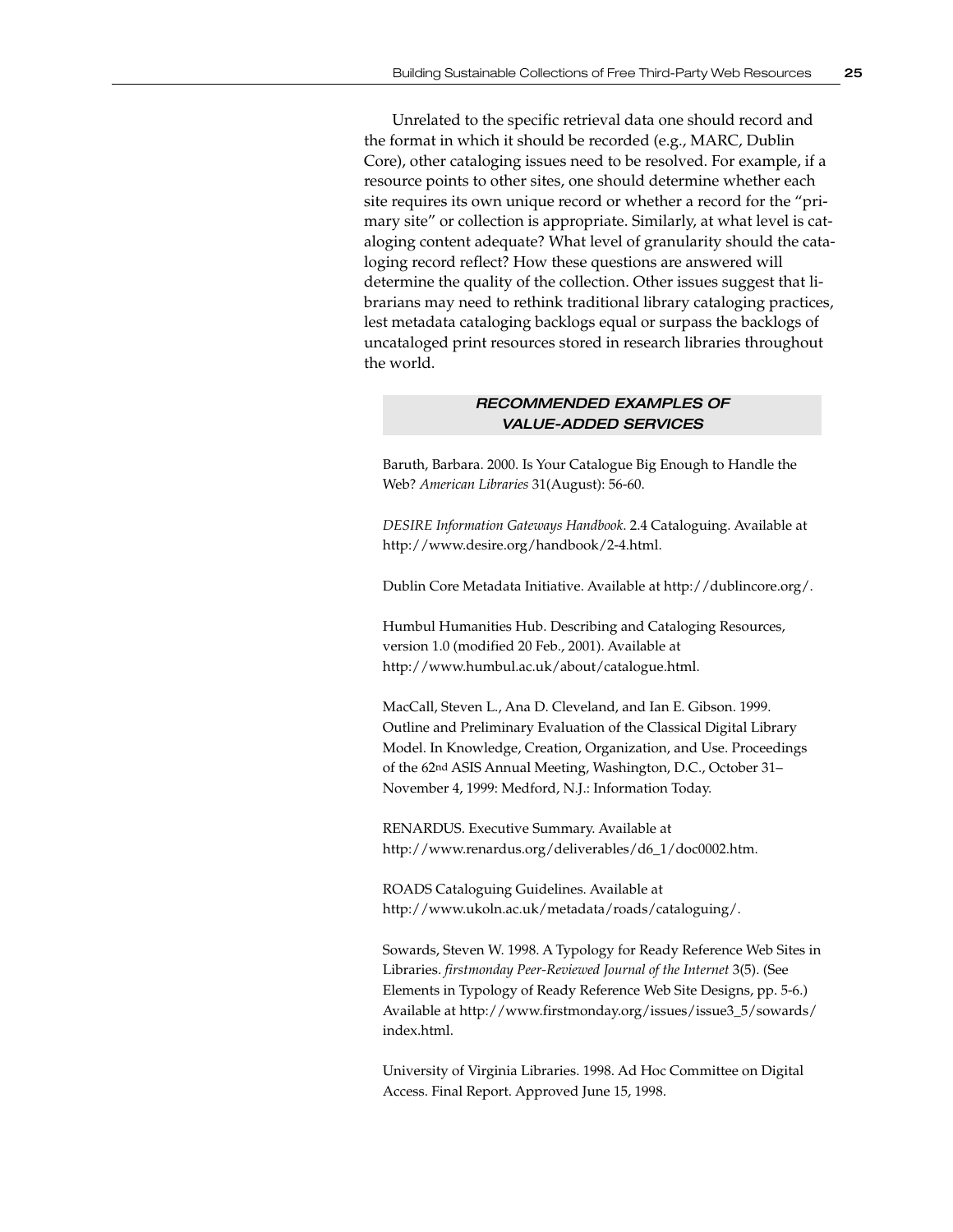## **5. DATA MANAGEMENT: COLLECTION MAINTENANCE, MANAGEMENT, AND PRESERVATION**

Once created, collections of free Web resources require maintenance. Unlike print resources, free sites are highly dynamic. Content changes or is revised rapidly. In the context of higher education, superseded content can be crucial. In the print environment, superseded content can be easily retained or, if transferred to another location, relatively easily retrieved. The Web does not guarantee equivalent availability and access to superseded information. Unless archived and readily available through that archive, superseded information ceases to exist. Because of this ephemeral aspect of the Web, effective maintenance of collections of Web resources is labor-intensive and calls for a long-term staffing commitment. Collection maintenance can be among the more costly aspects in building and managing scalable and sustainable collections of Web resources. Archiving "snapshots" of Web resources as they exist at any given moment requires staff time and server space. Providing a mirror site for information developed and maintained by a third party is also costly, but not necessarily prohibitive, if the need to preserve or mirror is acknowledged to be within the scope of the collection. The National Library of Australia Pandora Project recognizes its obligation to provide indefinite access to the Web sites it selects for the project, and it archives these sites at the time they are cataloged. The largest and best-known archiving project is Brewster Kahle's Internet Archive, which employs Web-crawling robot software to collect Web pages from publicly accessible Web servers and examines links on these pages to locate, evaluate, and archive yet additional pages.

Maintenance tasks include the following:

- *Link checking*. Among the most persistent problems associated with collections of free Web resources are dead links. Various software programs are available to monitor links; these programs can be programmed to run at predetermined intervals. Recommended intervals range from once a week to once every three months. Longer intervals have proved counterproductive.
- *Reviewing error codes*. Perhaps the most frequently encountered error code is "403 Page not found." Resource locators frequently change, but the old URL may not point to the new location. Software will report these changes; staff members need to update all appropriate links.
- *Reviewing content*. Because content frequently changes, staff should regularly confirm that it remains consistent with descriptions found in cataloging records and that it continues to conform to the collection scope and policy.
- *Revising cataloging records*. Link checking and content review will determine whether and to what extent cataloging records should be revised.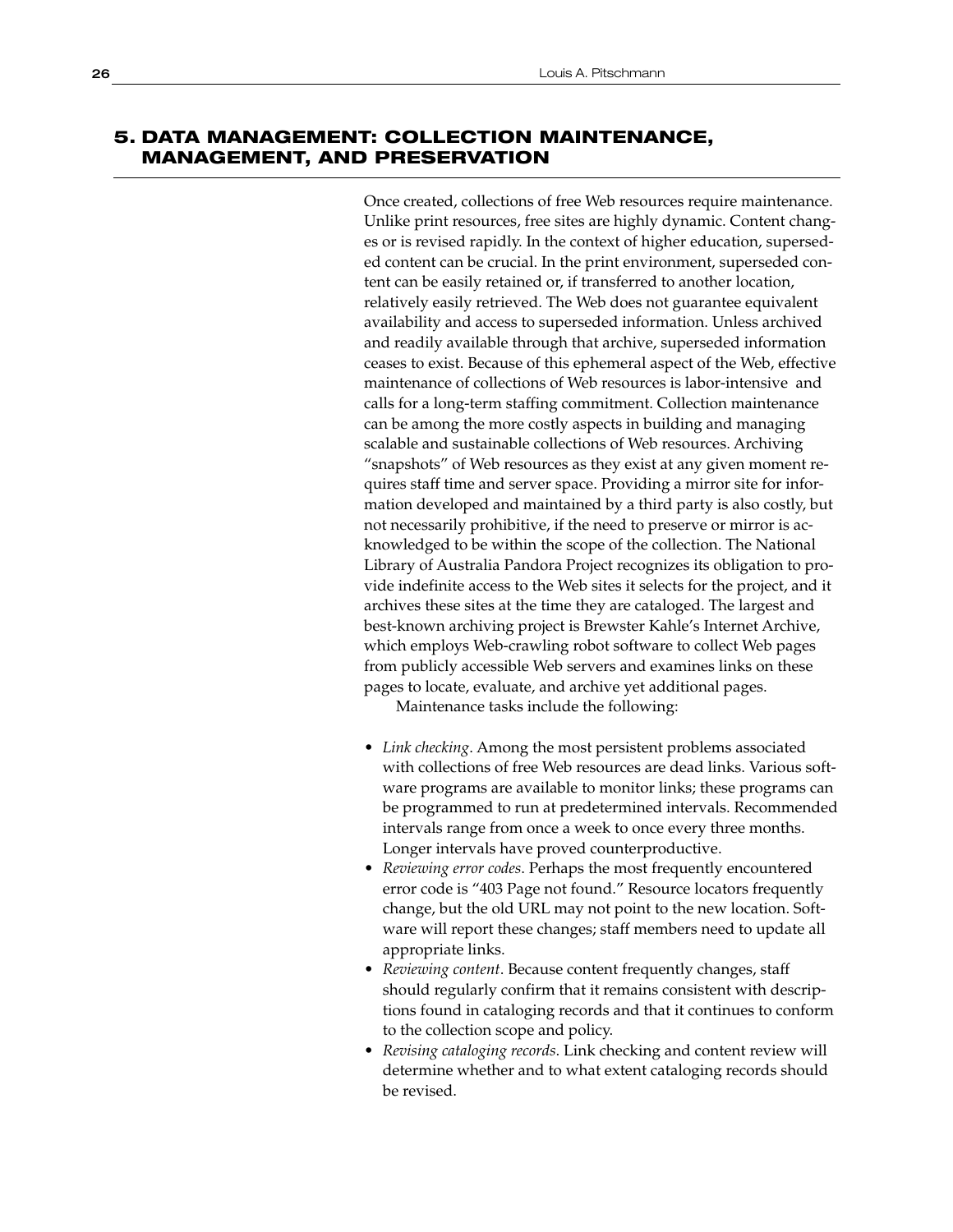• *Deselection*. Cataloging records and links should be deleted when a site can no longer be found or when its content no longer conforms to the collection scope and policy. Pointing to content that cannot be located discourages users from using the collection. Similarly, when the quality of a site has deteriorated or changed to the extent that it no longer meets users' needs or scope criteria, the site should be deselected by authorized staff.

## RECOMMENDED EXAMPLES OF MAINTENANCE GUIDELINES

*DESIRE Information Gateways Handbook*. 2.6. Collection Management. Available at http://www.desire.org/handbook/2-6.html.

Humbul Humanities Hub.4. Collection Management. Available at http://www.humbul.ac.uk/about/colldev4.html.

National Library of Australia. Pandora Project. Available at http://pandora.nla.gov.au/.

Nicholson, Dennis, and Alan Dawson. BUBL Information Service: 8.5 Link Checking and Record Maintenance. In Wells, Amy Tracy, et al*.* 1999. *The Amazing Internet Challenge: How Leading Projects Use Library Skills to Organize the Web.* Chicago: American Library Association.

## **6. MULTILINGUALITY**

The Internet knows no national or ideological boundaries. It permits users to access information, regardless of the country in which the server hosting the resource is located. Free Web resources are created and maintained in all the languages of the world. American research libraries collect foreign-language sites that support teaching and research in language and literature programs or certain subdisciplines in history, art, music, medieval studies, and political science. However, repeated informal surveys of free Web resources offered by leading American university libraries reveal that they neither reflect the breadth of non-English-language resources accessible via the Internet nor begin to approach the extent to which publications in languages other than English are represented in and continue to be acquired for their print collections. This is primarily because English is used so extensively in the Internet and because it is increasingly the language of choice for international communication. These two facts combine to encourage a regrettably large number of academics, including librarians and technical specialists, to underestimate the extent to which free Web resources with foreign-language content are needed to support higher education and research.

Previously, these sites presented major access problems for users, because software needed to display non-roman alphabets and character sets was not widely available. Inexpensive software programs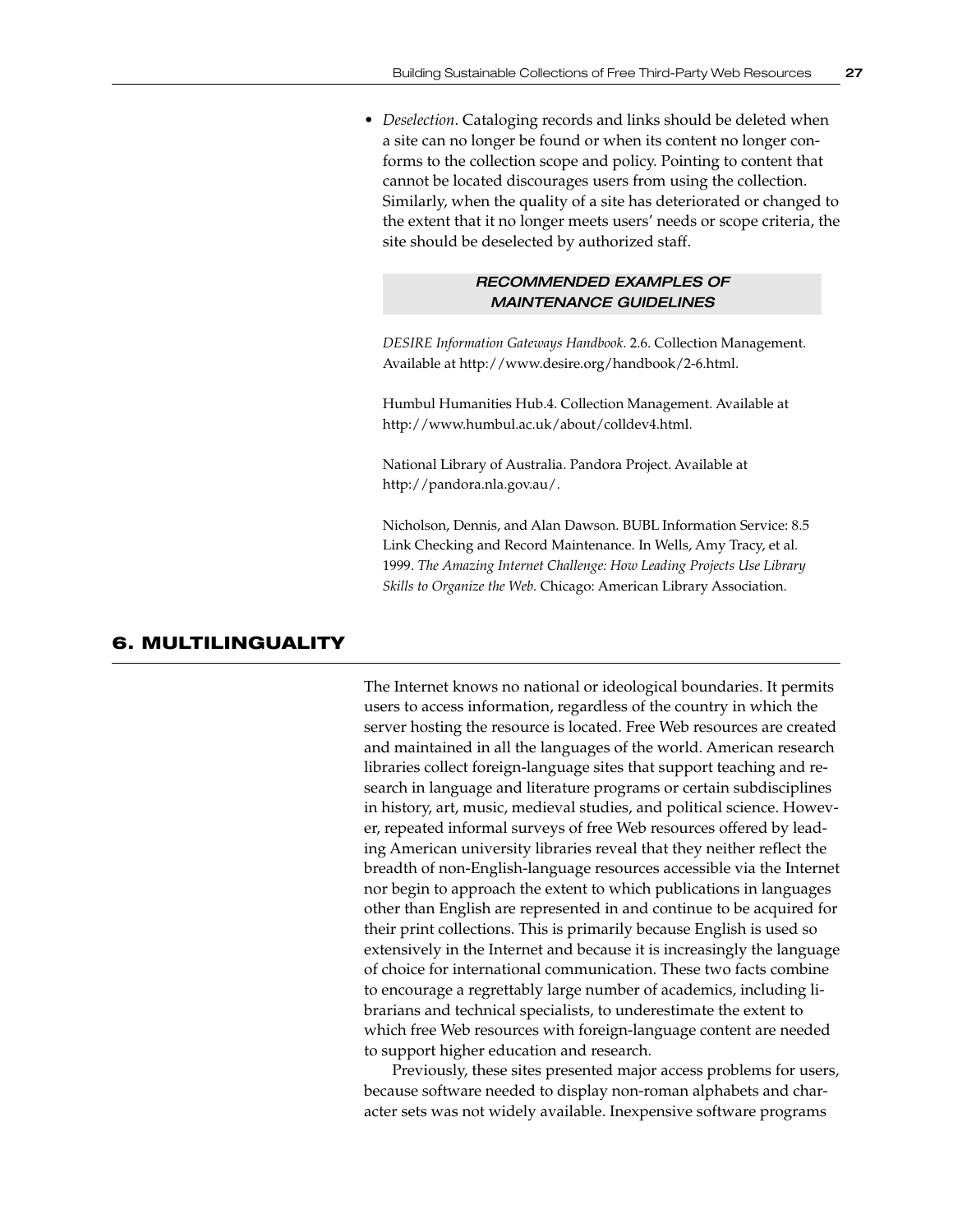have now largely overcome this problem, but other challenges to incorporating non-English sites remain.

The British Resource Discovery Network (RDN) has addressed the issue of collecting non-English sites and recommends that inclusion should be based on appropriateness to the larger topic, scalability, and user demand. The RDN recommends

- a predefined number of languages that are significant or appropriate for the subject: importance of languages other than English for a specific subject (e.g., Danish for sites pertaining to Kierkegaard or Italian for sites pertaining to opera)
- value to user
- scalability: strategic language-by-language expansion of a site

The ease of displaying non-roman alphabets and character sets notwithstanding, including foreign-language content presents a range of additional challenges, including the following:

- Data presentation. What software and standards are required to display, search, and retrieve foreign languages using non-roman fonts? Should non-roman fonts be romanized?
- Metadata and cataloging rules. Should titles and the names of corporate bodies be translated into English? Should only English-language descriptive cataloging and keywords be used? Descriptions in two or more languages may enhance access but significantly increase workload.
- Searching and browsing. Should one expect to search by language or by domain name to narrow search results?

Many legitimately call for greater overarching foreign-language search capabilities. Research and development projects are currently under way to provide greater access to Web content without linguistic barriers through systems using cross-language information retrieval. The goal of these systems is to create search capabilities that permit the retrieval of sites to be independent of the natural language used to state the query. The success of such systems will depend on the broad application of emerging Web standards. The myriad issues and challenges pertaining to multilinguality lie outside the scope of this paper and will not be addressed here. Readers interested in these matters are referred to the following:

Oard, Doug W. 2000. Cross-Language Information Retrieval Resources (Overview) [last modified Nov. 24]. Available at http:// www.ee.umd.edu/medlab/mlir/.

Peters, Carol, and Costantino Thanos. 2000. DELOS: A Network of Excellence for Digital Libraries; Promoting and Sustaining Digital Library Research and Applications in Europe. *Cultivate Interactive* 1 (July). Available at http://www.cultivate-int.org/issue1/delos/.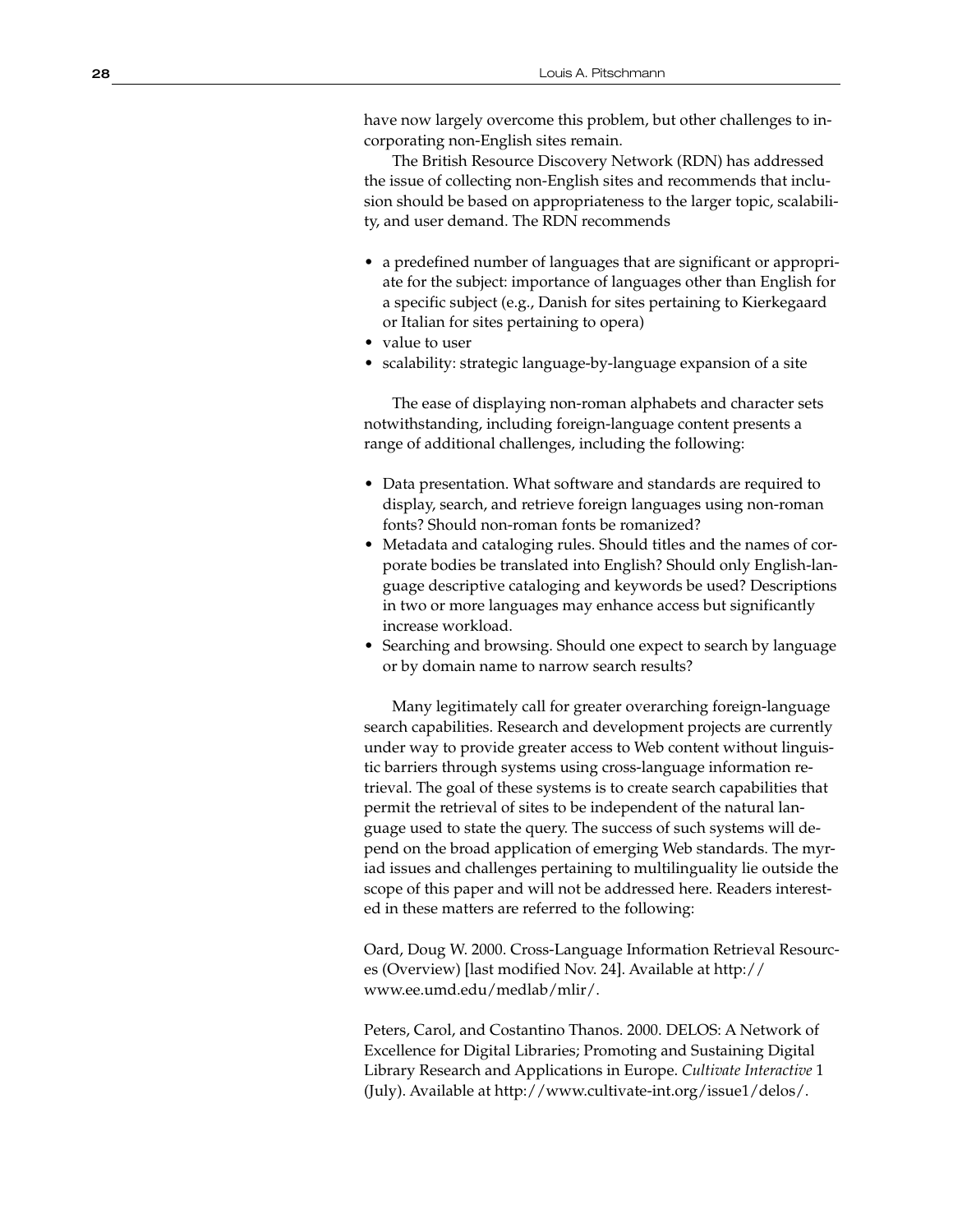Koch, Traugott. 2000. Cross-Browsing in Renardus: Usage of Vocabularies in Renardus Gateways. Available at http://www.lub.lu.se/ renardus/class.html.

## RECOMMENDED EXAMPLES OF MULTILINGUALITY PRACTICES

Digital Asia Library (DAL). About DAL. Available at http:// digitalasia.library.wisc.edu/about.html.

*DESIRE Information Gateways Handbook*. 2.12. Multilingual Issues. Available at http://www.desire.org/handbook/2-12.html.

Jennings, Simon. 2000. RDN Collections Development Framework, Version 1.1 (May). Available at http://www.rdn.ac.uk/publications/ policy.html.

## **7. USER SUPPORT**

Without publicity and promotion, a collection of Web sites can be an underutilized, even an unused, resource. A formal plan to inform potential users is essential. Publicity is best accomplished when collection creators identify their user groups and develop publicity and training materials best suited for those users.

Publicity can range from print media to electronic media and may include face-to-face presentations. In the digital environment, it may seem inappropriate to rely on print formats to promote Webbased resources, but flyers, posters, newsletters, articles and reviews in professional journals, and press releases remain the primary modes of advertising commodities and services. Print-based publicity is highly effective when directed to specific user communities, but traditional print formats have certain costs associated with production and distribution (e.g., paper and printing costs, distribution and advertising fees). Using e-mail for publicity purposes avoids these expenses, but staff must still be paid to prepare publicity. A good example of effective electronic publicity is the regular updates the Internet Scout Report sends to its list subscribers.

Face-to-face presentations, workshops, conference papers, and poster sessions can be highly successful, but the costs associated with such presentations (staff time, support to prepare presentation materials, conference registration fees, travel and lodging) mount rapidly.

## RECOMMENDED EXAMPLES OF USER SUPPORT

*DESIRE Information Gateways Handbook*. Publicity and Promotion 2.8. Available at http://www.desire.org/handbook/2-8.html.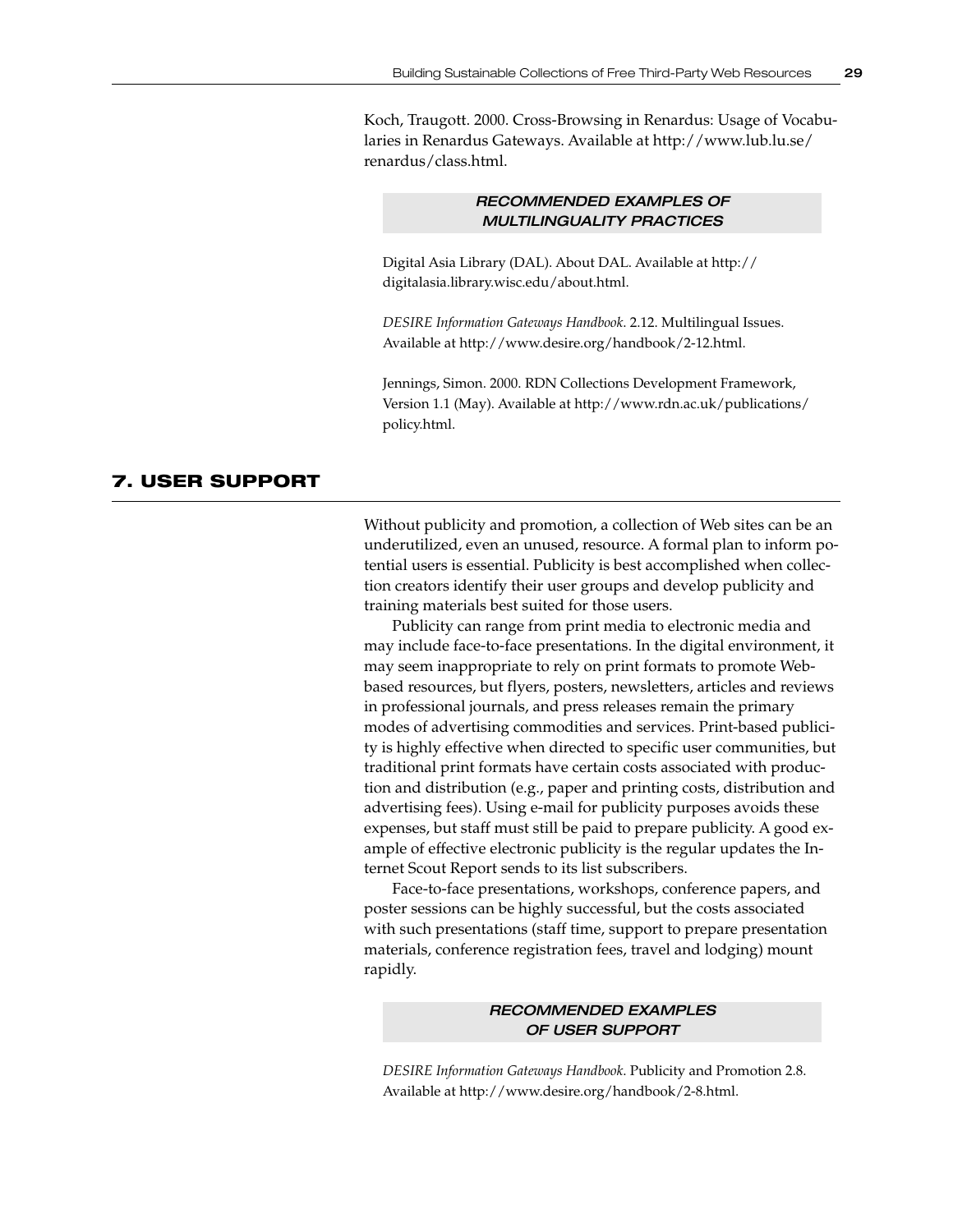Internet Scout Report. Available at http://scout.cs.wisc.edu/scout/ report.

SOSIG. Social Science Information Gateway. Training Materials and Support. Available at http://www.sosig.ac.uk/.

UKOLN. The UK Office for Library and Information Networking. Publicising Your Project. Available at http://ukoln.bath.ac.uk/ services/elib/info-projects/publicise.html.

## **8. HUMAN RESOURCES: ORGANIZATIONAL AND FINANCIAL ISSUES**

Collections of Web resources can be built by one person working in relative isolation or by large collaboratives working together on-site or at various locations. Staff may volunteer their expertise and services or they may be paid. There is no preferred model; each presents a range of options, advantages, and disadvantages depending on the scope and goals of the collection. No staffing model, however, can be successful if it does not recognize that building and maintaining the collection generate specific costs and present wide-ranging issues for communication and workflow across organizational units. In the case of libraries, a subject specialist working alone may have an impact on the workflow and priorities of the cataloging, reference/instructional, or technology staff. These costs and workflow issues must be recognized and addressed. The following section outlines staff skills and experience, training, individuals versus collaboratives, and costs associated with staffing and managing collections.

## 8.1. Staff Skills and Experience

#### 8.1.1. Cataloging

Staff responsible for cataloging free Web sites benefit from broad training and experience in print-format description and subject catalogs. The Internet Scout Project in January 2001 posted a vacancy for a cataloger with the following skills and experience:

- Master of Library Science degree or corresponding experience
- educational/professional experience in electronic and networked information storage
- [Web-based] searching and retrieval
- knowledge of
	- AACR2
		- USMARC format
	- emerging standards, such as Dublin Core
	- Library of Congress subject headings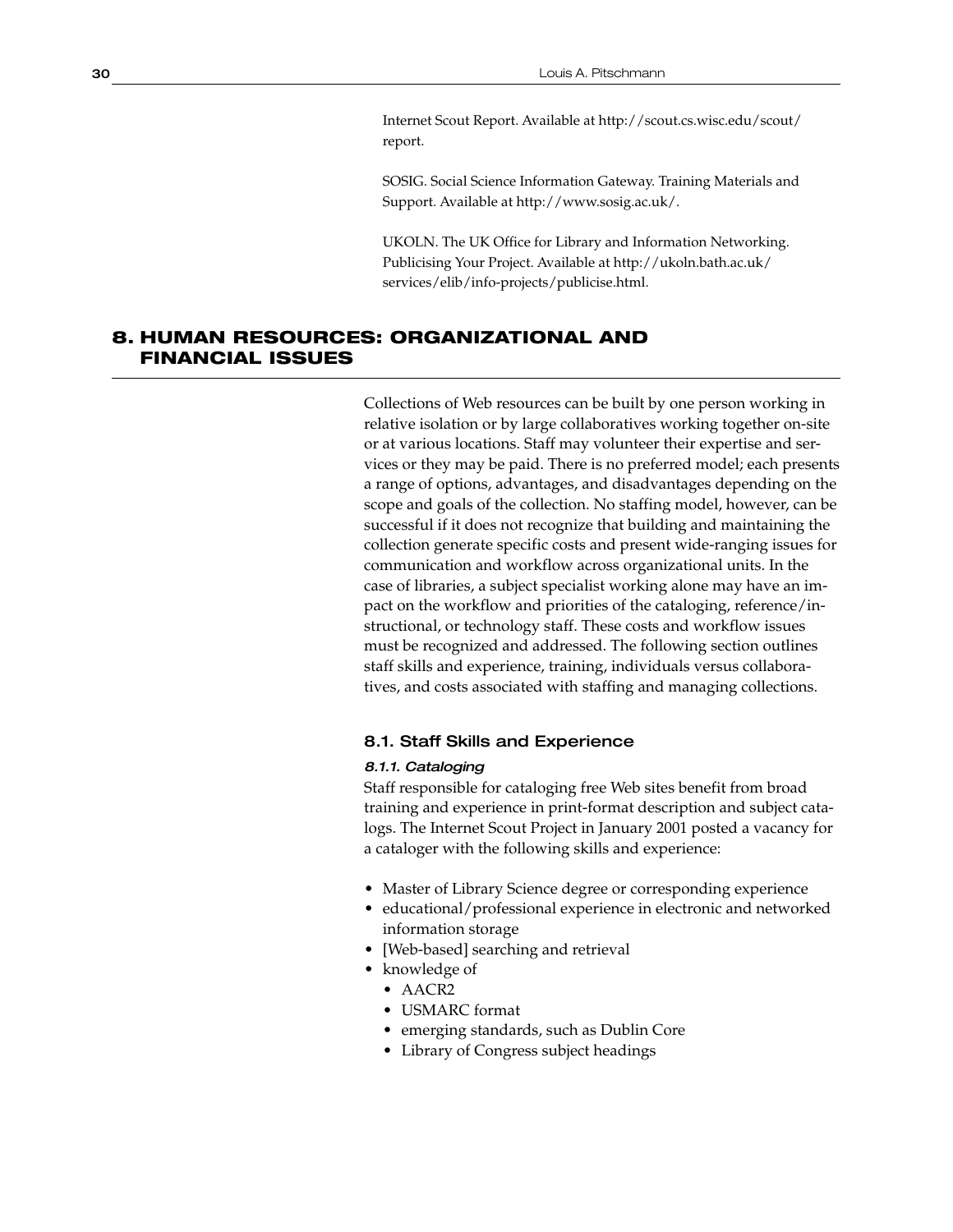## 8.1.2. Selection

Skilled human involvement in the selection process is one of the most consistently called-for components of all projects studied in preparing this report. Harvester software may meet to a limited degree specific predetermined criteria for selecting resources, but only experienced subject experts (i.e., bibliographers, content experts, scholars) possess the level of knowledge required to select high-quality resources. Nonetheless, free third-party Web resources exhibit sufficiently different traits and characteristics from print and analog resources in terms of origin, content, authorship, access, and storage (archiving) that even the most skilled and experienced bibliographer of print publications would have difficulty in applying time-tested principles and guidelines for evaluating print and analog formats to scholarly resources in digital format. Other guidelines are needed. Some might argue that the selector trained in traditional collectiondevelopment practices is not the most appropriate person to identify, evaluate, and select free third-party Web resources. Some might even argue that the traditional bibliographer or selector is unprepared for the task at hand and that selection of Web resources more appropriately belongs in the realm of reference librarians, library technology staff, or other subject experts (e.g., advanced graduate students or faculty members). Such experience or training assures that those selecting for the collection understand user needs and expectations, and that they can base selection on a knowledge of the relevance and value of resources to the target audience. Subject experts are superior to harvest software because they can evaluate content critically and in a manner that harvesters have yet to master. Subject specialists should also be prepared to provide end-user training. Staff responsible for developing the intellectual scope and quality of collections should have experience developing analog collections or formal academic training in pertinent subject areas or both.

#### 8.1.3. Technical Support

Central to successful Web resource collections is staff with excellent technical skills, regardless of the size of the collection. The role of staff is fundamental to the organization, access, and ongoing maintenance of the collection. Typical responsibilities of technical staff include the following:

- technical understanding of networked environment
- programming and scripting skills
- infrastructure software evaluation, selection, and maintenance
- interface development
- archival storage
- mirror site support (where appropriate)

#### 8.1.4. Project Manager

The number and level of staff depend on the scope of the project. Large projects benefit from managers who can provide broad over-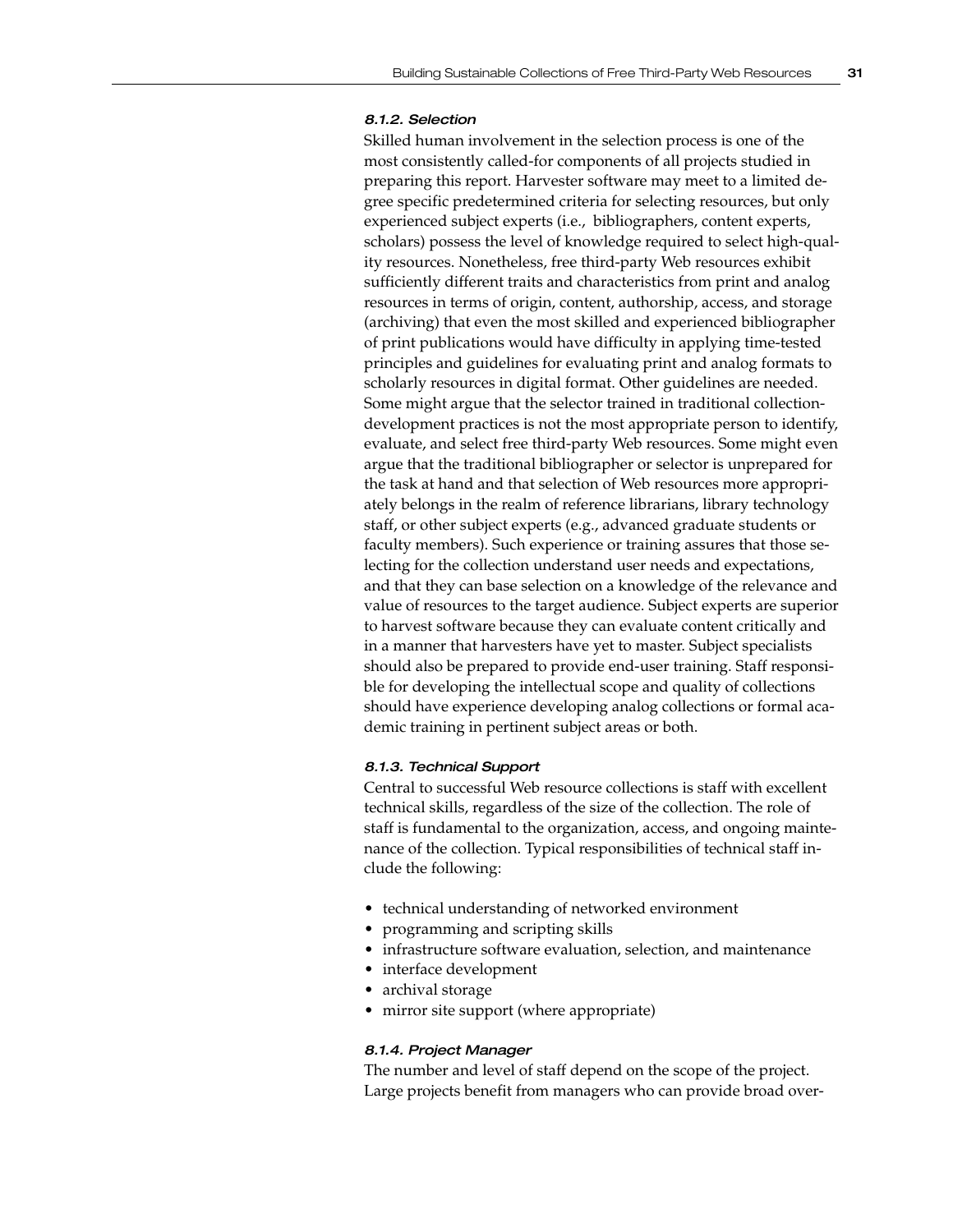sight and coordination. Persons with project management responsibilities should possess both subject and technical knowledge.

#### RECOMMENDED STAFFING SKILLS

*DESIRE Information Gateways Handbook*. 1.3. Staff and Skills Required Overview. Available at http://www.desire.org/handbook/1-3.html.

*DESIRE Information Gateways Handbook*. 2.1. Quality Selection. Available at http://www.desire.org/handbook/2-1.html.

Jennings, Simon. 2000. RDN Collections Development Framework. Version 1.1 (May). Available at http://www.rdn.ac.uk/publications/ policy.html.

#### 8.1.5. Advisory Boards

It is commonly accepted practice to appoint advisory boards to large projects and to those of extended duration. Board members should include subject specialists and technical experts. Their role is to shape the overall goals and objectives of the collection, to confirm that the project remains on course over time, and to address emerging issues.

#### RECOMMENDED ADVISORY BOARD MODELS

BIOME Special Advisory Group on Evaluation. Available at http://biome.ac.uk/sage/.

Edinburgh Engineering Virtual Library (EEVL). Annual Report to the eLib for the Period from 1st August 1995 to 31st July 1996. 1.2 Project Infrastructure. Available at http://www.eevl.ac.uk/document.html.

## 8.2. Staff Training

The nature of the Web and the characteristics of free Web resources challenge traditional collection-development and -management practices. This reality requires that staff receive training and supervision. The DESIRE Handbook recommends developing the following:

- exercises and examples for evaluating Web sites
- online tutorials
- staff manuals
- process to review sites selected by staff
- group e-mail lists to discuss and debate quality issues
- editorial meetings

Many quality sites are added to collections through user suggestions by means of "Contact us" or "Add new resource" buttons. Training users of such sites to become informed selectors is neither appropriate nor feasible; however, some means of quality control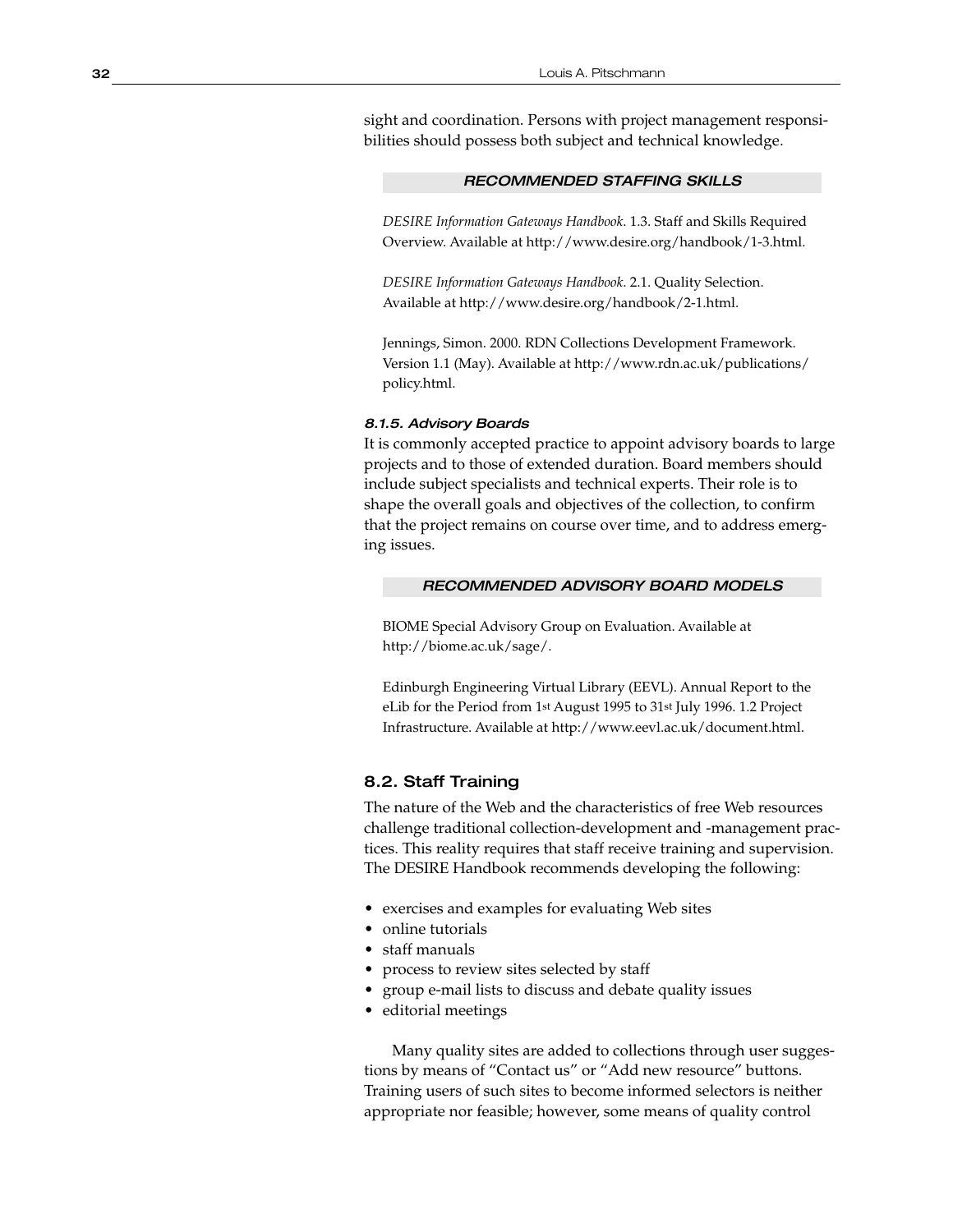should be maintained. The Humbul Humanities Hub has a policy that requires contributions from users whose credentials and selection criteria are unknown or cannot be judged to be reviewed, evaluated, and cataloged by staff.

#### RECOMMENDED STAFF TRAINING PRACTICES

*DESIRE Information Gateways Handbook*. 1.3. Staff and Skills Required Overview. Available at http://www.desire.org/handbook/1-3.html.

*DESIRE Information Gateways Handbook*. 2.1. Quality Selection: Training Staff. Available at http://www.desire.org/handbook/2-1.html.

Humbul Humanities Hub.3. Collection Management. Available at http://www.humbul.ac.uk/about/colldev3.html.

Jennings, Simon. 2000. RDN Collections Development Framework. Version 1.1 (May). Available at http://www.rdn.ac.uk/publications/ policy.html.

#### 8.3. Financial Issues

This report concerns building sustainable collections of free thirdparty Web resources—resources to which anyone can have full access without compensating the creator or host site. "End-user access without compensation" is the extent to which these resources are free. All value-added services that libraries provide to ensure improved access have significant costs. Value-added services for analog collections (e.g., selecting, describing, organizing, and storing) have specific costs associated with them. These costs are well-known to administrators and rather well documented in professional literature. Value-added services for free Web resources have similar costs; however, few people are aware of those costs, and comparative cost data, across collections or institutions, are not readily available.

#### 8.3.1. Staffing

A good source for cost data is grant proposal budgets. One threeyear project with a staff of 5.5 full-time equivalent (FTEs) estimated that total personnel costs would be \$714,633 over the life of the project. The principal investigator's home institution agreed to cover the cost of equipment and software, which totaled \$22,300. Excluding overhead, the total budget for this three-year project was \$736,933. The principal investigator proposed developing a collection of "up to 10,000 sites," possibly fewer. The average cost per site in this project would be \$73.69 if the project met its goal of 10,000 sites; the cost would be higher if fewer were selected. One might question whether the costs associated with this project reflect the average cost associated with building similar subject gateways. At the very least, this case demonstrates that there are identifiable costs associated with building collections of free Web sites. Except for the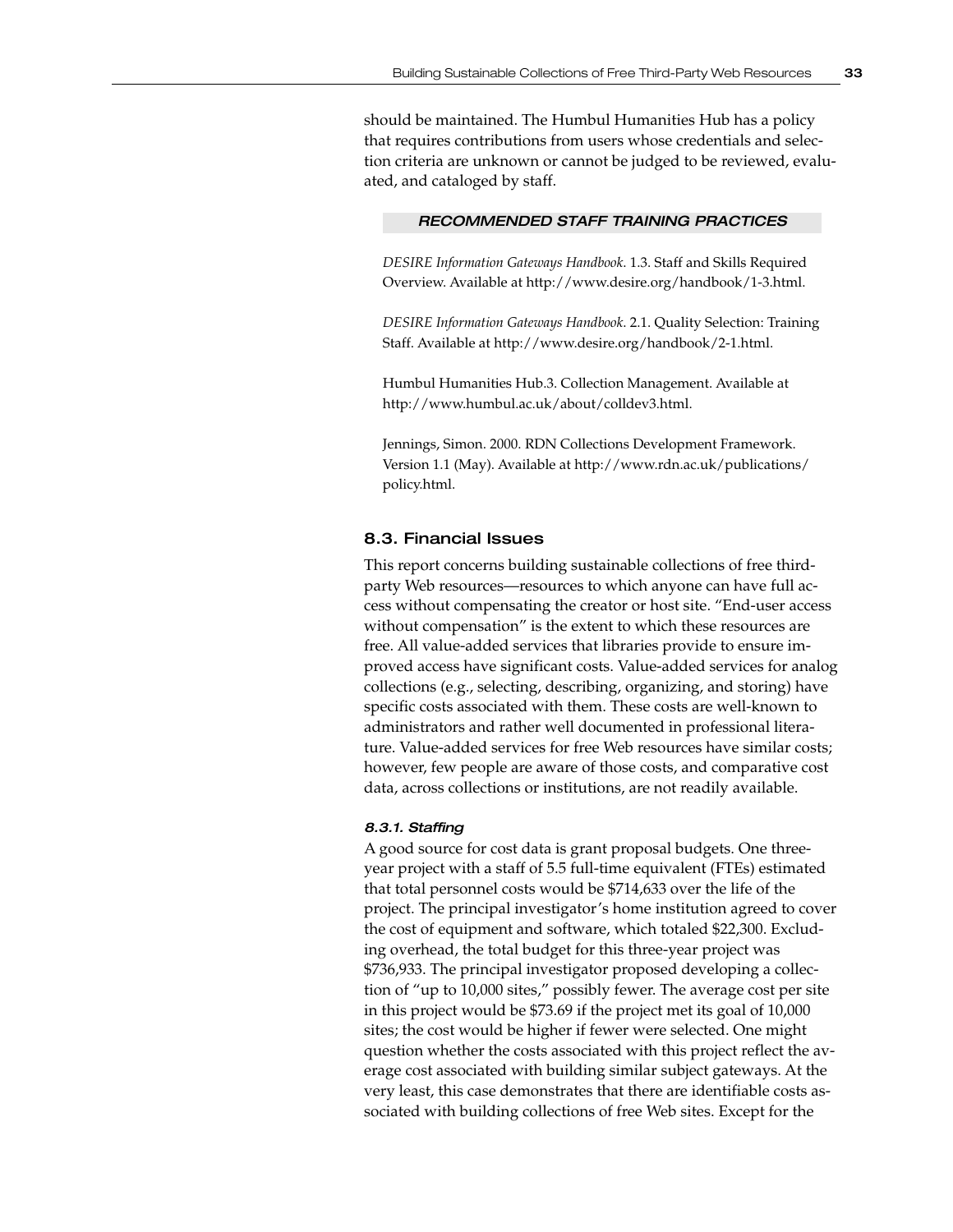absence of a purchase price, the nature of these costs closely resembles costs associated with acquiring, cataloging, and maintaining analog collections: staff costs for selection and description; technology costs for storage and retrieval.

#### 8.3.2. Sustainability and Related Costs

Building sustainable programs of any kind requires moving from specific projects, which by their nature lie outside the scope of longterm institutional goals, to programs that are integral to the institution's goals and mission. How one elects to build sustainable collections of free, third-party Web resources has a direct effect on human resources, organizational models, and budgets. Staff members responsible for selecting and cataloging analog materials have fulltime jobs. Increasing their responsibilities to include developing collections of free Web resources calls into question preexisting priorities (i.e., developing analog collections and other responsibilities). Creating opportunities for selectors to select free sites directly impinges on processing workflows. Which is a higher priority: processing new books that are not free, or cataloging free Web sites? If processing units receive additional staff to handle increased workloads stemming from the need to catalog free sites, have subject specialists received commensurate time to select and evaluate them? Further, what plans and provisions have been made to allow the requisite technical support of selectors' and catalogers' efforts? These questions underscore that new priorities in one area have a direct impact on workloads and priorities in other units.

Selecting free sites, whether a small number for inclusion in the OPAC or an entire collection to be maintained as a subject gateway, requires planning. Planning, in turn, requires that library managers understand and acknowledge that Web site selection is a new library-delivered service, or range of services, with specific and unique needs and with intrinsic and far-reaching implications. Workflows associated with analog collections run fairly independently of one another. After selection, the order is given to the acquisitions staff, who place the order, receive the item, and process the invoice before forwarding the item to the cataloging unit. Catalogers forward the item to staff, who apply call numbers, and other staff place the item on the shelf. There is rarely a need for cross-functional communication in the analog environment.

This is not the case with free Web sites. Each decision in the selection, cataloging, storage, and retrieval-interface process impinges on the process as a whole. Selecting free sites is a new responsibility. Thus, if existing staff begin selecting free sites, who will take on the work they previously handled? How will catalogers handle new formats for describing these resources? Can existing cataloging staff assume this responsibility without additional training, and who will continue the cataloging of analog materials? Can technical staff effectively provide access to these new resources? Do they have and understand how to use Unicode-compliant software? Can they cope with the new challenges of working with records based on Dublin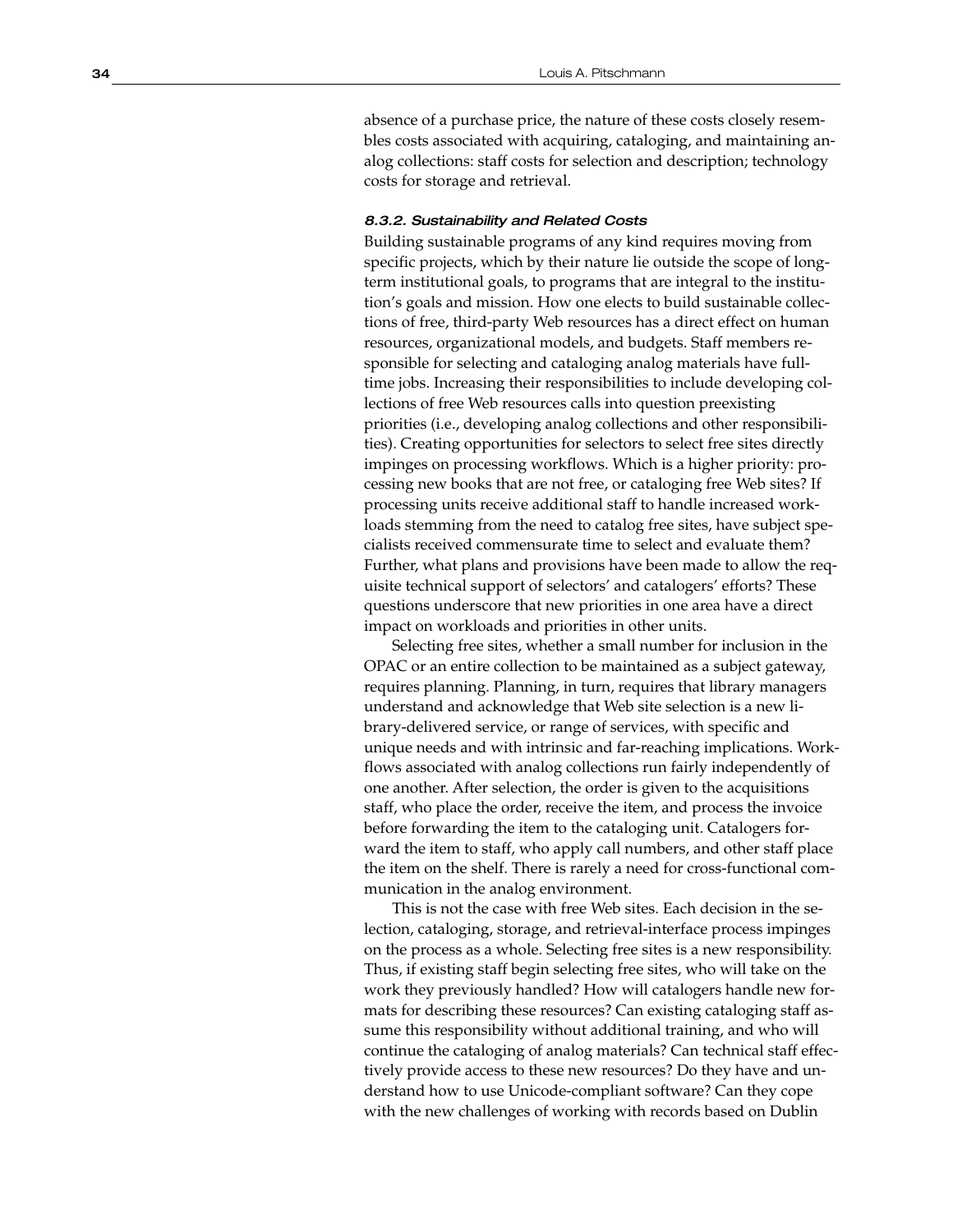Core? These are substantive questions that libraries are struggling to answer. Understanding that there is no single right answer, and recognizing that every policy decision can have a direct and significant impact on work units that in the analog context coexisted without having an impact on each other's procedures or priorities will facilitate scalability.

Beginning with staffing choices and continuing through selection policy, cataloging practices, and interface design choices, building collections of free Web sets presents staff and administrators with a series of related issues that early in the planning process reveal themselves only superficially. For this reason, these issues require greater evaluation and consideration by all participants in the collection-building process and in looking at the process in its totality. Building collections cannot succeed if the process is viewed as a series of steps that coexist but do not influence or impede each other. Building collections of free Web resources must be viewed as a continuum—as a series of interdependent steps. Each component part has potential and probable influence and impact on one or more of the other parts. The scope of the collection influences selection, which, in turn, influences cataloging decisions. Technical limitations may determine the collection scope, cataloging practices, or other aspects of the collection. Understanding the range of issues and alternatives the collection will require and how they will affect each other will encourage the creation of multifunctional or cross-functional units that facilitate communication among those who must learn new skills (e.g., metadata formats) in order to provide new services (e.g., subject gateways). Undoubtedly, the staffing models created for project-based development of free Web sites will influence, if not determine, staffing needs and patterns for developing and maintaining sustainable collections of free Web resources.

8.3.3. Staffing Models: The Individual versus the Collaboratory *8.3.3.1. Individual Initiatives*. Many outstanding collections have been built through the efforts of one person alone. Subject experts and collection curators are well positioned to identify resources relevant to their respective fields of expertise. The inefficiencies of this approach are numerous, but not necessarily so great as to rule out this approach in all contexts. Individuals can make important contributions if their collections are narrowly focused or specialized.

*8.3.3.2. Departmental Initiatives*. A library, a unit within a library, or a unit outside a library (e.g., an academic department) can quite effectively build collections. Subject pages and guides permeate home pages for libraries and academic departments. Even a cursory review of these sites will reveal a high degree of redundancy—75 percent or higher. This duplication of effort may not be "bad" or "wrong," but it should call for close consideration and evaluation. Departmental initiatives serve many purposes and may be highly successful within their specific context. Their greatest weakness may be that they reflect the traditional "pride of place" and institutional reputation that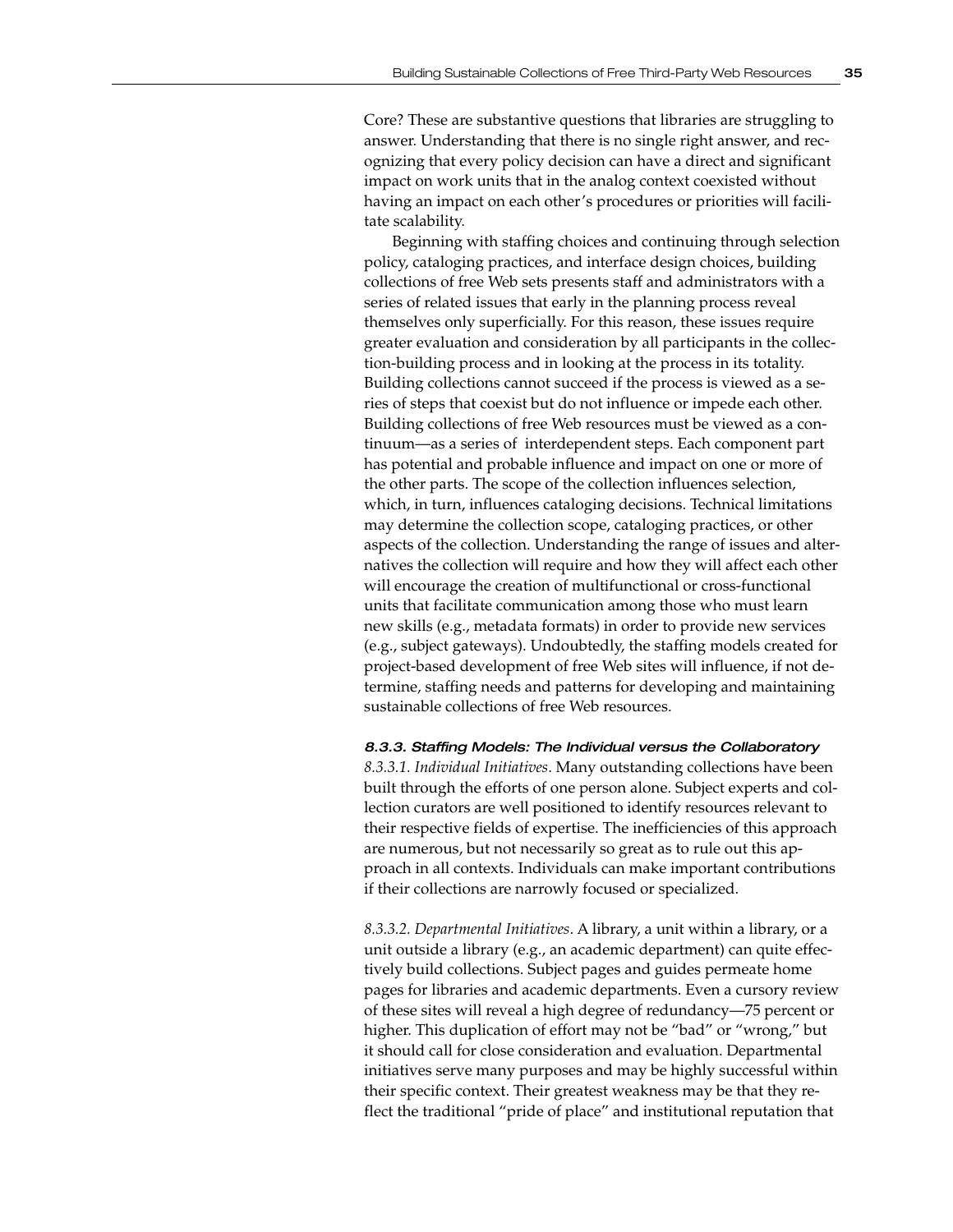have driven the building of print and analog collections—a reality created and encouraged by the nature of physical collections. Webbased resources do not have the fiscal barriers to access that characterize print-based materials. Why then build redundant collections that are unique only in their brand or URL?

*8.3.3.3. Managed Collaboration*. A review of stated and implied practices used in facilitating access to free Web sites suggests that the growth of these sites is too great to permit a single individual or institution to adequately identify and build collections in a timely manner. The Web is simply too vast. OCLC staff in 1999 described the number of Web sites as doubling annually; at the same time, half of all Web sites disappear each month. In other words, approximately 55 percent of all Web sites available on any given day did not exist one month earlier. Such statistics demonstrate the volatile and dynamic nature of the Web. If this growth and volatility continue, librarians will be well advised to emulate the collaborative Web harvesting projects of their colleagues throughout Western Europe and in Australia and New Zealand, where projects such as Resource Discovery Network (RDN), Social Science Information Gateway (SOS-IG), Humbul Humanities Group, Finnish Virtual Library (FVL), EU-LER, and Pandora have advanced rapidly. Because these projects rely on collaboration among staff at multiple institutions and/or among special project staff, they have accomplished what no individual or single institution working in isolation can achieve: rapid and efficient collection development of nonredundant collections at a reasonable cost. In North America, the Internet Scout Report and the Digital Asia Library are two examples of specially funded projects staffed with full-time teams of subject specialists, technical experts, and metadata catalogers. These projects further illustrate that successful harvesting of high-quality Web sites is neither a part-time job nor an added responsibility for staff who are primarily accountable for other duties. In addition, discussions under way within ARL and various consortia underscore that successful mining of Internet resources will require libraries to provide users with vertical (i.e., deep) searching of Web content, not merely the horizontal (i.e., superficial) searching of sites typically provided by popular Web browsers (Campbell 2000).

*8.3.3.4. Facilitated Collaboration*. Facilitated collaboration is not based so much on shared principles, values, or aims as on the use of some high-level common framework for software such as DBOZ.org or the Cooperative Online Resource Catalog (CORC). The latter, organized by Netscape and others, is a collection of site reviews to which users may contribute. CORC is a metadata creation system for bibliographic records and pathfinders that describes electronic resources and has contributors from around the world. Both cases afford major benefits: large numbers of individuals coordinated by their home institutions contributing large numbers of sites, resulting in a rapid rate of collection development. Shortcomings include the lack of a single,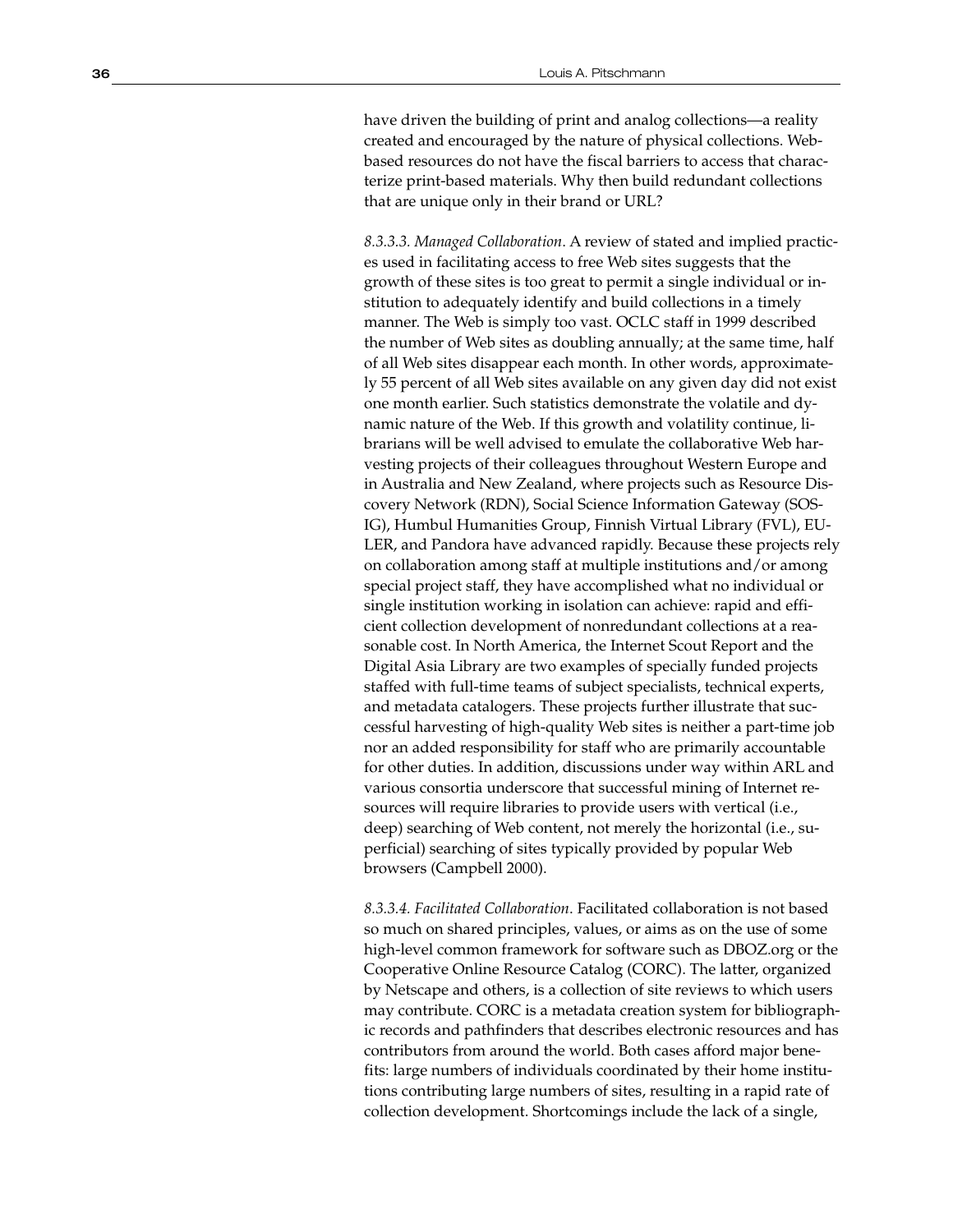overarching set of selection criteria, limited assurance that resource descriptions reflect current content, and uneven subject coverage.

The highest level of collaboration is one in which participants recognize that decisions about metadata and controlled vocabularies need to be made, and that these decisions influence and determine collection scope, access, purpose (i.e., popular or scholarly), human resources, and cost. Who makes decisions and how decisions are implemented is fundamental to all forms and levels of collaboration.

## **9. FUTURE DIRECTIONS: NURTURING SUSTAINABILITY**

Why collect free Web resources? The obvious answer is that current users need facilitated, value-added access to these resources to ensure that they will retrieve sites with high-quality content. The primary question for the future is whether broad application of enhanced metadata standards and next-generation search engines will allow end users to mine the Web themselves with greater precision than is currently possible and, in so doing, bypass the current need for facilitated access. In other words, will there be ongoing need for subject specialists (content experts) to provide the services traditionally provided by bibliographers and libraries?

For the foreseeable future, it is safe to say that the higher education community will remain dependent on collections of high-quality resources selected and described by experts using the practices outlined in this report. Near-term prognostications do not call for the subject expertise of humans to be replaced by computer-based search capabilities. Instead, the higher education community will grow increasingly dependent on free Web content made available through expanded human efforts to winnow, sift, and deliver access to a larger percentage of the Web's high-quality resources. Among the nearterm future developments will be the following:

- increased outreach to user groups
- increased reliance on collaborative collection development
- greater emphasis on underrepresented subjects and non-textbased formats
- development of instructional support through course-specific collections or browsing by course number
- in-depth mining of distributed databases as foreseen in the Association of Research Libraries' scholars portal model
- simultaneous searching of analog and Web-based resources through the integration of distributed catalogs of Internet resources and library OPACs
- increased acceptance of internationally recognized cataloging standards
- increased control of URLs and descriptive metadata to reduce or eliminate broken links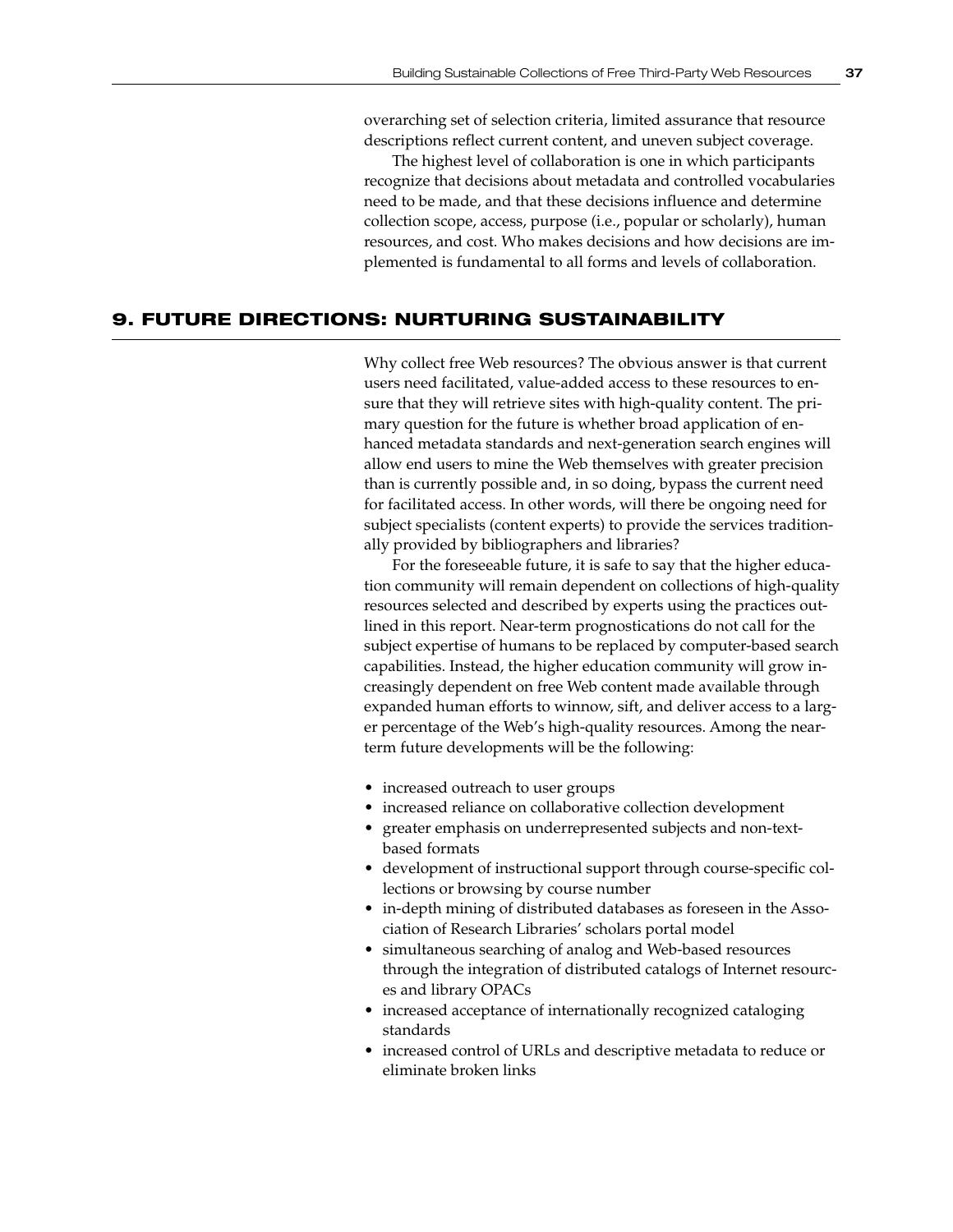- broad use of harvesting software to collect embedded metadata and thus facilitate the rapid cataloging of sites and eliminate redundant efforts
- decrease in manual harvesting and cataloging

Until now, building collections of free Web resources has been modeled on time-honored practices for building print and analog collections: an informed winnowing-and-sifting process that entails application of predetermined criteria and the exercise of human judgment. The Web is far too vast, its resources far too rich, for these same practices to prove successful over time. The size of the Web already exceeds human ability to review, organize, and manage collections at the level required to sustain the needs and priorities of higher education. The dynamic nature of the Web, particularly of its free resources, will render unviable manual review and cataloging. Research libraries are approaching an environment in which selection and cataloging of free Web resources will be machine-driven. Humans will develop selection criteria, but machines will apply them and accept or reject resources at a speed that only computers can deliver. Descriptive and subject analysis will be drawn from metadata embedded within the resources themselves by their creators.

Successful machine harvesting and cataloging techniques have yet to be perfected. The automatic methods that are currently under development, however, appear promising. The Library of Congress's Minerva project and the Swedish Royal Library Kulturarw3 project are examples of how sustainability of free Web resource collections will be achieved. How rapidly the process will be automated remains unclear. How easily automated procedures will be widely employed remains uncertain. Until technology can facilitate the harvesting and cataloging processes, manual practices will continue to be used and will be the foundation upon which a successful automated process is built.

Discussions of these topics and examples of current research projects in these areas are available at the following works and sites:

Arms, William Y. 2001. A Report to the Library of Congress: Web Preservation Project, Interim Report. Cornell University. Available at http://www.cs.cornell.edu./wya/LC-web/.

Campbell, Jerry. 2000. The Case for Creating a Scholars Portal to the Web: A White Paper. *ARL Newsletter 211*. Available at http:// www.arl.org/newsltr/211/portal.html.

Dublin Core. Available at http://dublincore.org/.

Platform for Internet Content Selection (PICS). Available at http:// www.w3c.org/PICS.

Resource Description Framework (RDF). Available at http:// www.w3org/TR/REC-rdf-syntax.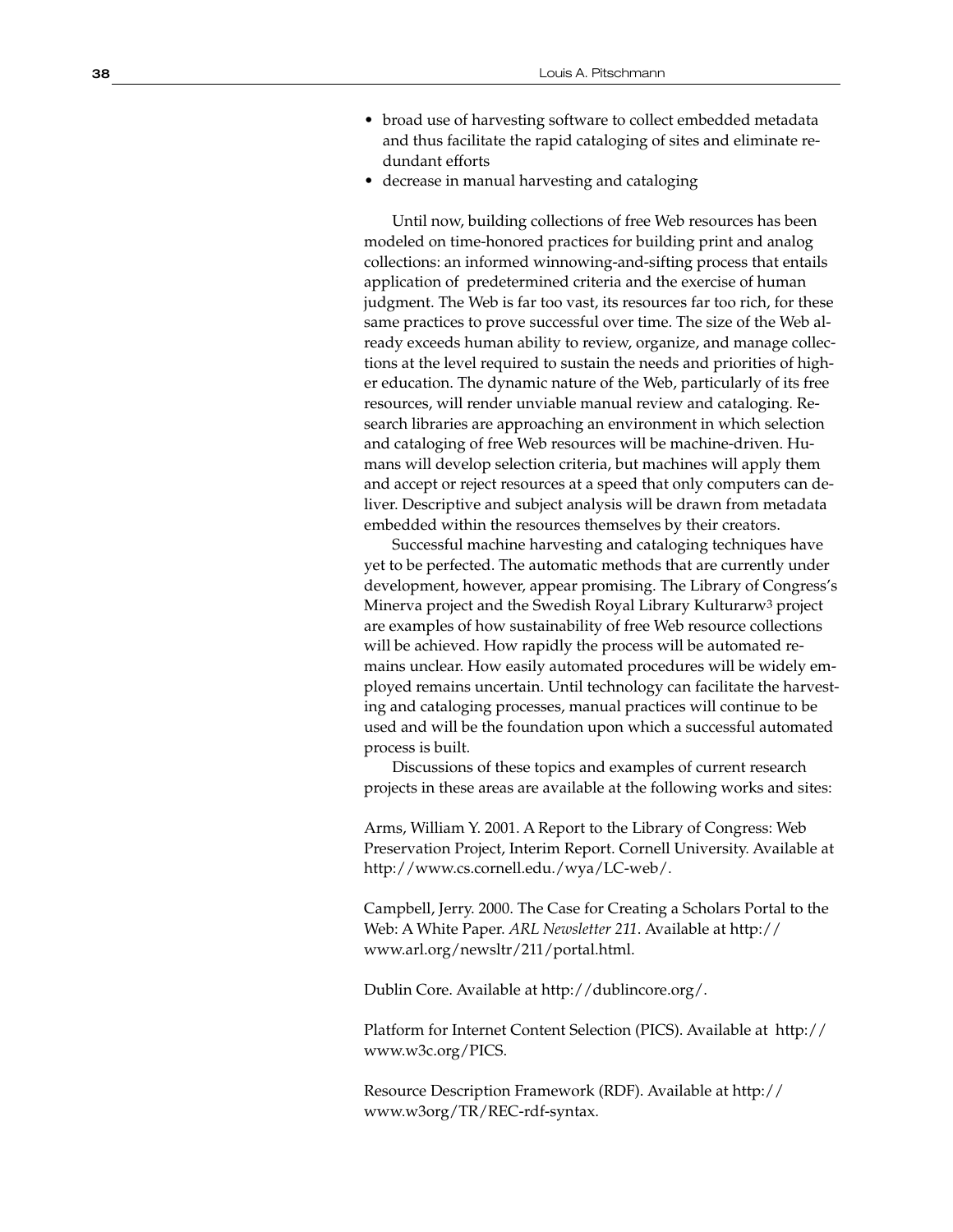Resource Organization And Discovery in Subject-based services (ROADS). ROADS Harvester software development. Available at http://www.ukoln.ac.uk/metadata/software-tools/.

Royal Library of Sweden. Kulturarw3 Heritage Project. Available at http://kulturarw3.kb.se/html/kulturarw3.eng.html.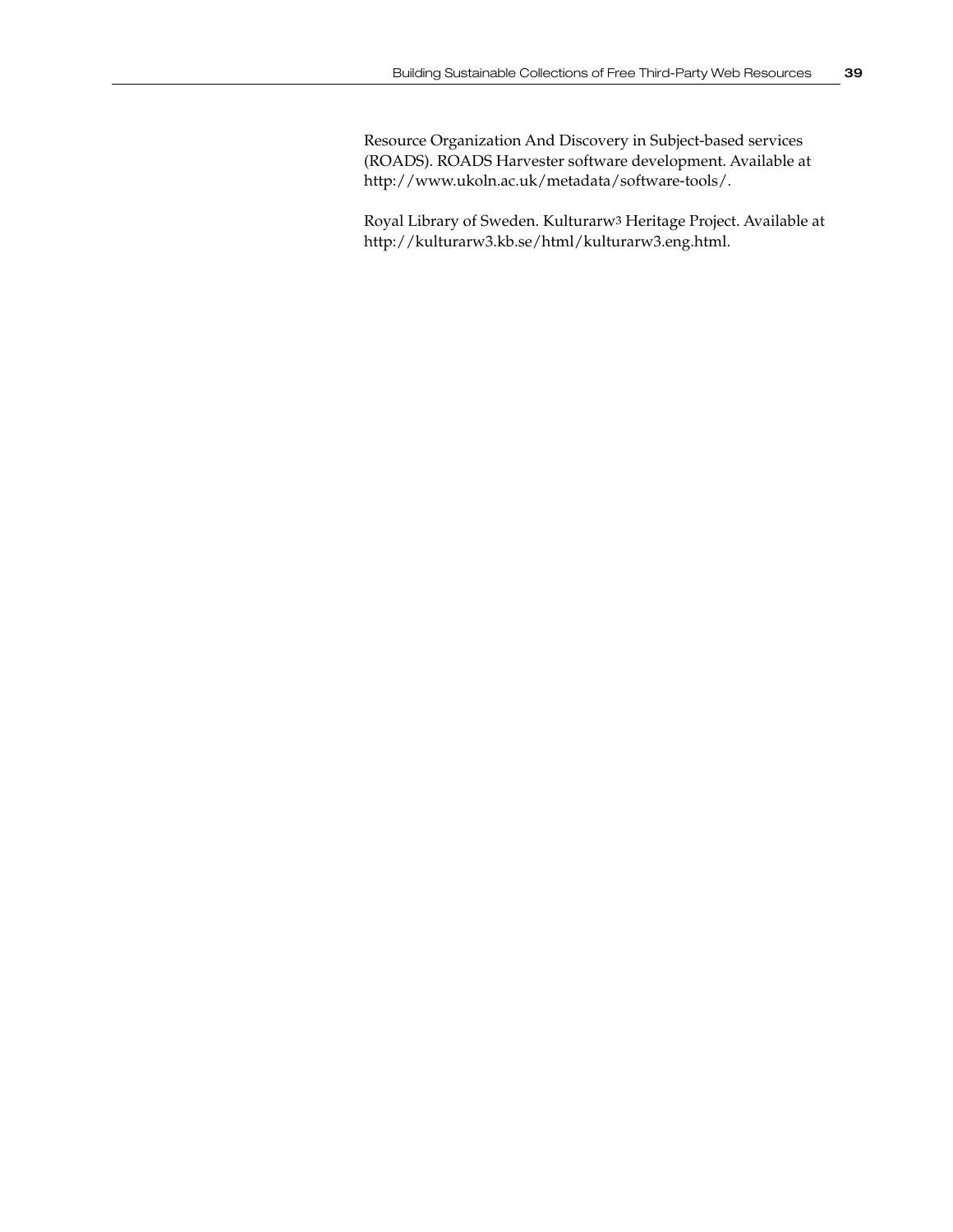## **10. REFERENCES**

All Web addresses were functional as of June 5, 2001.

American Library Association. RUSA. BRASS Education Committee. 2000. Best of the Business Web Sites. Available at http:// www.ala.org/rusa/brass/besthome.html.

American Library Association. MARS. Best of Free Reference Web Sites. 1999. Available at http://www.ala.org/rusa/mars/ best1999.html.

American Library Association. ALSC. Children and Technology Committee. 1997. Selection Criteria: How to tell if you are Looking at a Great Web Site. Available at http://www.ala.org/parentspage/ greatsites/criteria.html.

Arms, William Y. 2001. A Report to the Library of Congress: Web Preservation Project, Interim Report. Cornell University. Available at http://www.cs.cornell.edu./wya/LC-web/.

Arms, William Y. Collecting and Preserving Open-Access Materials on the Web: A Proposal to the Library of Congress from Cornell University. Unpublished report.

Baruth, Barbara. 2000. Is Your Catalogue Big Enough to Handle the Web? *American Libraries* 31(August):56-60.

Campbell, Jerry. 2000. The Case for Creating a Scholars Portal to the Web: A White Paper. *ARL Newsletter*, issue 211. Available at http:// www.arl.org/newsltr/211/portal.html.

Caywood, Carolyn. 1996. Selection Criteria for World Wide Web Resources. *Public Libraries* 60 (Summer):169.

Chisholm, Wendy, Gregg Vanderheiden, and Ian Jacobs, eds. 1999. Web Content Accessibility Guidelines 1.0 (May 5). World Wide Web Consortium. Available at http://www.w3.org/TR/WCAG10/.

DESIRE. Selection Criteria for Quality Controlled Information Gateways. Available at http://www.ukoln.ac.uk/metadata/desire/quality/toc.html.

*DESIRE Information Gateways Handbook.* Available at http:// www.desire.org/handbook/.

Digital Asia Library (DAL). Available at http:// digitalasia.library.wisc.edu.

Dublin Core. Available at http://dublincore.org/.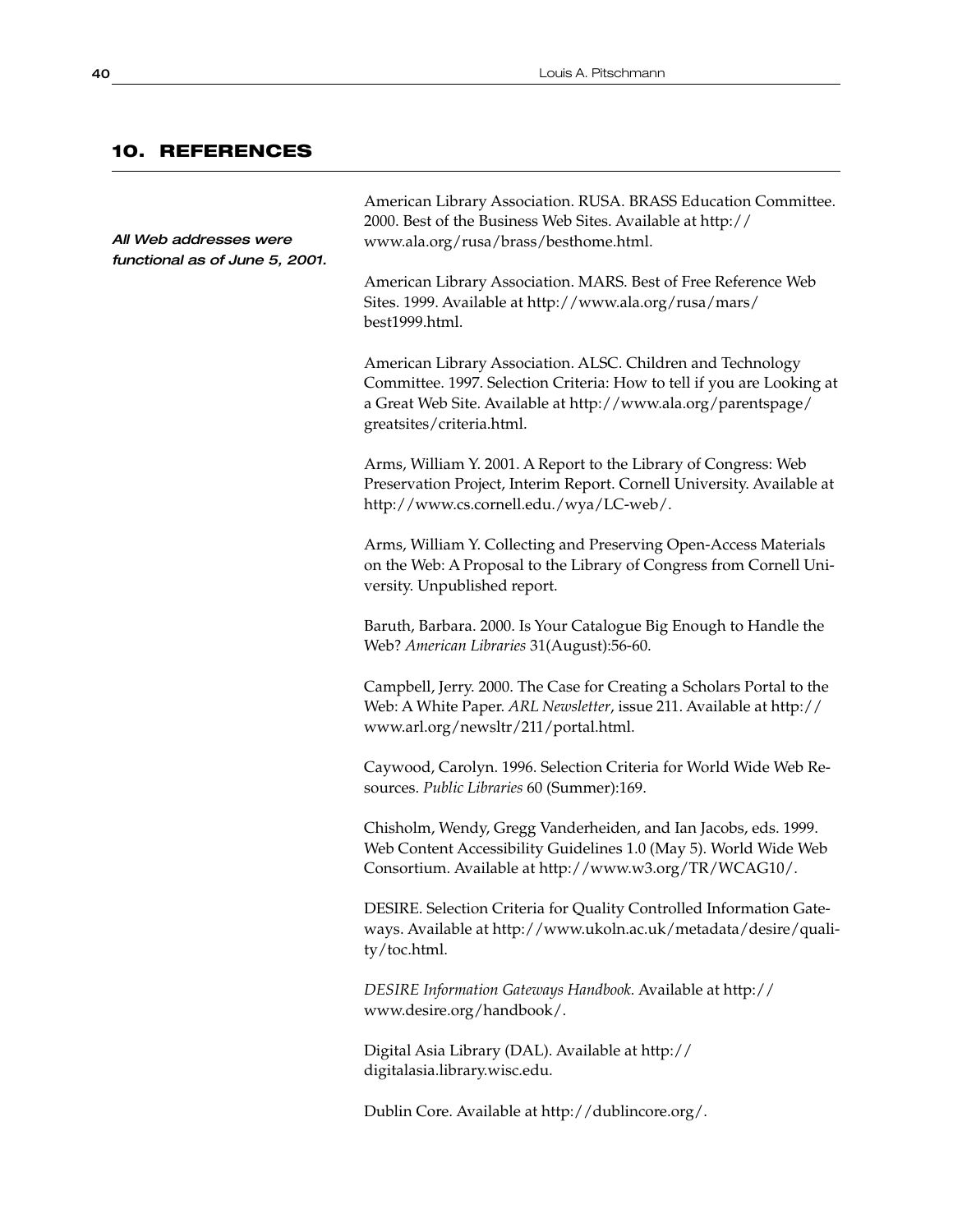DutchESS. Dutch Electronic Subject Service. Available at http:// www.kb.nl/dutchess.

Fedunok, Suzanne. 1996. Hammurabi and the Electronic Age: Documenting Electronic Collection Decisions. *RQ* 36(1):86-90.

HealthWeb. Selection Methodology and Guidelines. Available at http://healthweb.org/guidelines.cfm.

Humbul Humanities Hub. Describing and Cataloging Resources in Humbul. Available at http://www.humbul.ac.uk/about/ catalogue.html.

IMesh: International Collaboration on the Internet Subject Gateways. Available at http://www.desire.org/html/subjectgateways/community/imesh/.

IMesh Toolkit. 2000. What is a Subject Gateway? Available at http:// clark.cs.wisc.edu/imeshtk/.

Internet Scout Project. Available at http://www.scout.cs.wisc.edu.

Jennings, Simon. 2000. RDN Collections Development Framework. Version 1.1 (May). Available at http://www.rdn.ac.uk/publications/ policy.html.

Kirriemuir, John. 1999. A Brief Survey of Quality Resource Discovery Systems. (Version 2, September). Available at http:// www.rdn.ac.uk/publications/studies/survey/.

Koch, Traugott. 2000. Cross-Browsing in Renardus: Usage of Vocabularies in Renardus Gateways. Available at http://www.lub.lu.se/ renardus/class.html.

Kuopio University Library Group. 1996. Selection Criteria for Virtual Libraries. Available at http://www.jyu.fi/library/virtuaalikirjasto/ help/criteria.htm.

Lagoze, Carl, and David Fielding. 1998. Defining Collections in Distributed Digital Libraries. *D-Lib Magazine* (November). Available at http://www.dlib.org/dlib/november98/lagoze/11lagoze.html.

Librarians' Index to the Internet. Selection Criteria for Adding Resources to the LII. Available at http://www.lii.org/search/file/pubcriteria.

Library of Congress. BEOline: Selection Criteria for Resources to be Included in the BEOnline+ Project. Available at http:// lcweb.loc.gov/rr/business/beonline/beonsel.html.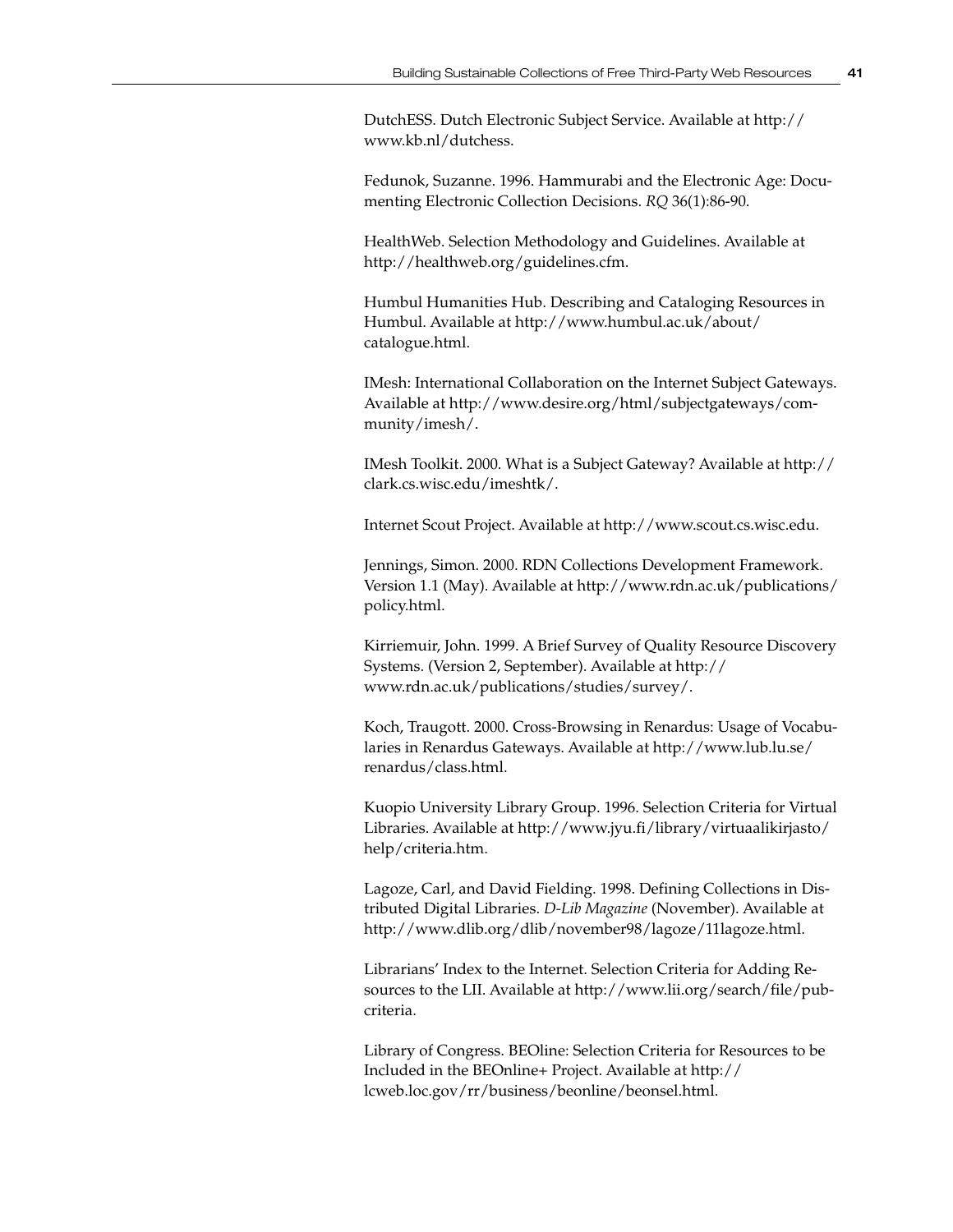Library of Congress. Minerva: Mapping the Internet Electronic Resources Virtual Archive. Unpublished report.

MacCall, Steven L., Ana D. Cleveland, and Ian E. Gibson. 1999. Outline and Preliminary Evaluation of the Classical Digital Library Model. In Knowledge, Creation, Organization, and Use. Proceedings of the 62nd Annual Meeting of the American Society for Information Science, Washington, D.C., October 31–November 4, 1999: Medford, N.J.: Information Today.

McGeachin, Robert. 1998. Selection Criteria for Web-Based Resources in a Science and Technology Library Collection. *Issues in Science and Technology Librarianship* 18 (Spring). Available at http:// www.library.ucsb.edu/istl/98-spring/article2.html.

MedWeb. Guidelines for Inclusion of Sites in MedWeb. Available at http://www.medweb.emory.edu/MedWeb/history.htm.

National Library of Australia. Pandora Project. Available at http:// pandora.nla.gov.au/.

Oard, Doug W. 2000. Cross-Language Information Retrieval Resources (Overview) [last modified Nov. 24]. Available at http:// www.ee.umd.edu/medlab/mlir/.

Peters, Carol, and Costantino Thanos. 2000. DELOS: A Network of Excellence for Digital Libraries; Promoting and Sustaining Digital Library Research and Applications in Europe. *Cultivate Interactive* 1 (July). Available at http://www.cultivate-int.org/issue1/delos/.

Platform for Internet Content Selection (PICS). Available at http:// www.w3c.org/PICS.

Powell, Andy. 2000. RDN Terminology, Version 1.0. Available at http://www.rdn.ac.uk/publications/terminology/.

Pratt, Gregory F. 1996. Guidelines for Internet Resources Selection. *College & Research Libraries News* 3 (March):134-135.

Resource Description Framework (RDF). Available at http:// www.w3org/TR/REC-rdf-syntax.

Resource Discovery Network. RDN Policy and Guidelines. Available at http://www.rdn.ac.uk/publications/policy.html.

Resource Organization And Discovery in Subject-based services (ROADS). ROADS Harvester software development. Available at http://www.ukoln.ac.uk/metadata/software-tools/.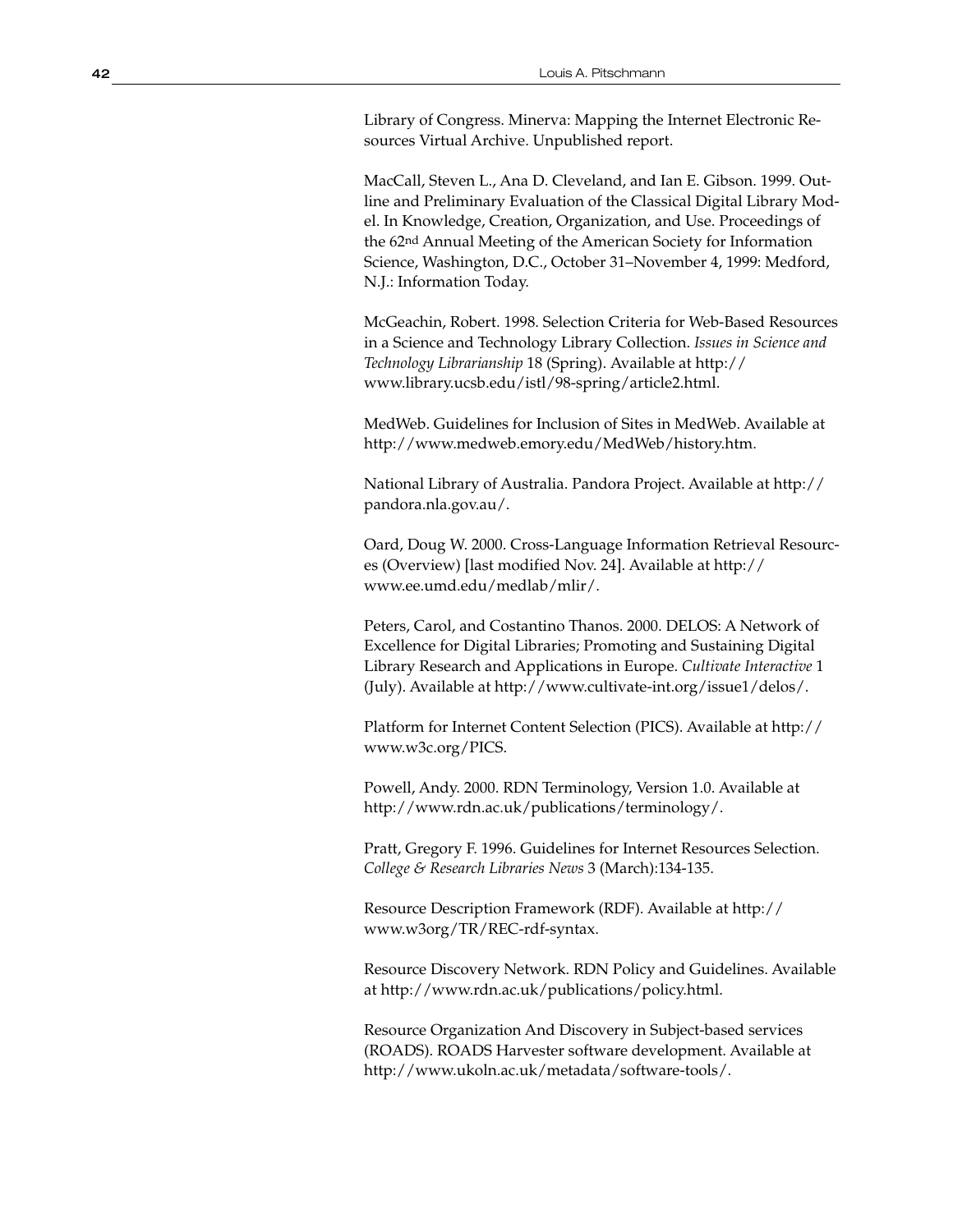Royal Library of Sweden. Kulturarw3 Heritage Project. Available at http://kulturarw3.kb.se/html/kulturarw3.eng.html.

Scout Report. Selection Criteria. Available at http:// scout.cs.wisc.edu/.

SOSIG: Social Science Information Gateway. Available at http:// sosig.ac.uk/.

Sowards, Steven W. A Typology for Ready Reference Web Sites in Libraries. *firstmonday Peer-Reviewed Journal of the Internet*. Available at http://www.firstmonday.org/issues/issue3\_5/sowards/index.html.

Sweetland, James H. 2000. Reviewing the World Wide Web Theory versus Reality. *Library Trends* 48(4):748-768.

Thomas, Sarah. 2000. Abundance, Attention, and Access: of Portals and Catalogs. *ARL Newsletter* 212. Also available at http:// www.arl.org/newsltr/212/portal.html.

UKOLN. The UK Office for Library and Information Networking. Available at http://ukoln.bath.ac.uk/.

University of Virginia Libraries. 1998. Ad Hoc Committee on Digital Access. Final Report. Approved June 15, 1998.

Waddell, Cynthia D. 1998. Applying the ADA to the Internet: A Web Accessibility Standard. Available at http://www.rit.edu/~easi/law/ weblaw1.htm.

Wells, Amy Tracy, Susan Calcari, and Travis Koplow*.* 1999. *The Amazing Internet Challenge: How Leading Projects Use Library Skills to Organize the Web*. Chicago: American Library Association.

WWW-vlib. Summary of Selection Criteria. Available at http:// lists.w3.org/Archives/Public/www-vlib/msg00276.html.

#### Additional Sources of Information

Agriculture Network Information Center. Available at http:// www.agnic.org/.

Argus Clearinghouse. Mission. Available at http:// www.clearinghouse.net/mission.html.

Cooperative Online Resource Catalog (CORC). Available at http:// www.oclc.org/corc/.